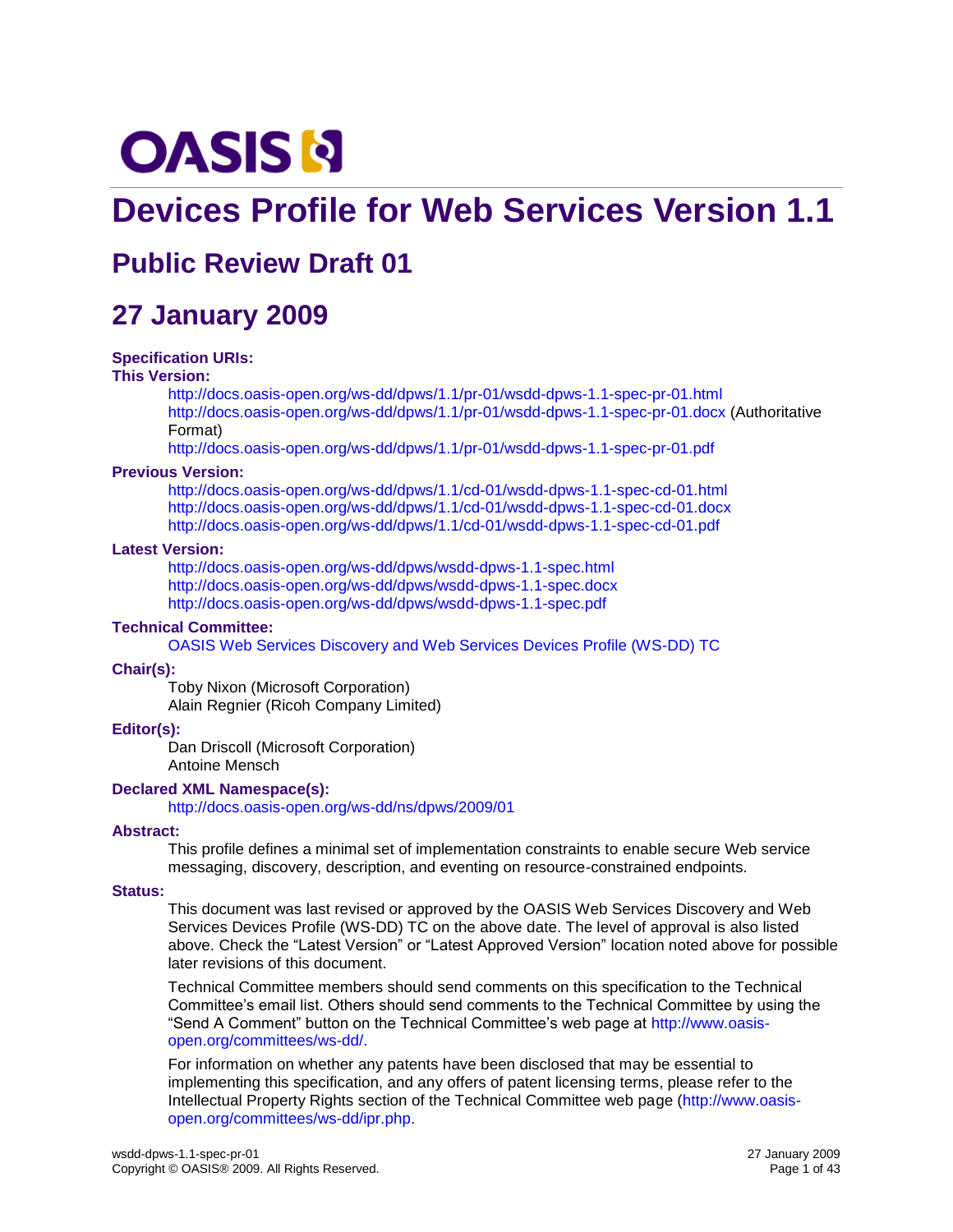The non-normative errata page for this specification is located at [http://www.oasis](http://www.oasis-open.org/committees/ws-dd/)[open.org/committees/ws-dd/.](http://www.oasis-open.org/committees/ws-dd/)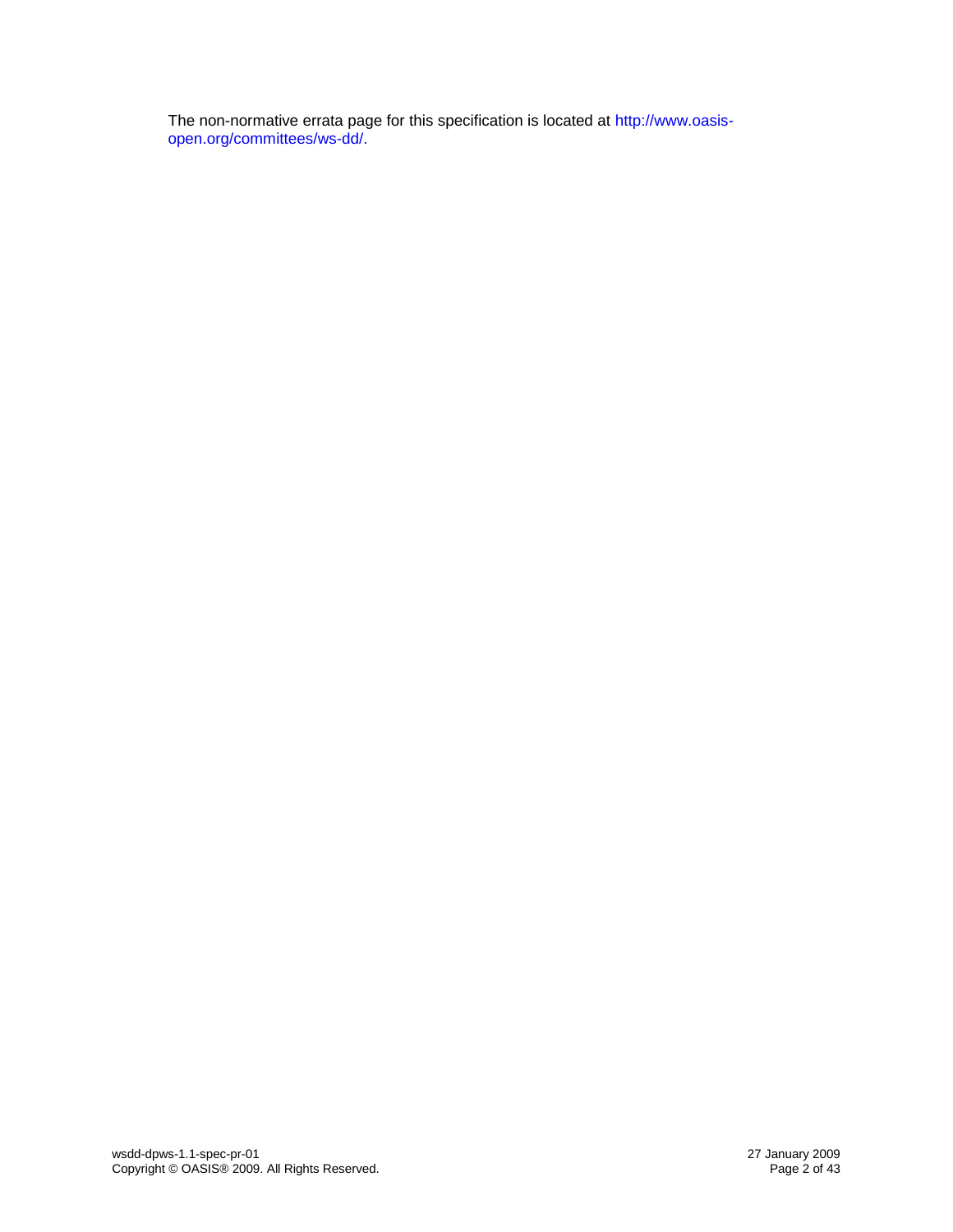# **Notices**

Copyright © OASIS® 2009. All Rights Reserved.

All capitalized terms in the following text have the meanings assigned to them in the OASIS Intellectual Property Rights Policy (the "OASIS IPR Policy"). The full Policy may be found at the OASIS website.

This document and translations of it may be copied and furnished to others, and derivative works that comment on or otherwise explain it or assist in its implementation may be prepared, copied, published, and distributed, in whole or in part, without restriction of any kind, provided that the above copyright notice and this section are included on all such copies and derivative works. However, this document itself may not be modified in any way, including by removing the copyright notice or references to OASIS, except as needed for the purpose of developing any document or deliverable produced by an OASIS Technical Committee (in which case the rules applicable to copyrights, as set forth in the OASIS IPR Policy, must be followed) or as required to translate it into languages other than English.

The limited permissions granted above are perpetual and will not be revoked by OASIS or its successors or assigns.

This document and the information contained herein is provided on an "AS IS" basis and OASIS DISCLAIMS ALL WARRANTIES, EXPRESS OR IMPLIED, INCLUDING BUT NOT LIMITED TO ANY WARRANTY THAT THE USE OF THE INFORMATION HEREIN WILL NOT INFRINGE ANY OWNERSHIP RIGHTS OR ANY IMPLIED WARRANTIES OF MERCHANTABILITY OR FITNESS FOR A PARTICULAR PURPOSE.

OASIS requests that any OASIS Party or any other party that believes it has patent claims that would necessarily be infringed by implementations of this OASIS Committee Specification or OASIS Standard, to notify OASIS TC Administrator and provide an indication of its willingness to grant patent licenses to such patent claims in a manner consistent with the IPR Mode of the OASIS Technical Committee that produced this specification.

OASIS invites any party to contact the OASIS TC Administrator if it is aware of a claim of ownership of any patent claims that would necessarily be infringed by implementations of this specification by a patent holder that is not willing to provide a license to such patent claims in a manner consistent with the IPR Mode of the OASIS Technical Committee that produced this specification. OASIS may include such claims on its website, but disclaims any obligation to do so.

OASIS takes no position regarding the validity or scope of any intellectual property or other rights that might be claimed to pertain to the implementation or use of the technology described in this document or the extent to which any license under such rights might or might not be available; neither does it represent that it has made any effort to identify any such rights. Information on OASIS' procedures with respect to rights in any document or deliverable produced by an OASIS Technical Committee can be found on the OASIS website. Copies of claims of rights made available for publication and any assurances of licenses to be made available, or the result of an attempt made to obtain a general license or permission for the use of such proprietary rights by implementers or users of this OASIS Committee Specification or OASIS Standard, can be obtained from the OASIS TC Administrator. OASIS makes no representation that any information or list of intellectual property rights will at any time be complete, or that any claims in such list are, in fact, Essential Claims.

The name "OASIS" is a trademark of OASIS, the owner and developer of this specification, and should be used only to refer to the organization and its official outputs. OASIS welcomes reference to, and implementation and use of, specifications, while reserving the right to enforce its marks against misleading uses. Please see<http://www.oasis-open.org/who/trademark.php> for above guidance.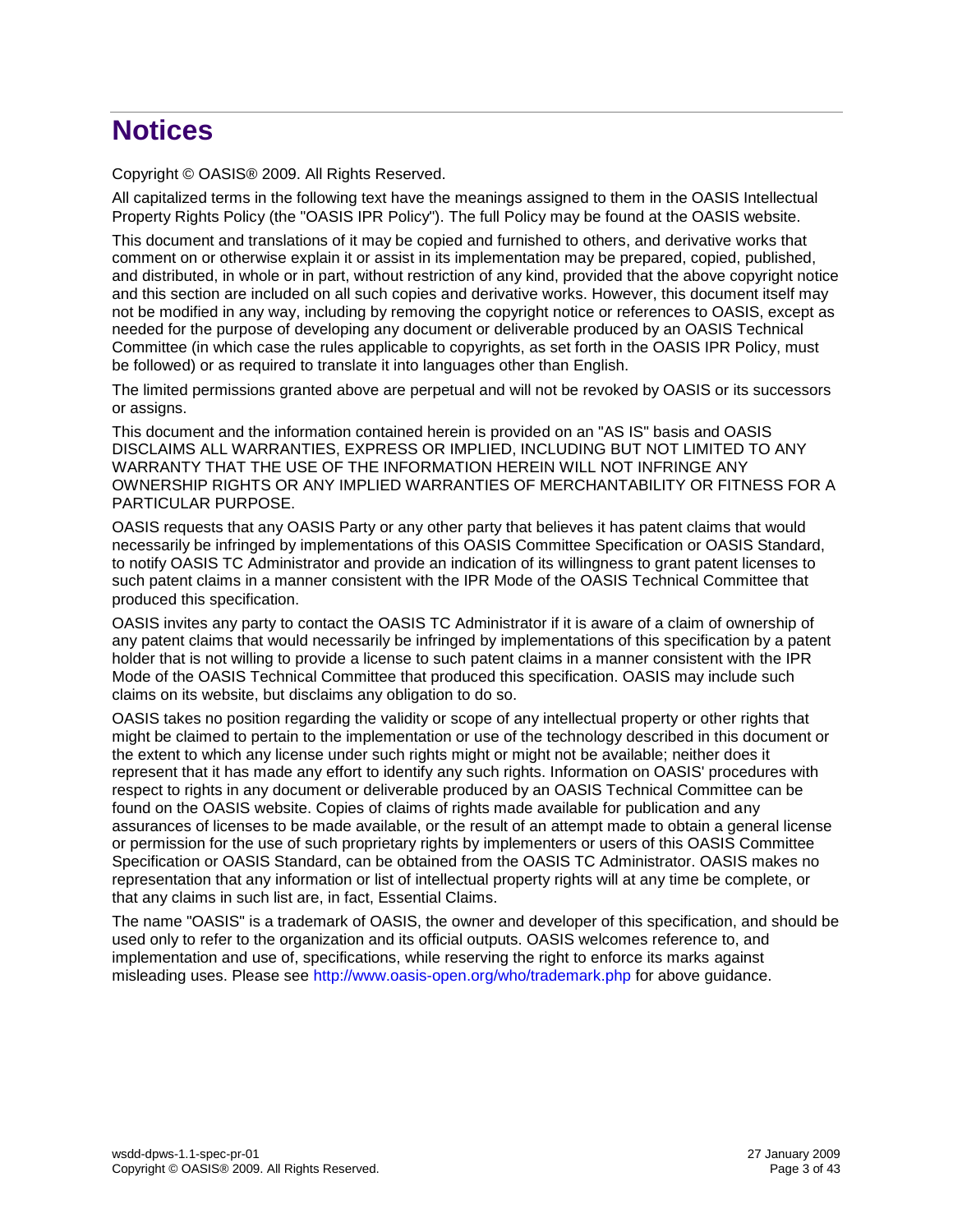# **Table of Contents**

| 1              |  |
|----------------|--|
|                |  |
|                |  |
|                |  |
|                |  |
|                |  |
|                |  |
| $\overline{2}$ |  |
|                |  |
|                |  |
|                |  |
|                |  |
|                |  |
|                |  |
| 3              |  |
| 4              |  |
|                |  |
|                |  |
|                |  |
|                |  |
| 5              |  |
|                |  |
|                |  |
|                |  |
| 6              |  |
|                |  |
|                |  |
|                |  |
|                |  |
|                |  |
|                |  |
|                |  |
|                |  |
|                |  |
|                |  |
|                |  |
|                |  |
|                |  |
|                |  |
|                |  |
|                |  |
| 7              |  |
| А.             |  |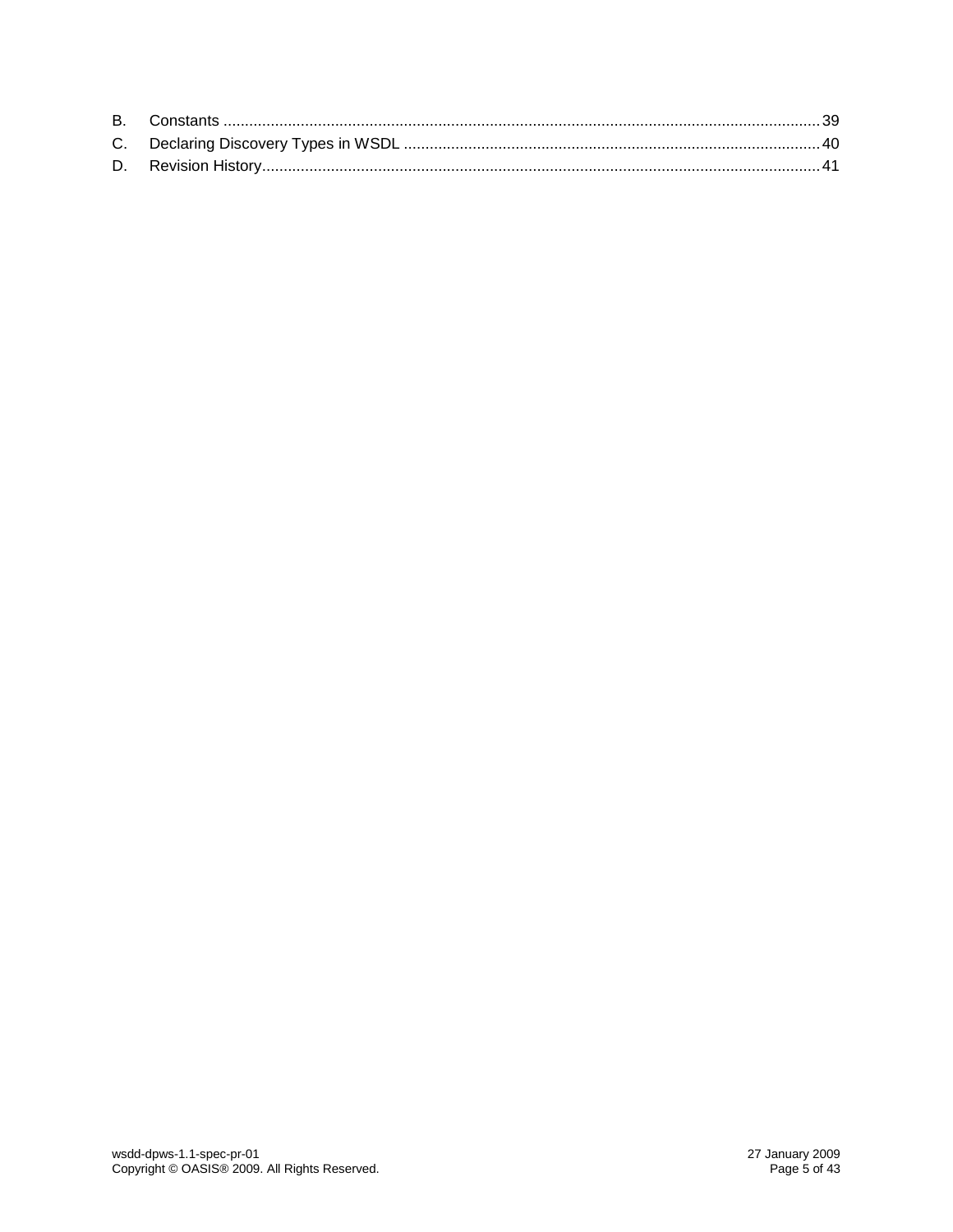# <span id="page-5-0"></span>**1 Introduction**

 The Web services architecture includes a suite of specifications that define rich functions and that may be composed to meet varied service requirements. To promote both interoperability between resource-

 constrained Web service implementations and interoperability with more flexible client implementations, this profile identifies a core set of Web service specifications in the following areas:

- Sending secure messages to and from a Web service
- 7 Dynamically discovering a Web service
- 8 Describing a Web service
- 9 Subscribing to, and receiving events from, a Web service

 In each of these areas of scope, this profile defines minimal implementation requirements for compliant Web service implementations.

#### <span id="page-5-1"></span>**1.1 Requirements**

- This profile intends to meet the following requirements:
- **IDENTIFY** Identify a minimal set of Web service specifications needed to enable secure messaging, dynamic discovery, description, and eventing.
- 16 Constrain Web services protocols and formats so Web services can be implemented on peripheral-class and consumer electronics-class hardware.
- **••** Define minimum requirements for compliance without constraining richer implementations.

### <span id="page-5-2"></span>**1.2 Terminology**



#### MESSAGE

 Protocol elements that are exchanged, usually over a network, to affect a Web service. Always includes a SOAP ENVELOPE. Typically also includes transport framing information such as HTTP headers, TCP headers, and IP headers.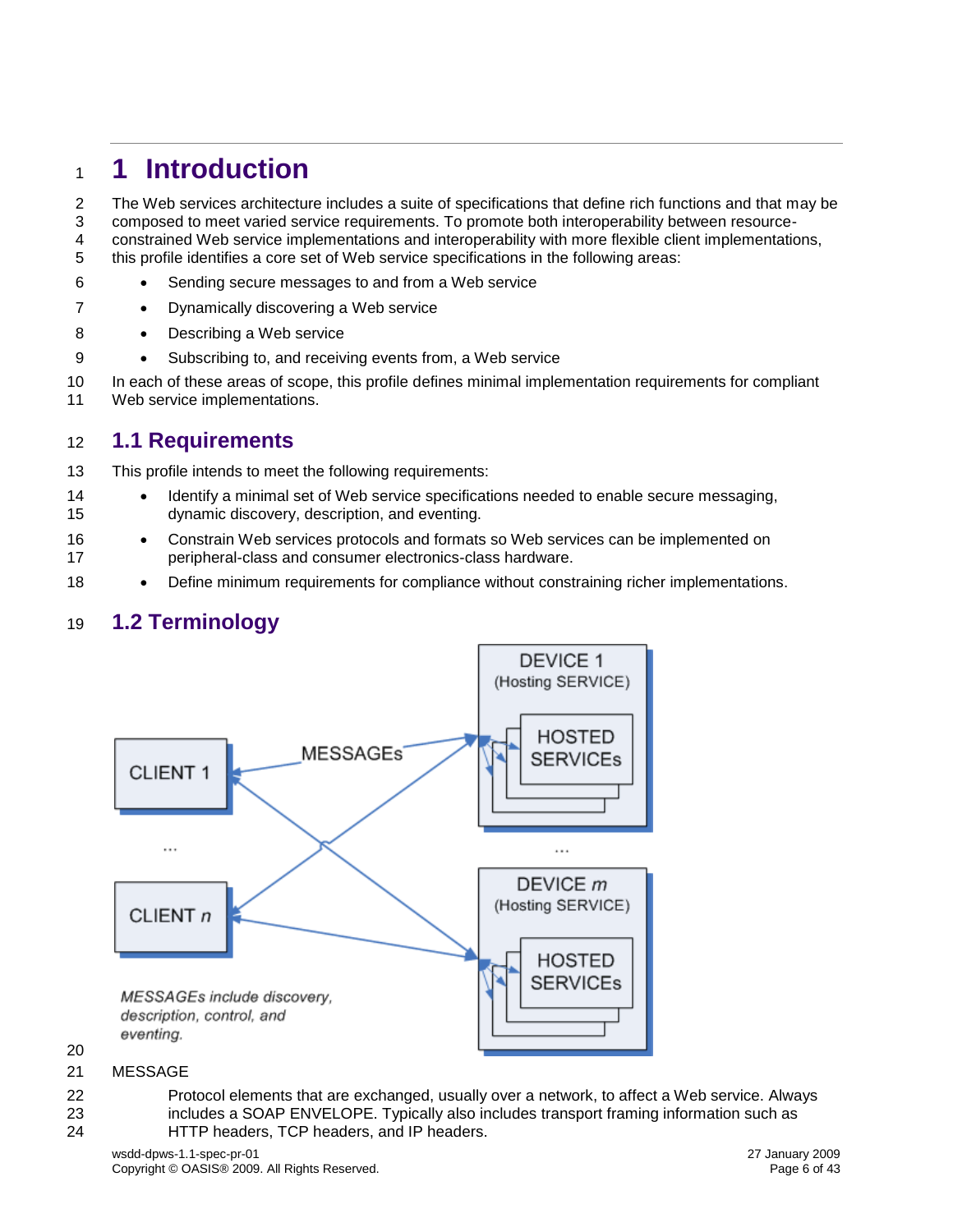- SOAP ENVELOPE
- 26 An XML Infoset that consists of a document information item [\[XML Infoset\]](#page-9-1) with exactly one member in its [children] property, which MUST be the SOAP Envelope [\[SOAP 1.2\]](#page-8-0) element information item.
- MIME SOAP ENVELOPE
- A SOAP ENVELOPE serialized using MIME Multipart Serialization [\[MTOM\]](#page-7-2).
- TEXT SOAP ENVELOPE
- A SOAP ENVELOPE serialized as application/soap+xml.
- CLIENT
- A network endpoint that sends MESSAGEs to and/or receives MESSAGEs from a SERVICE.
- SERVICE
- A software system that exposes its capabilities by receiving and/or sending MESSAGEs on one or several network endpoints.
- DEVICE
- A distinguished type of SERVICE that hosts other SERVICEs and sends and/or receives one or more specific types of MESSAGEs.
- HOSTED SERVICE
- A distinguished type of SERVICE that is hosted by another SERVICE. The lifetime of the HOSTED SERVICE is a subset of the lifetime of its host. The HOSTED SERVICE is visible (not encapsulated) and is addressed separately from its host. Each HOSTED SERVICE has exactly
- one host. (The relationship is not transitive.)
- SENDER
- A CLIENT or SERVICE that sends a MESSAGE.
- RECEIVER
- A CLIENT or SERVICE that receives a MESSAGE.

### <span id="page-6-0"></span>**1.3 Notational Conventions**

- The key words "MUST", "MUST NOT", "REQUIRED", "SHALL", "SHALL NOT", "SHOULD", "SHOULD NOT", "RECOMMENDED", "MAY", and "OPTIONAL" in this document are to be interpreted as described in **[RFC [2119\]](#page-7-3)**.
- This specification uses the following syntax to define normative outlines for messages:
- 55 The syntax appears as an XML instance, but values in italics indicate data types instead of literal values.
- Characters are appended to elements and attributes to indicate cardinality:
- o "?" (0 or 1)
- o "\*" (0 or more)
- o "+" (1 or more)
- The character "|" is used to indicate a choice between alternatives.
- 62 The characters "(" and ")" are used to indicate that contained items are to be treated as a group with respect to cardinality or choice.
- The characters "[" and "]" are used to call out references and property names.
- Ellipses (i.e., "...") indicate points of extensibility. Additional children and/or attributes MAY be added at the indicated extension points but MUST NOT contradict the semantics of the parent and/or owner, respectively. By default, if a receiver does not recognize an extension, the receiver SHOULD ignore the extension; exceptions to this processing rule, if any, are clearly indicated below.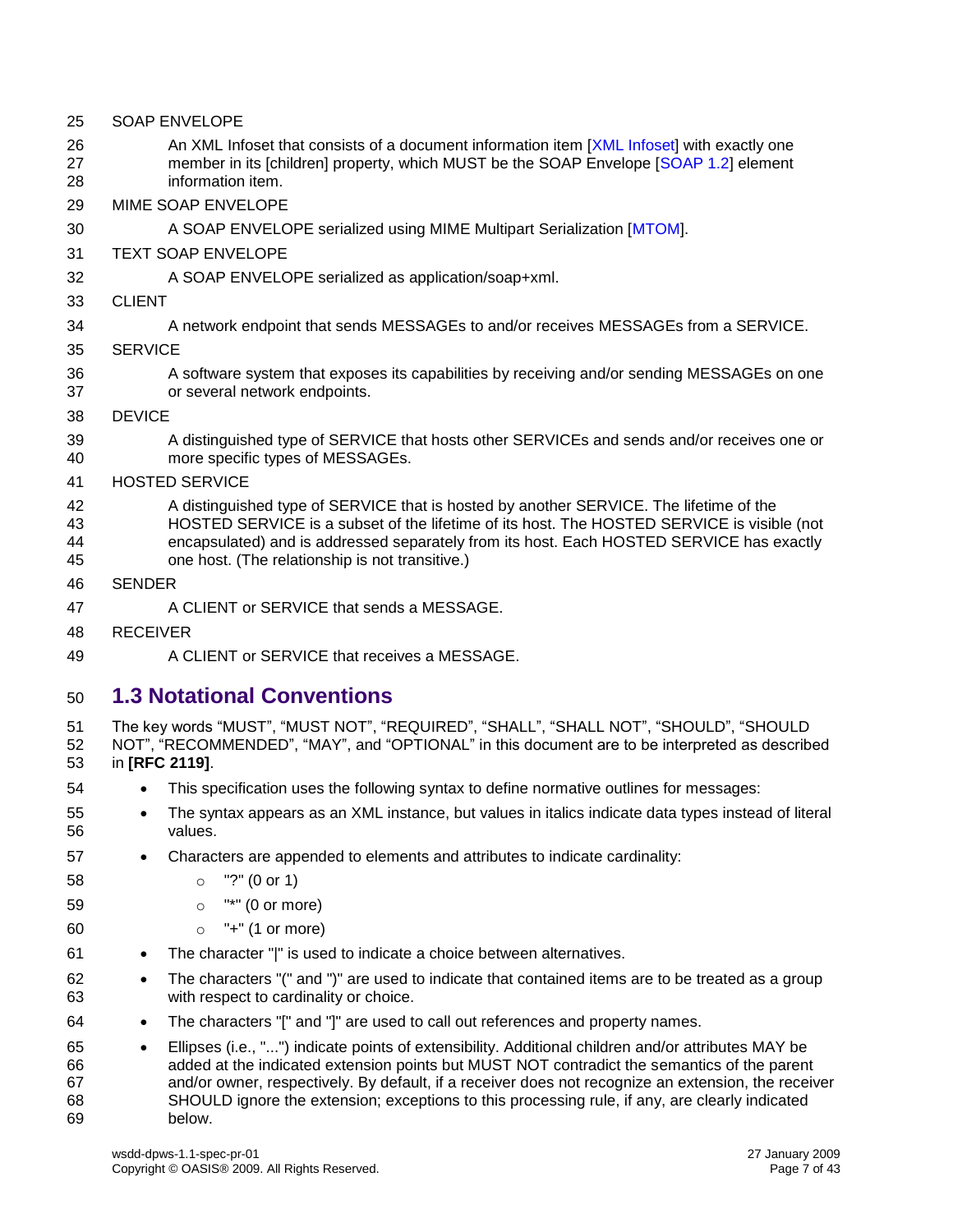- XML namespace prefixes (see Table 1) are used to indicate the namespace of the element being defined.
- This specification uses the **[action]** and Fault properties [\[WS-Addressing\]](#page-8-1) to define faults.
- Normative statements in this profile are called out explicitly as follows:

#### *Rnnn: Normative statement text goes here.*

where "nnnn" is replaced by the statement number. Each statement contains exactly one requirement

level keyword (e.g., "MUST") and one conformance target keyword (e.g., "MESSAGE").

### <span id="page-7-0"></span>**1.4 XML Namespaces**

- The XML namespace URI that MUST be used be implementations of this specification is:
- http://docs.oasis-open.org/ws-dd/ns/dpws/2009/01
- 80 Table 1 lists XML namespaces that are used in this specification. The choice of any namespace prefix is
- arbitrary and not semantically significant.

#### **Table 1: Prefixes and XML namespaces used in this specification.**

| <b>Prefix</b> | <b>XML Namespace</b>                                  | Specification(s)                           |
|---------------|-------------------------------------------------------|--------------------------------------------|
| soap          | http://www.w3.org/2003/05/soap-evelope                | <b>[SOAP 1.2]</b>                          |
| wsa           | http://www.w3.org/2005/08/addressing                  | [WS-Addressing]                            |
| wsd           | http://docs.oasis-open.org/ws-dd/ns/discovery/2009/01 | [WS-Discovery]                             |
| dpws          | http://docs.oasis-open.org/ws-dd/ns/dpws/2009/01      | This profile                               |
| wsdl          | http://schemas.xmlsoap.org/wsdl/                      | <b>WSDL 1.1</b>                            |
| wse           | http://schemas.xmlsoap.org/ws/2004/08/eventing        | [WS-Eventing]                              |
| wsp           | http://www.w3.org/ns/ws-policy                        | <b>IWS-Policy, WS-</b><br>PolicyAttachment |
| WSX           | http://schemas.xmlsoap.org/ws/2004/09/mex             | <b>IWS-</b><br>MetadataExchange]           |

#### <span id="page-7-1"></span>**1.5 Normative References**

<span id="page-7-8"></span><span id="page-7-7"></span><span id="page-7-6"></span><span id="page-7-5"></span><span id="page-7-4"></span><span id="page-7-3"></span><span id="page-7-2"></span>

| 84<br>85       | <b>[RFC 2119]</b>     | S. Bradner, Key words for use in RFCs to Indicate Requirement Levels,<br>http://www.ietf.org/rfc/rfc2119.txt, IETF RFC 2119, March 1997.                                                          |
|----------------|-----------------------|---------------------------------------------------------------------------------------------------------------------------------------------------------------------------------------------------|
| 86<br>87       | [AES/TLS]             | P.Chown, Advanced Encryption Standard (AES) Ciphersuites for Transport Layer<br>Security (TLS), http://www.ietf.org/rfc/rfc3268.txt, IETF RFC 3268, June 2004.                                    |
| 88<br>89<br>90 |                       | [BP 1.1, Section 4] K. Ballinger, et al, Basic Profile Version 1.1, Section 4: Service Description,<br>http://www.ws-i.org/Profiles/BasicProfile-1.1-2004-08-24.html#description,<br>August 2004. |
| 91<br>92       | [HTTP/1.1]            | R.Fielding, et al, <i>Hypertext Transfer Protocol -- HTTP/1.1</i> ,<br>http://www.ietf.org/rfc/rfc2616.txt, IETF RFC 2616, June 1999.                                                             |
| 93             | [HTTP Authentication] |                                                                                                                                                                                                   |
| 94<br>95       |                       | J. Franks, et al, HTTP Authentication: Basic and Digest Access Authentication,<br>http://www.ietf.org/rfc/rfc2617.txt, IETF RFC 2617, June 1999.                                                  |
| 96<br>97<br>98 | [MIME]                | N. Freed, et al, Multipurpose Internet Mail Extensions (MIME) Part One: Format<br>of Internet Message Bodies, http://www.ietf.org/rfc/rfc2045.txt, IETF RFC 2045,<br>November 1996.               |
| 99<br>100      | [MTOM]                | N. Mendelsohn, et al, SOAP Message Transmission Optimization Mechanism,<br>http://www.w3.org/TR/2005/REC-soap12-mtom-20050125/, January 2005.                                                     |
|                |                       |                                                                                                                                                                                                   |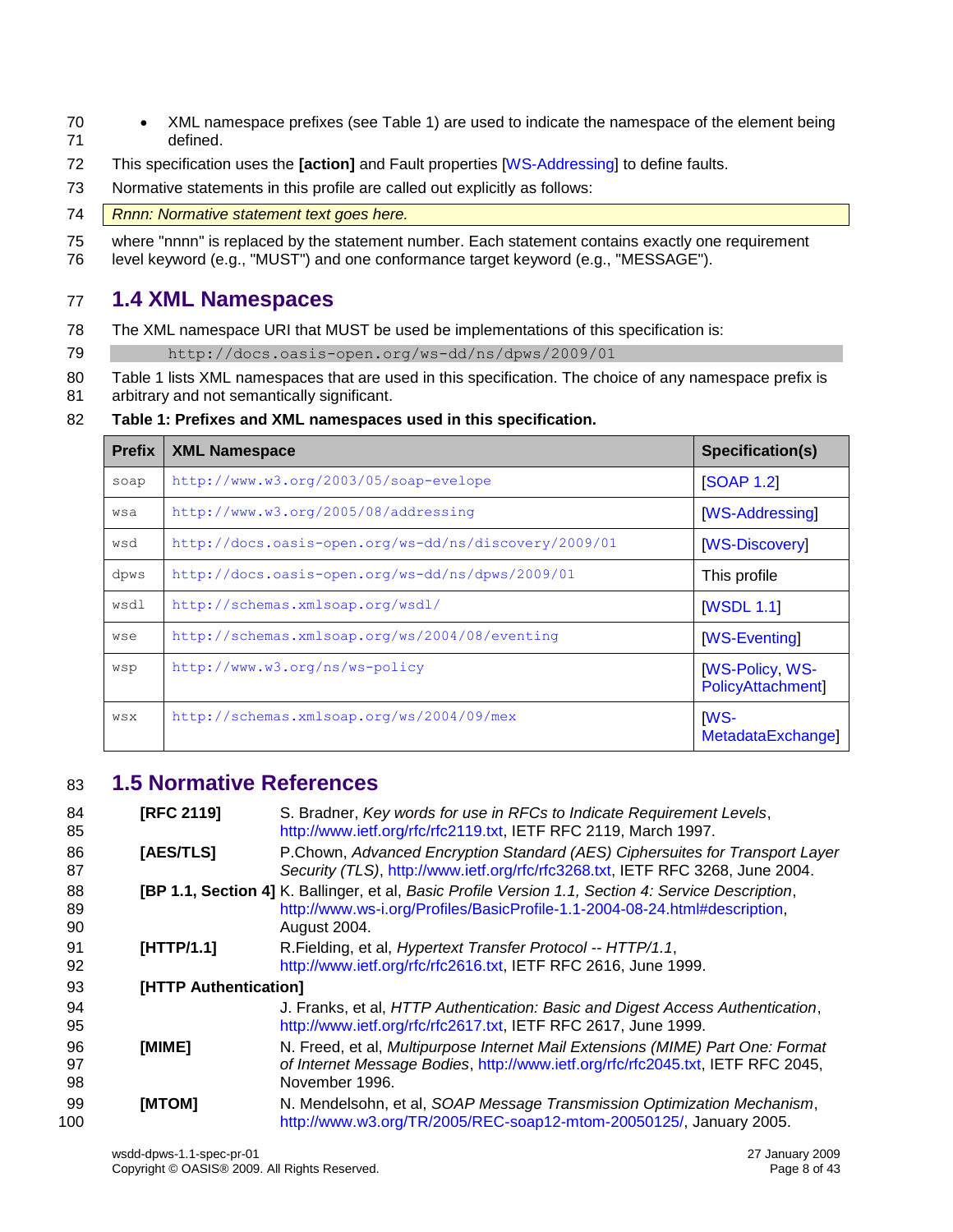<span id="page-8-17"></span><span id="page-8-16"></span><span id="page-8-15"></span><span id="page-8-14"></span><span id="page-8-13"></span><span id="page-8-12"></span><span id="page-8-11"></span><span id="page-8-10"></span><span id="page-8-9"></span><span id="page-8-8"></span><span id="page-8-7"></span><span id="page-8-6"></span><span id="page-8-5"></span><span id="page-8-4"></span><span id="page-8-3"></span><span id="page-8-2"></span><span id="page-8-1"></span><span id="page-8-0"></span>

| 101<br>102        | <b>[RFC 4122]</b>           | P. Leach, et al, A Universally Unique IDentifier (UUID) URN Namespace,<br>http://www.ietf.org/rfc/rfc4122.txt, IETF RFC 4122, July 2005.                                                  |
|-------------------|-----------------------------|-------------------------------------------------------------------------------------------------------------------------------------------------------------------------------------------|
| 103<br>104        | [SHA]                       | Secure Hash Standard, http://csrc.nist.gov/publications/fips/fips180-3/fips180-<br>3_final.pdf, October 2008.                                                                             |
| 105<br>106        |                             | [SOAP 1.2, Part 1] M. Gudgin, et al, SOAP Version 1.2 Part 1: Messaging Framework,<br>http://www.w3.org/TR/2007/REC-soap12-part1-20070427/, April 2007.                                   |
| 107               | [SOAP 1.2, Part 2]          |                                                                                                                                                                                           |
| 108<br>109<br>110 |                             | M. Gudgin, et al, SOAP Version 1.2 Part 2: Adjuncts, Section 7: SOAP HTTP<br>Binding, http://www.w3.org/TR/2007/REC-soap12-part2-20070427/#soapinhttp,<br>April 2007.                     |
| 111<br>112<br>113 |                             | [SOAP-over-UDP] OASIS Committee Draft 02, SOAP-over-UDP, http://docs.oasis-open.org/ws-<br>dd/soapoverudp/1.1/cd-02/wsdd-soapoverudp-1.1-spec-cd-02.docx, 27 January<br>2009.             |
| 114<br>115        | [TLS]                       | T. Dierks, et al, The TLS Protocol, Version 1.0, http://www.ietf.org/rfc/rfc2246.txt,<br>IETF RFC 2246, January 1999.                                                                     |
| 116<br>117        | [WS-Addressing]             | W3C Recommendation, Web Services Addressing 1.0 - Core,<br>http://www.w3.org/TR/2006/REC-ws-addr-core-20060509, 9 May, 2006.                                                              |
| 118<br>119<br>120 | [WS-Discovery]              | OASIS Committee Draft 02, Web Services Dynamic Discovery (WS-Discovery),<br>http://docs.oasis-open.org/ws-dd/discovery/1.1/cd-02/wsdd-discovery-1.1-spec-<br>cd-02.docx, 27 January 2009. |
| 121<br>122        | [WSDL 1.1]                  | E. Christensen, et al, Web Services Description Language (WSDL) 1.1,<br>http://www.w3.org/TR/2001/NOTE-wsdl-20010315, March 2001.                                                         |
| 123               | [WSDL Binding for SOAP 1.2] |                                                                                                                                                                                           |
| 124<br>125<br>126 |                             | K. Ballinger, et al, WSDL 1.1 Binding Extension for SOAP 1.2,<br>http://www.w3.org/Submission/2006/SUBM-wsdl11soap12-20060405/, 5 April<br>2006.                                          |
| 127<br>128<br>129 | [WS-Eventing]               | D. Box, et al, Web Services Eventing (WS-Eventing),<br>http://www.w3.org/Submission/2006/SUBM-WS-Eventing-20060315/, 15 March<br>2006.                                                    |
| 130               | [WS-MetadataExchange]       |                                                                                                                                                                                           |
| 131<br>132<br>133 |                             | K. Ballinger, et al, Web Services Metadata Exchange 1.1 (WS-<br>MetadataExchange), http://www.w3.org/Submission/2008/SUBM-WS-<br>MetadataExchange-20080813/, 13 August 2008.              |
| 134<br>135        | [WS-Policy]                 | W3C Recommendation, Web Services Policy 1.5 - Framework,<br>http://www.w3.org/TR/2007/REC-ws-policy-20070904/, 4 September 2007.                                                          |
| 136               | [WS-PolicyAttachment]       |                                                                                                                                                                                           |
| 137<br>138<br>139 |                             | W3C Recommendation, Web Services Policy 1.5 - Attachment,<br>http://www.w3.org/TR/2007/REC-ws-policy-attach-20070904/, 4 September<br>2007.                                               |
| 140<br>141<br>142 | [WS-Transfer]               | J. Alexander, et al, Web Service Transfer (WS-Transfer),<br>http://www.w3.org/Submission/2006/SUBM-WS-Transfer-20060927/, 27<br>September 2006.                                           |
| 143<br>144        | [X.509.v3]                  | ITU-T X.509.v3 Information technology - Open Systems Interconnection - The<br>Directory: Public-key and attribute certificate frameworks (ISO/IEC/ITU 9594-8)                             |
| 145               | [XML Schema, Part 1]        |                                                                                                                                                                                           |
| 146<br>147        |                             | H. Thompson, et al, XML Schema Part 1: Structures,<br>http://www.w3.org/TR/2001/REC-xmlschema-1/20010502/, May 2001.                                                                      |
| 148               | [XML Schema, Part 2]        |                                                                                                                                                                                           |
| 149<br>150        |                             | P. Biron, et al, XML Schema Part 2: Datatypes, http://www.w3.org/TR/2001/REC-<br>xmlschema-2-20010502/, May 2001.                                                                         |
| 151               |                             |                                                                                                                                                                                           |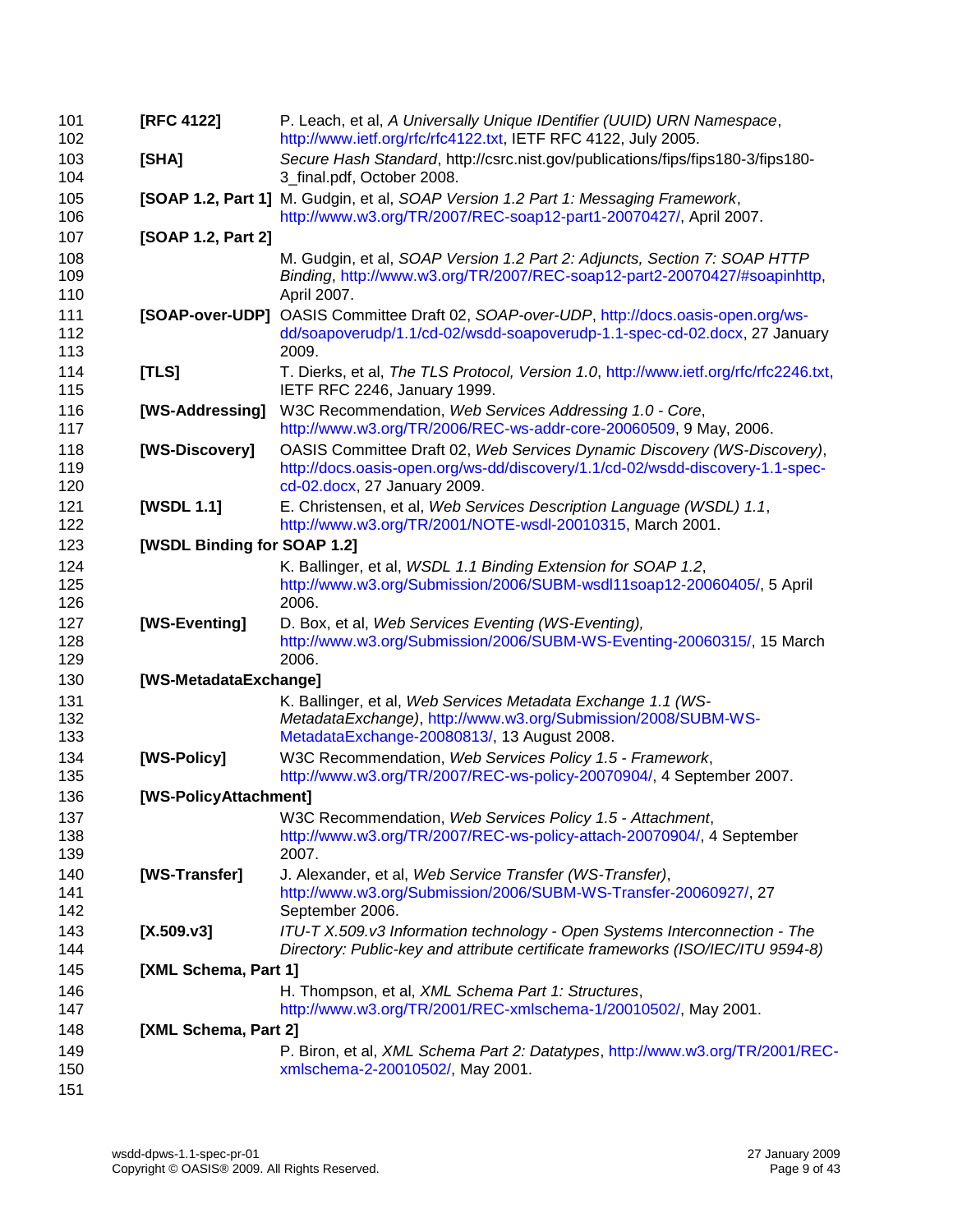### **1.6 Non-Normative References**

<span id="page-9-4"></span><span id="page-9-3"></span><span id="page-9-2"></span><span id="page-9-1"></span><span id="page-9-0"></span>

| 153<br>154        |               | <b>[IPv6 Autoconfig]</b> S. Thomson, et al, IPv6 Stateless Address Autoconfiguration,<br>http://www.ietf.org/rfc/2462.txt, IETF RFC 2462, December 1998.                                                 |
|-------------------|---------------|----------------------------------------------------------------------------------------------------------------------------------------------------------------------------------------------------------|
| 155<br>156        | [DHCP]        | R. Droms, et al, Dynamic Host Configuration Protocol,<br>http://www.ietf.org/rfc/2131.txt, IETF RFC 2131, March 1997.                                                                                    |
| 157<br>158        | [XML Infoset] | J. Cowan, et al, XML Information Set (Second Edition),<br>http://www.w3.org/TR/2004/REC-xml-infoset/20040204/, February 2004.                                                                            |
| 159<br>160<br>161 | [WS-Security] | OASIS Standard Specification, Web Services Security: SOAP Message Security<br>1.1 (WS-Security 2004), http://docs.oasis-open.org/wss/v1.1/wss-v1.1-spec-os-<br>SOAPMessageSecurity.pdf, 1 February 2006. |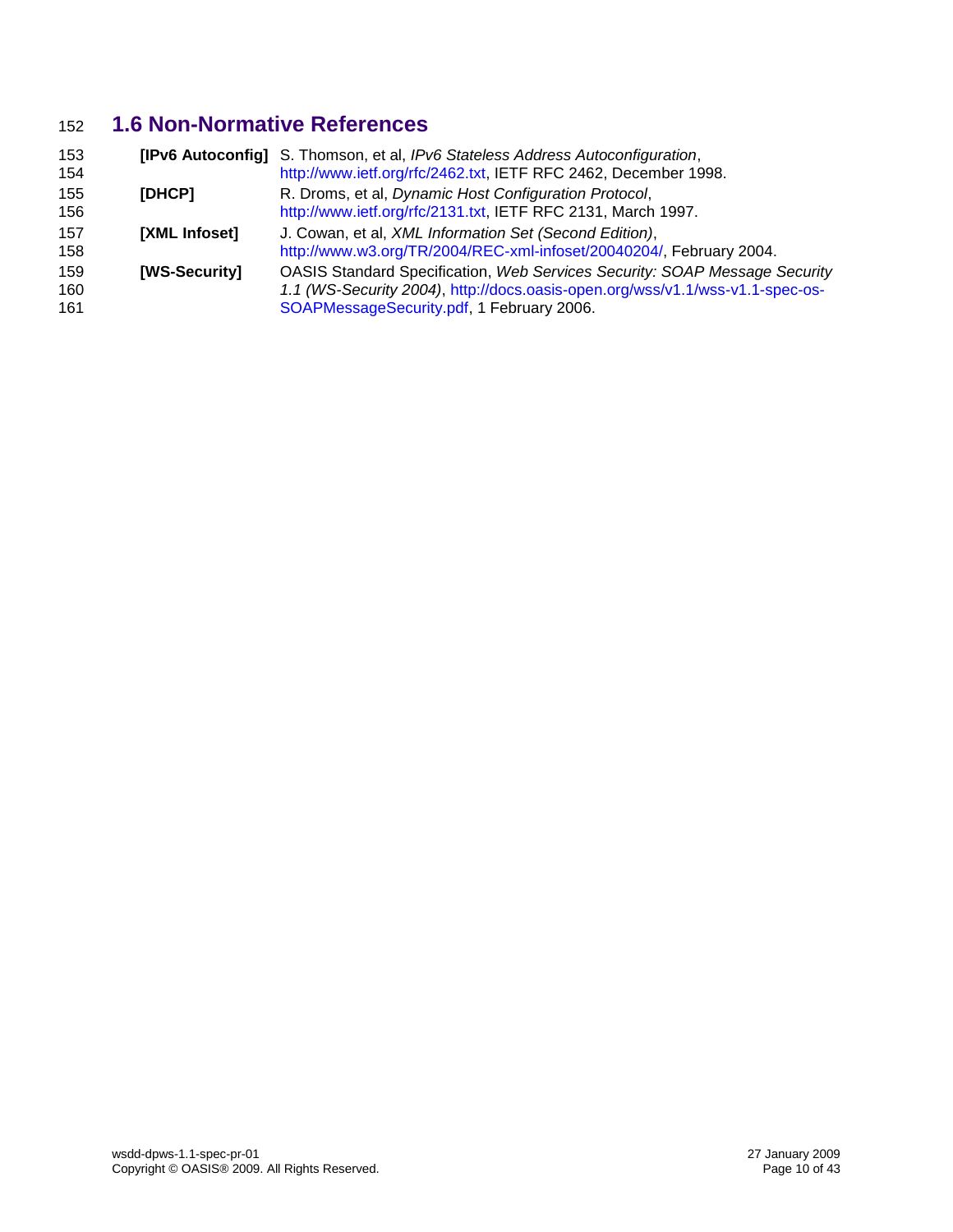# <span id="page-10-0"></span>**2 Messaging**

 The scope of this section is the following set of Web services specifications. All of the requirements in these specifications are included by reference except where superseded by normative statements herein:

- 165 [\[SOAP 1.2, Part 1\]](#page-8-0)
- 166 [\[SOAP 1.2, Part 2\]](#page-8-8)
- 167 · [\[SOAP-over-UDP\]](#page-8-9)
- 168 [\[HTTP/1.1\]](#page-7-4)
- 169 [\[WS-Addressing\]](#page-8-1)
- 170 [\[RFC 4122\]](#page-8-10)
- 171 [\[MTOM\]](#page-7-2)

It is assumed that a DEVICE has obtained valid IPv4 and/or IPv6 addresses that do not conflict with other

 addresses on the network. Mechanisms for obtaining IP addresses are out of the scope of this profile. For 174 more information, see [\[DHCP\]](#page-9-2) and [\[IPv6 Autoconfig\]](#page-9-3).

#### <span id="page-10-1"></span>**2.1 URI**

| 176 | R0025: A SERVICE MAY fail to process any URI with more than MAX_URI_SIZE octets. |
|-----|----------------------------------------------------------------------------------|
| 177 | R0027: A SERVICE SHOULD NOT generate a URI with more than MAX_URI_SIZE octets.   |

The constant MAX\_URI\_SIZE is defined in Appendix B -- Constants.

#### <span id="page-10-2"></span>**2.2 UDP**

| 180 | R0029: A SERVICE SHOULD NOT send a SOAP ENVELOPE that has more octets than the MTU over       |
|-----|-----------------------------------------------------------------------------------------------|
| 181 | UDP.                                                                                          |
| 182 | To improve reliability, a SERVICE should minimize the size of SOAP ENVELOPEs sent over UDP.   |
| 183 | However, some SOAP ENVELOPEs may be larger than an MTU; for example, a signed Hello SOAP      |
| 184 | ENVELOPE. If a SOAP ENVELOPE is larger than an MTU, the underlying IP network stacks may      |
| 185 | fragment and reassemble the UDP packet.                                                       |
| 186 | R5018: A SERVICE MAY reject a SOAP ENVELOPE received over UDP that has more than              |
| 187 | MAX UDP ENVELOPE SIZE octets.                                                                 |
| 188 | R5019: A CLIENT MAY reject a SOAP ENVELOPE received over UDP that has more than               |
| 189 | MAX UDP ENVELOPE SIZE octets.                                                                 |
| 190 | Unlike TCP or HTTP messages, UDP datagrams must be received in one chunk, which may lead to   |
| 191 | excessive resource requirements when receiving large datagrams on small embedded systems. The |
| 192 | constant MAX_UDP_ENVELOPE_SIZE is defined in Appendix B -- Constants.                         |

#### <span id="page-10-3"></span>**2.3 HTTP**

| 194        | R0001: A SERVICE MUST support transfer-coding = "chunked".                                                                                                                          |
|------------|-------------------------------------------------------------------------------------------------------------------------------------------------------------------------------------|
| 195        | R0012: A SERVICE MUST at least support the SOAP HTTP Binding.                                                                                                                       |
| 196        | R5000: A CLIENT MUST at least support the SOAP HTTP Binding.                                                                                                                        |
| 197<br>198 | R0013: A SERVICE MUST at least implement the Responding SOAP Node of the SOAP Request-<br>Response Message Exchange Pattern (http://www.w3.org/2003/05/soap/mep/request-response/). |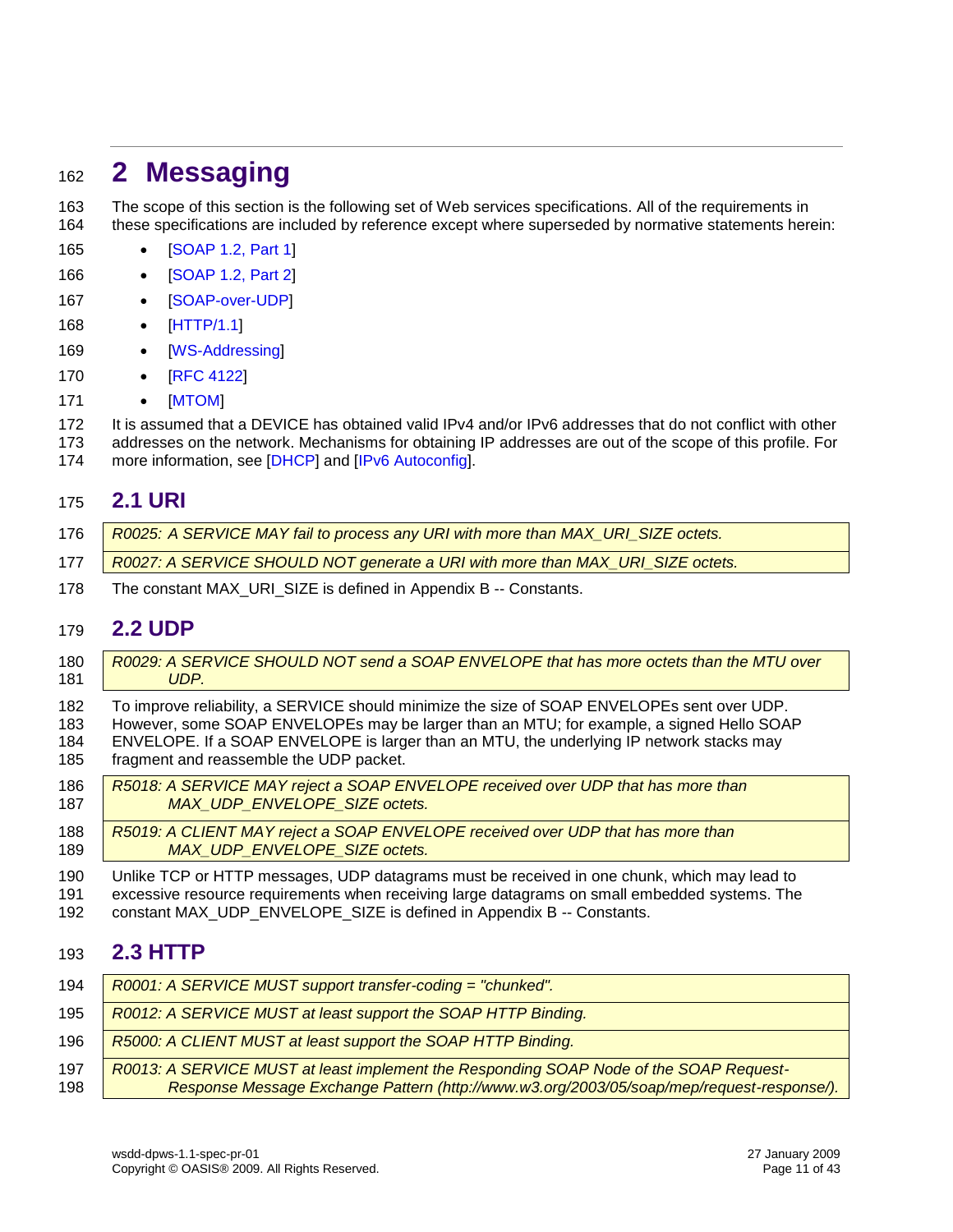<span id="page-11-3"></span><span id="page-11-2"></span><span id="page-11-1"></span><span id="page-11-0"></span>

| 199 | R0014: A SERVICE MAY choose not to implement the Responding SOAP Node of the SOAP Response                  |
|-----|-------------------------------------------------------------------------------------------------------------|
| 200 | Message Exchange Pattern (http://www.w3.org/2003/05/soap/mep/soap-response/).                               |
| 201 | R0015: A SERVICE MAY choose not to support the SOAP Web Method Feature.                                     |
| 202 | R0014 and R0015 relax requirements in [SOAP 1.2].                                                           |
| 203 | R0030: A SERVICE MUST at least implement the Responding SOAP Node of an HTTP one-way                        |
| 204 | Message Exchange Pattern where the SOAP ENVELOPE is carried in the HTTP Request and                         |
| 205 | the HTTP Response has a Status Code of 202 Accepted and an empty Entity Body (no SOAP                       |
| 206 | ENVELOPE).                                                                                                  |
| 207 | R0017: A SERVICE MUST at least support Request Message SOAP ENVELOPEs and one-way SOAP                      |
| 208 | ENVELOPEs that are delivered using HTTP POST.                                                               |
| 209 | <b>2.4 SOAP Envelope</b>                                                                                    |
| 210 | R0034: A SERVICE MUST at least receive and send SOAP 1.2 [SOAP 1.2] SOAP ENVELOPEs.                         |
| 211 | R0003: A SERVICE MAY reject a TEXT SOAP ENVELOPE with more than MAX_ENVELOPE_SIZE                           |
| 212 | octets.                                                                                                     |
| 213 | R0026: A SERVICE SHOULD NOT send a TEXT SOAP ENVELOPE with more than                                        |
| 214 | MAX ENVELOPE SIZE octets.                                                                                   |
| 215 | Large SOAP ENVELOPEs are expected to be serialized using attachments.                                       |
| 216 | R5001: A SERVICE MUST at least support SOAP ENVELOPEs with UTF-8 encoding.                                  |
| 217 | R5002: A SERVICE MAY choose not to accept SOAP ENVELOPEs with UTF-16 encoding.                              |
| 218 | <b>2.5 WS-Addressing</b>                                                                                    |
| 219 | R5005: A SERVICE MUST at least support WS-Addressing 1.0 [WS-Addressing].                                   |
| 220 | R5006: A SERVICE MAY reject messages using other versions of WS-Addressing.                                 |
| 221 | Some underlying specifications (e.g., WS-Transfer [WS-Transfer]) explicitly allow other versions of WS-     |
| 222 | Addressing. DPWS applications should rely solely on WS-Addressing 1.0.                                      |
| 223 | R0004: A DEVICE SHOULD use a urn:uuid scheme IRI as the [address] property of its Endpoint                  |
| 224 | Reference.                                                                                                  |
| 225 | R0005: A DEVICE MUST use a stable, globally unique identifier that is constant across re-initializations of |
| 226 | the device, and constant across network interfaces and IPv4/v6 addresses as the [address]                   |
| 227 | property of its Endpoint Reference.                                                                         |
| 228 | R0006: A DEVICE MUST persist the [address] property of its Endpoint Reference across re-initialization      |
| 229 | and changes in the metadata of the DEVICE and any SERVICEs it hosts.                                        |
| 230 | Because the [address] property of an Endpoint Reference [WS-Addressing] is a SOAP-layer address,            |
| 231 | there is no requirement to use anything other than a UUID for the [address] property.                       |
| 232 | R0042: A HOSTED SERVICE SHOULD use an HTTP transport address as the [address] property of its               |
| 233 | <b>Endpoint References.</b>                                                                                 |
| 234 | Use of other possible values of [address] by a HOSTED SERVICE is out of scope of this profile.              |
| 235 | R0031: A SERVICE MUST NOT generate a wsa:InvalidMessageInformationHeader SOAP Fault if the                  |
| 236 | [address] of the [reply endpoint] of an HTTP Request Message SOAP ENVELOPE is                               |
| 237 | "http://schemas.xmlsoap.org/ws/2004/08/addressing/role/anonymous".                                          |
| 238 | R0041: If an HTTP Request Message SOAP ENVELOPE generates a SOAP Fault, a SERVICE MAY                       |
| 239 | discard the SOAP Fault if the [address] of the [fault endpoint] of the HTTP Request Message is              |
| 240 | not "http://www.w3.org/2005/08/addressing/anonymous".                                                       |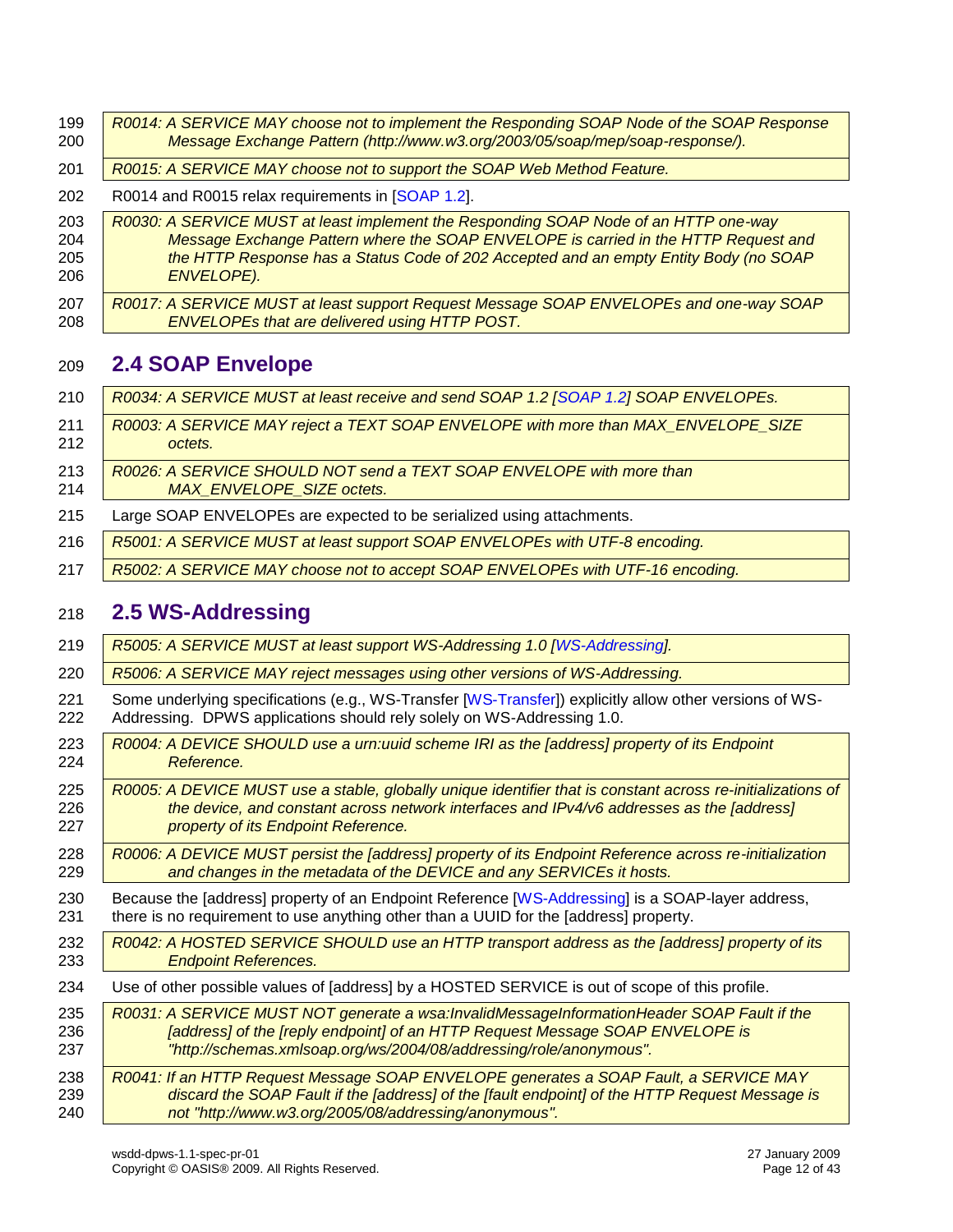- R0031 and R0041 ensure that messages with non-anonymous address in both the [reply endpoint] and
- 242 the Ifault endpoint do not result in a fault being sent.
- The SOAP HTTP Binding requires the Response Message SOAP ENVELOPE to be transmitted as the HTTP Response of the corresponding Request Message SOAP ENVELOPE.
- *R0019: A SERVICE MUST include a Message Information Header representing a [relationship] property of type wsa:Reply in each Response Message SOAP ENVELOPE the service generates.*
- Per WS-Addressing [\[WS-Addressing\]](#page-8-1), a response SOAP ENVELOPE must include a wsa:RelatesTo SOAP ENVELOPE header block. Since "http://www.w3.org/2005/08/addressing/reply" is the default value for the [relationship] property, the RelationshipType attribute should be omitted from the wsa:RelatesTo SOAP ENVELOPE header block.
- *R0040: A SERVICE MUST include a Message Information Header representing a [relationship] property of "http://www.w3.org/2005/08/addressing/reply"in each SOAP Fault SOAP ENVELOPE the service generates.*

#### <span id="page-12-0"></span>**2.6 Attachments**

- *R0022: If a SERVICE supports attachments, the SERVICE MUST support the HTTP Transmission Optimization Feature.* The HTTP Transmission Optimization Feature implies support for the Optimized MIME Multipart Serialization and Abstract Transmission Optimization features. *R0036: A SERVICE MAY reject a MIME SOAP ENVELOPE if the Content-Transfer-Encoding header field mechanism of any MIME part is not "binary". R0037: A SERVICE MUST NOT send a MIME SOAP ENVELOPE unless the Content-Transfer-Encoding header field mechanism of every MIME part is "binary".* Even for the SOAP Envelope, the "binary" Content-Transfer-Encoding mechanism is more appropriate than the "8bit" mechanism which is suitable only for data that may be represented as relatively short lines of at most 998 octets [\[MIME\]](#page-7-5). While DPWS-compliant services are required to support binary encoded MIME parts at a minimum, R0036 allows for them to support others (non-DPWS compliant clients) if they choose. While a service might choose to support more than what is required in DPWS, a DPWS-compliant client cannot assume that the service it is interacting with supports anything beyond binary MIME parts. *R0038: A SERVICE MAY reject a MIME SOAP ENVELOPE if the root part is not the first body part in the Multipart/Related entity. R0039: A SERVICE MUST NOT send a MIME SOAP ENVELOPE unless root part is the first body part in the Multipart/Related entity.* Per MTOM, the root part of the MIME SOAP ENVELOPE contains an XML representation of the modified SOAP Envelope, with additional parts that contain binary representations of each attachment. This root
- part must be the first part so a RECEIVER does not have to buffer attachments.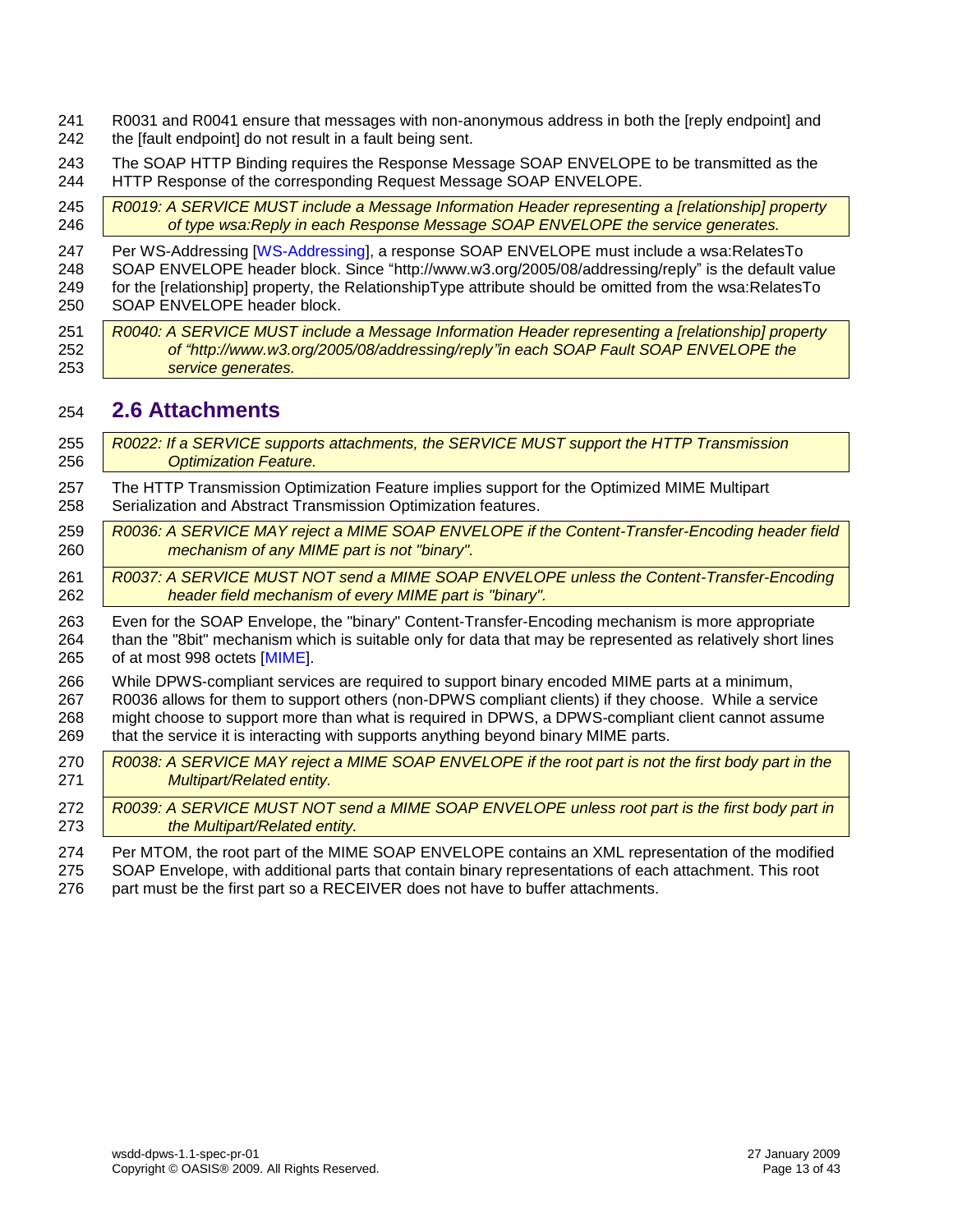# <span id="page-13-0"></span>**3 Discovery**

 The scope of this section is the following set of Web services specifications. All of the requirements in these specifications are included by reference except where superseded by normative statements herein:

280 • [\[WS-Discovery\]](#page-8-2)

281 If a CLIENT and a SERVICE are not on the same subnet, the CLIENT may not be able to discover the SERVICE. However, if a CLIENT has an Endpoint Reference and transport address for a SERVICE through some other means, the CLIENT and SERVICE should be able to communicate within the scope of this profile.

<span id="page-13-1"></span>

| 285 | R1013: A DEVICE MUST be a compliant WS-Discovery [WS-Discovery] Target Service.                          |
|-----|----------------------------------------------------------------------------------------------------------|
| 286 | R1001: A HOSTED SERVICE SHOULD NOT be a Target Service.                                                  |
| 287 | If each SERVICE were to participate in WS-Discovery, the network traffic generated by a relatively small |
| 288 | number of DEVICEs hosting a relatively small number of HOSTED SERVICEs could overwhelm a                 |
| 289 | bandwidth-limited network. Therefore, only DEVICEs act as Target Services.                               |
| 290 | R1019: A DEVICE MUST at least support the "http://docs.oasis-open.org/ws-                                |
| 291 | dd/ns/discovery/2009/01/rfc3986" and "http://docs.oasis-open.org/ws-                                     |
| 292 | dd/ns/discovery/2009/01/strcmp0" Scope matching rules.                                                   |
| 293 | R1020: If a DEVICE includes Types in a Hello, Probe Match, or Resolve Match SOAP ENVELOPE, it            |
| 294 | MUST include the dpws:Device Type.                                                                       |
| 295 | Including the dpws: Device Type indicates a DEVICE supports the Devices Profile, and indicates a         |
| 296 | CLIENT may retrieve metadata about the DEVICE and its relationship to any HOSTED SERVICEs using          |
| 297 | Get [WS-Transfer].                                                                                       |
| 298 | R1009: A DEVICE MUST at least support receiving Probe and Resolve SOAP ENVELOPEs and sending             |
| 299 | Hello and Bye SOAP ENVELOPEs over multicast UDP.                                                         |
| 300 | R1016: A DEVICE MUST at least support sending Probe Match and Resolve Match SOAP ENVELOPEs               |
| 301 | over unicast UDP.                                                                                        |
| 302 | R1018: A DEVICE MAY ignore a multicast UDP Probe or Resolve SOAP ENVELOPE if the [address] of            |
| 303 | the [reply endpoint] is not "http://www.w3.org/2005/08/addressing/anonymous".                            |
| 304 | WS-Discovery acknowledges that a CLIENT may include reply information in UDP Probe and Resolve           |
| 305 | SOAP ENVELOPEs to specify a transport other than SOAP over UDP. However, to establish a baseline         |
| 306 | for interoperability, DEVICEs are required only to support UDP responses.                                |
| 307 | R1015: A DEVICE MUST support receiving a Probe SOAP ENVELOPE as an HTTP Request at any                   |
| 308 | HTTP transport address where the DEVICE endpoint is available.                                           |
| 309 | R5021: A DEVICE MAY reject a unicast Probe SOAP ENVELOPE received as an HTTP Request if the              |
| 310 | [address] property of the [destination] is not "urn:docs-oasis-open:ws-dd:ns:discovery:2009:01".         |
| 311 | To support the scenario where a DEVICE has a known HTTP transport address, a CLIENT may send an          |
| 312 | ad-hoc Probe over HTTP to that address and expect to receive a ProbeMatches response, using the          |
| 313 | same message pattern as defined by the ProbeOp operation of the DiscoveryProxy portType in [WS-          |
| 314 | Discovery]. This requirement does not imply that the DEVICE must perform as a Discovery Proxy.           |
| 315 | How the client obtains the DEVICE HTTP address is not defined in this specification, and this HTTP       |
| 316 | address does not necessarily relate to HOSTED SERVICE addresses.                                         |
| 317 | R1021: If a DEVICE matches a Probe SOAP ENVELOPE received as an HTTP Request, it MUST send a             |
| 318 | Probe Matches SOAP ENVELOPE response containing a Probe Match section representing the                   |
| 319 | <b>DEVICE.</b>                                                                                           |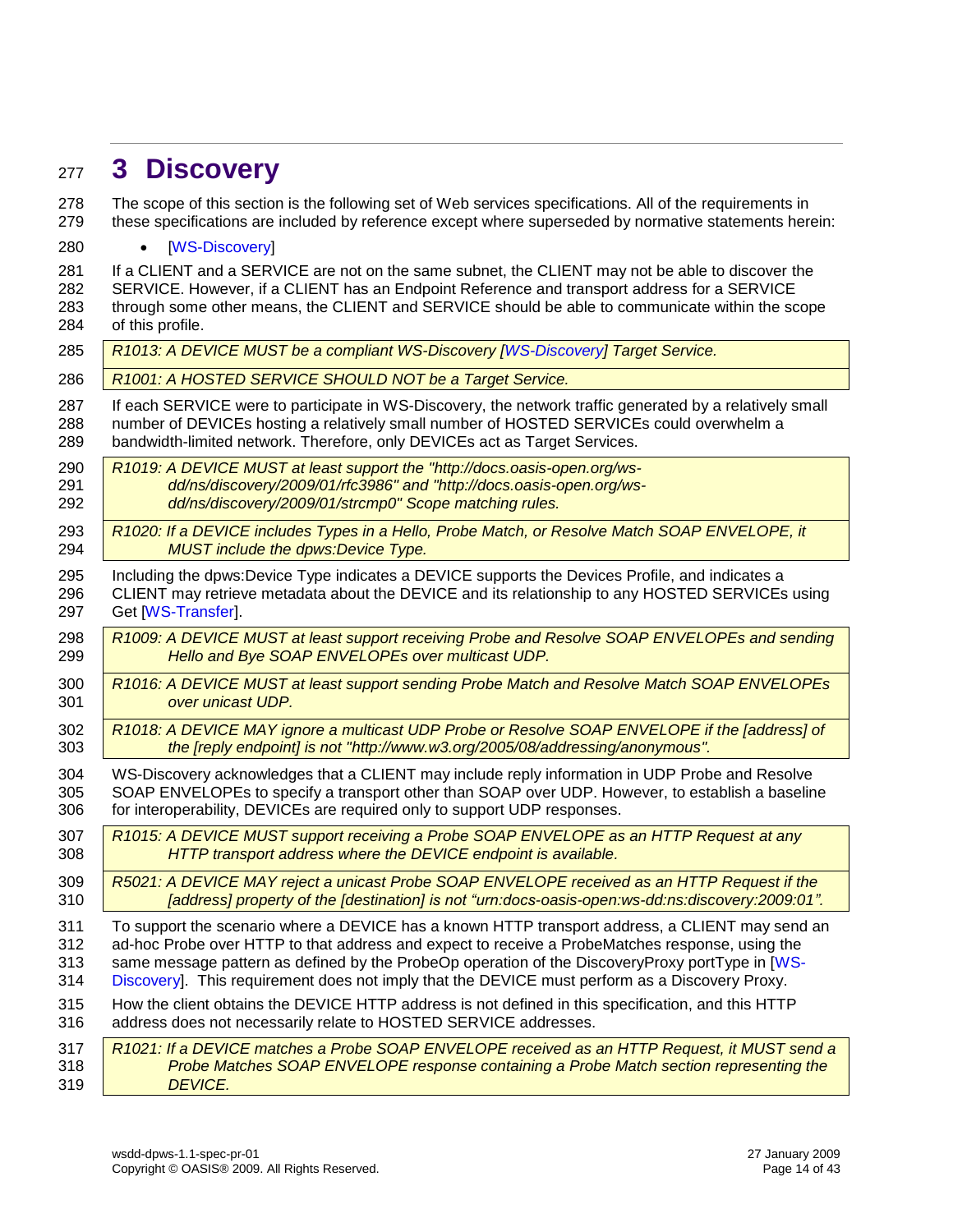| 320 | R1022: If a DEVICE does not match a Probe SOAP ENVELOPE received as an HTTP Request, it MUST |
|-----|----------------------------------------------------------------------------------------------|
| 321 | send a Probe Matches SOAP ENVELOPE response with no Probe Match sections.                    |

322 *R5022: If a DEVICE includes a Probe Match section as an HTTP Response as described in [R1021,](#page-13-1) it*  323 *MUST include all of its Types and Scopes in the Probe Match section.*

324 DEVICEs may omit their Types and Scopes in their UDP WS-Discovery messages to reduce message<br>325 size and prevent fragmentation. However, they are obligated to return all Types and Scopes in their

325 size and prevent fragmentation. However, they are obligated to return all Types and Scopes in their<br>326 HTTP ProbeMatches messages as increased risk of packet loss due to fragmentation is not a

HTTP ProbeMatches messages as increased risk of packet loss due to fragmentation is not a

327 consideration.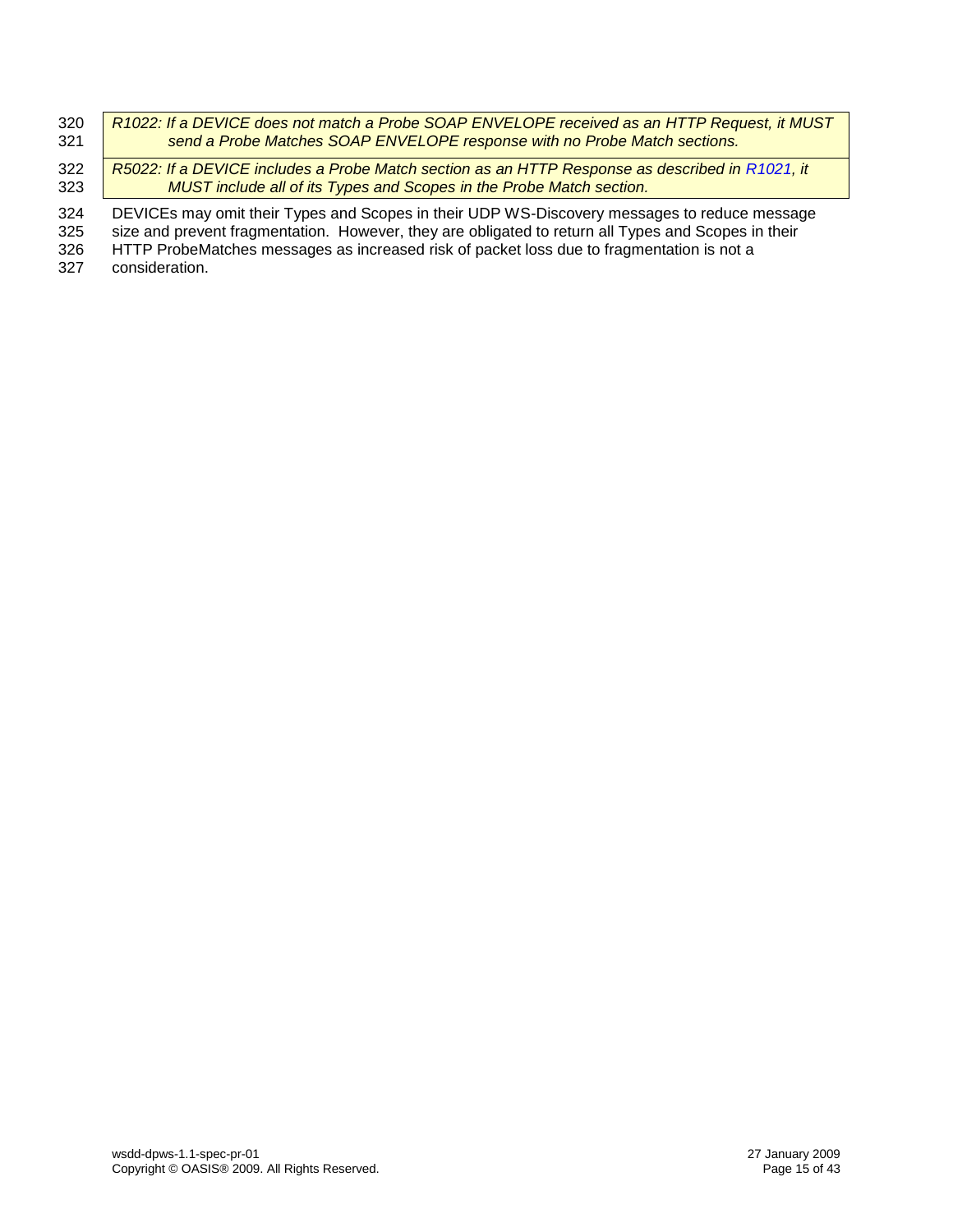# <span id="page-15-0"></span>**4 Description**

 The scope of this section is the following set of Web services specifications. All of the requirements in these specifications are included by reference except where superseded by normative statements herein:

- 331 [\[XML Schema Part 1,](#page-8-12) [Part 2\]](#page-8-13)
- 332 [\[WSDL 1.1\]](#page-8-3)
- 333 [\[BP 1.1, Section 4\]](#page-7-6)
- 334 [\[WSDL Binding for SOAP 1.2\]](#page-8-14)
- 335 [\[WS-MetadataExchange\]](#page-8-7)
- [\[WS-Policy\]](#page-8-5)
- 337 [\[WS-PolicyAttachment\]](#page-8-6)
- 338 [\[WS-Transfer\]](#page-9-1)

 A DEVICE acts primarily as a metadata resource for device-wide data, and for the HOSTED SERVICES on the device. A CLIENT retrieves the XML representation of these characteristics by sending a WS- Transfer Get SOAP ENVELOPE to the DEVICE. The resulting metadata contains characteristics of the device and topology information relating the DEVICE to its HOSTED SERVICEs. WS-Transfer Get is used here because the device-wide metadata is the XML representation of the DEVICE.

 CLIENTs may also retrieve metadata for individual HOSTED SERVICEs by sending a WS- MetadataExchange GetMetadata SOAP ENVELOPE to the HOSTED SERVICE. The resulting metadata contains limited topology information about the HOSTED SERVICE, its hosting DEVICE, its WSDL, and any additional sections specific to the type of service. GetMetadata is used here because the XML representation of the HOSTED SERVICE (possibly accessible with WS-Transfer Get) is not defined.

 Through WSDL, this description also conveys the MESSAGEs a HOSTED SERVICE is capable of receiving and sending. Through WS-Policy, description conveys the capabilities and requirements of a HOSTED SERVICE, particularly the transports over which it may be reached and its security capabilities.

- *R5007: A DEVICE MUST support receiving a WS-Transfer Get SOAP ENVELOPE using the HTTP binding defined in this profile.*
- *R2044: In a Get Response SOAP ENVELOPE, a DEVICE MUST include only a wsx:Metadata element in the SOAP ENVELOPE Body.*
- All metadata from the device should be contained in the wsx:Metadata element in the Get Response.
- *R2045: A DEVICE MAY generate a wsa:ActionNotSupported SOAP Fault in response to a Put, Delete, or Create SOAP ENVELOPE.*
- A DEVICE is not required to support all of the operations defined in [\[WS-Transfer\]](#page-8-11).
- *R5008: A HOSTED SERVICE MUST support receiving a WS-MetadataExchange GetMetadata SOAP ENVELOPE using the HTTP binding defined in this profile.*

### <span id="page-15-1"></span>**4.1 Characteristics**

 To express DEVICE characteristics that are typically fixed across all DEVICEs of the same model by their manufacturer, this profile defines extensible ThisModel metadata as follows:

 <dpws:ThisModel ...> <dpws:Manufacturer xml:lang="..."? >xs:string</dpws:Manufacturer>+ <dpws:ManufacturerUrl>xs:anyURI</dpws:ManufacturerUrl>? <dpws:ModelName xml:lang="..."? >xs:string</dpws:ModelName>+ <dpws:ModelNumber>xs:string</dpws:ModelNumber>? <dpws:ModelUrl>xs:anyURI</dpws:ModelUrl>? <dpws:PresentationUrl>xs:anyURI</dpws:PresentationUrl>?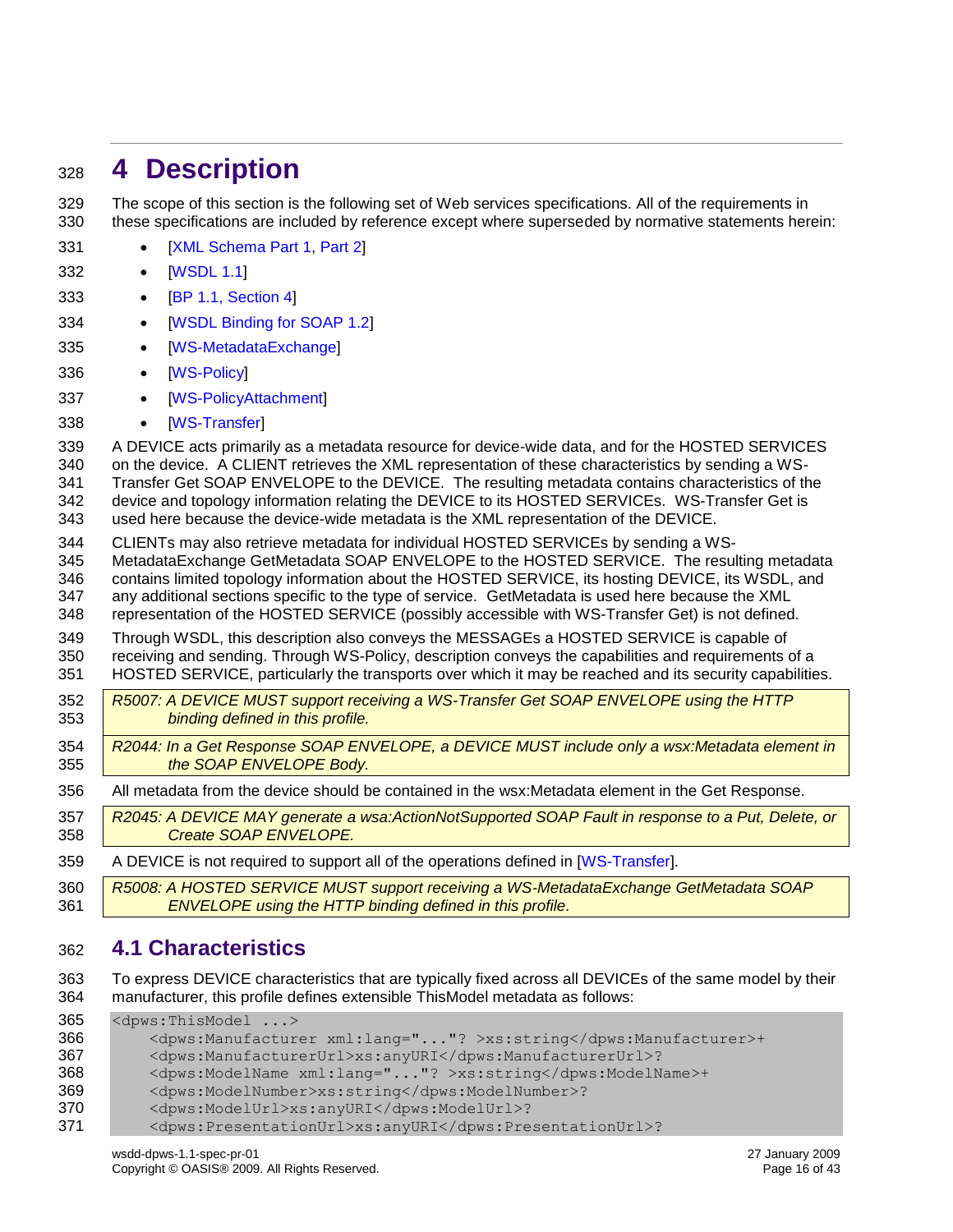| 372 |                                                                                                        |
|-----|--------------------------------------------------------------------------------------------------------|
| 373 |                                                                                                        |
| 374 | The following describes additional, normative constraints on the outline above:                        |
| 375 | dpws:ThisModel/dpws:Manufacturer                                                                       |
| 376 | Name of the manufacturer of the DEVICE. It MUST have fewer than MAX_FIELD_SIZE Unicode                 |
| 377 | characters, SHOULD be localized, and SHOULD be repeated for each supported locale.                     |
| 378 | dpws:ThisModel/ dpws:ManufacturerUrl                                                                   |
| 379 | URL to a Web site for the manufacturer of the DEVICE. It MUST have fewer than                          |
| 380 | MAX URI SIZE octets.                                                                                   |
| 381 | dpws:ThisModel/ dpws:ModelName                                                                         |
| 382 | User-friendly name for this model of device chosen by the manufacturer. It MUST have fewer             |
| 383 | than MAX_FIELD_SIZE Unicode characters, SHOULD be localized, and SHOULD be repeated                    |
| 384 | for each supported locale.                                                                             |
| 385 | dpws:ThisModel/ dpws:ModelNumber                                                                       |
| 386 | Model number for this model of DEVICE. It MUST have fewer than MAX_FIELD_SIZE Unicode                  |
| 387 | characters.                                                                                            |
| 388 | dpws:ThisModel/ dpws:ModelUrl                                                                          |
| 389 | URL to a Web site for this model of DEVICE. It MUST have fewer than MAX_URI_SIZE octets.               |
| 390 | dpws:ThisModel/ dpws:PresentationUrl                                                                   |
| 391 | URL to a presentation resource for this DEVICE. It MAY be relative to the HTTP transport               |
| 392 | address over which metadata was retrieved, and MUST have fewer than MAX_URI_SIZE octets.               |
| 393 | If PresentationUrl is specified, the DEVICE MAY provide the resource in multiple formats, but          |
| 394 | MUST at least provide an HTML page. CLIENTs and DEVICEs MAY use HTTP content                           |
| 395 | negotiation [HTTP/1.1] to determine the format and content of the presentation resource.               |
| 396 | DEVICEs that use a relative URL MAY use HTTP Redirection 3xx codes [HTTP/1.1] to direct                |
| 397 | CLIENTs to a dedicated web server running on another port.                                             |
| 398 | <b>CORRECT:</b>                                                                                        |
| 399 | <dpws:thismodel< td=""></dpws:thismodel<>                                                              |
| 400 | xmlns:dpws="http://docs.oasis-open.org/ws-dd/ns/dpws/2009/01" >                                        |
| 401 | <dpws:manufacturer>ACME Manufacturing</dpws:manufacturer>                                              |
| 402 | <dpws:modelname xml:lang="en-GB">ColourBeam 9</dpws:modelname>                                         |
| 403 | <dpws:modelname xml:lang="en-US">ColorBeam 9</dpws:modelname>                                          |
| 404 |                                                                                                        |
| 405 | A Dialect [WS-MetadataExchange] equal to "http://docs.oasis-open.org/ws-                               |
| 406 | dd/ns/dpws/2009/01/ThisModel" indicates an instance of the ThisModel metadata format.                  |
| 407 | No Identifier [WS-MetadataExchange] is defined for instances of the ThisModel metadata format.         |
| 408 | R2038: A DEVICE MUST have one Metadata Section with Dialect equal to "http://docs.oasis-               |
| 409 | open.org/ws-dd/ns/dpws/2009/01/ThisModel" for its ThisModel metadata.                                  |
| 410 | R2012: In any Get Response SOAP ENVELOPE, a DEVICE MUST include the Metadata Section with              |
| 411 | Dialect equal to "http://docs.oasis-open.org/ws-dd/ns/dpws/2009/01/ThisModel".                         |
| 412 | Get [WS-Transfer] is the interoperable means for a CLIENT to retrieve the resource representation data |
| 413 | for a DEVICE – which includes the ThisModel metadata for a DEVICE. A DEVICE may also provide other     |
| 414 | means for a CLIENT to retrieve its ThisModel metadata.                                                 |
| 415 | R2001: If a DEVICE changes any of its ThisModel metadata, it MUST increment the Metadata Version       |
| 416 | exposed in Hello, Probe Match, and Resolve Match SOAP ENVELOPEs as                                     |
| 417 | wsd:MetadataVersion.                                                                                   |
| 418 | Caching for the ThisModel metadata is controlled by the wsd:MetadataVersion construct [WS-Discovery].  |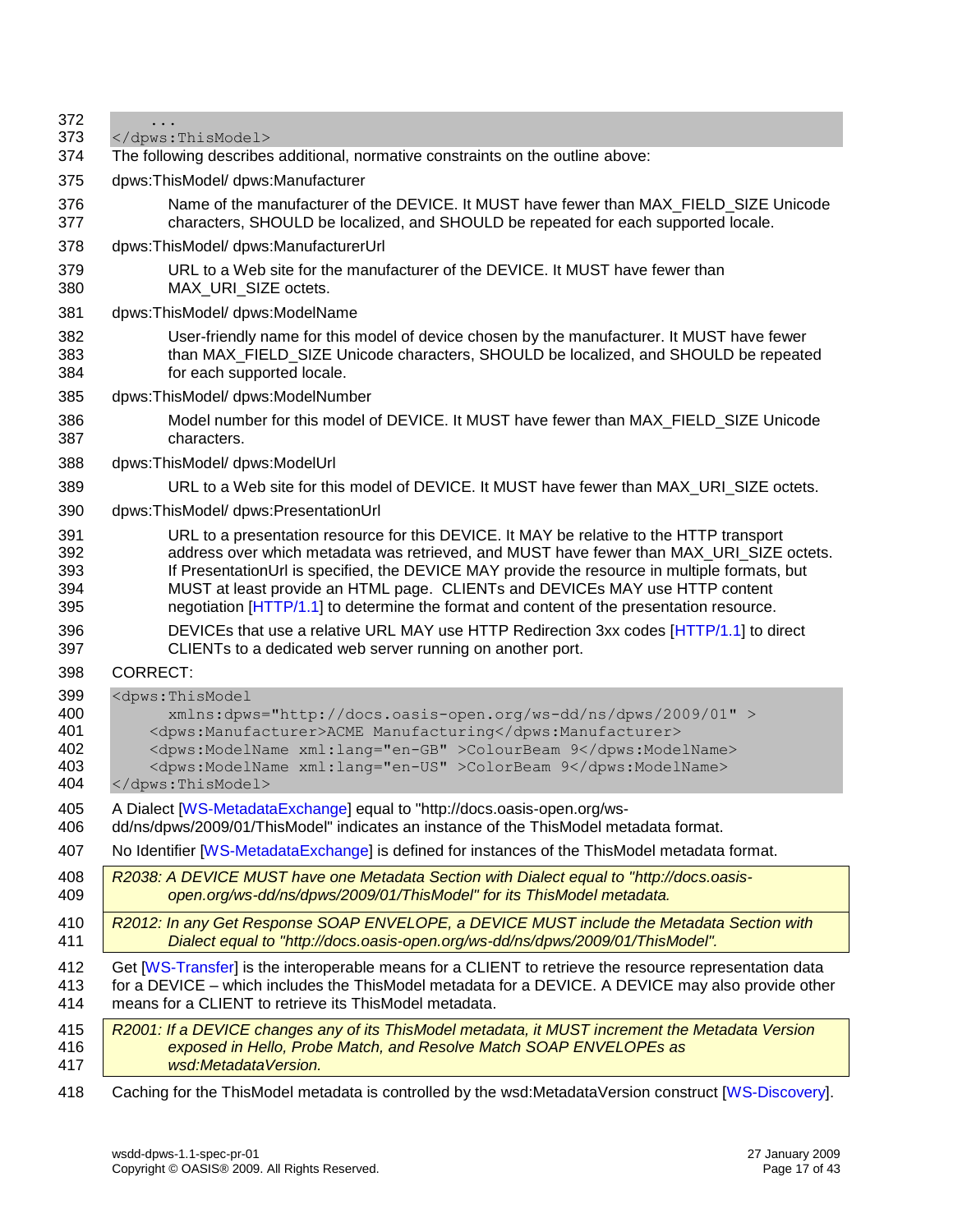To express DEVICE characteristics that typically vary from one DEVICE to another of the same kind, this profile defines extensible ThisDevice metadata as follows: <dpws:ThisDevice ...> <dpws:FriendlyName xml:lang="..."? >xs:string</dpws:FriendlyName>+ <dpws:FirmwareVersion>xs:string</dpws:FirmwareVersion>? 424 <dpws:SerialNumber>xs:string</dpws:SerialNumber>? ... </dpws:ThisDevice> The following describes additional, normative constraints on the outline above: dpws:ThisDevice/dpws:FriendlyName User-friendly name for this DEVICE. It MUST have fewer than MAX\_FIELD\_SIZE Unicode characters, SHOULD be localized, and SHOULD be repeated for each supported locale. dpws:ThisDevice/dpws:FirmwareVersion Firmware version for this DEVICE. It MUST have fewer than MAX\_FIELD\_SIZE Unicode characters. dpws:ThisDevice/dpws:SerialNumber Manufacturer-assigned serial number for this DEVICE. It MUST have fewer than 436 MAX FIELD SIZE Unicode characters. CORRECT: <dpws:ThisDevice xmlns:dpws="http://docs.oasis-open.org/ws-dd/ns/dpws/2009/01" > <dpws:FriendlyName xml:lang="en-GB" > ACME ColourBeam Printer 442 </dpws:FriendlyName> 443 <dpws:FriendlyName xml:lang="en-US"> ACME ColorBeam Printer 445 </dpws:FriendlyName> </dpws:ThisDevice> A Dialect [\[WS-MetadataExchange\]](#page-8-7) equal to "http://docs.oasis-open.org/ws- dd/ns/dpws/2009/01/ThisDevice" indicates an instance of the ThisDevice metadata format. No Identifier [\[WS-MetadataExchange\]](#page-8-7) is defined for instances of the ThisDevice metadata format. *R2039: A DEVICE MUST have a Metadata Section with Dialect equal to "http://docs.oasis-open.org/ws- dd/ns/dpws/2009/01/ThisDevice" for its ThisDevice metadata. R2014: In any Get Response SOAP ENVELOPE, a DEVICE MUST include the Metadata Section with Dialect equal to "http://docs.oasis-open.org/ws-dd/ns/dpws/2009/01/ThisDevice".* CORRECT: <soap:Envelope xmlns:soap="http://www.w3.org/2003/05/soap-envelope" xmlns:dpws="http://docs.oasis-open.org/ws-dd/ns/dpws/2009/01" xmlns:wsx="http://schemas.xmlsoap.org/ws/2004/09/mex" xmlns:wsa="http://www.w3.org/2005/08/addressing" > <soap:Header> <wsa:Action> http://schemas.xmlsoap.org/ws/2004/09/transfer/GetResponse </wsa:Action> <wsa:RelatesTo> urn:uuid:82204a83-52f6-475c-9708-174fa27659ec </wsa:RelatesTo> <wsa:To> http://www.w3.org/2005/08/addressing/anonymous </wsa:To>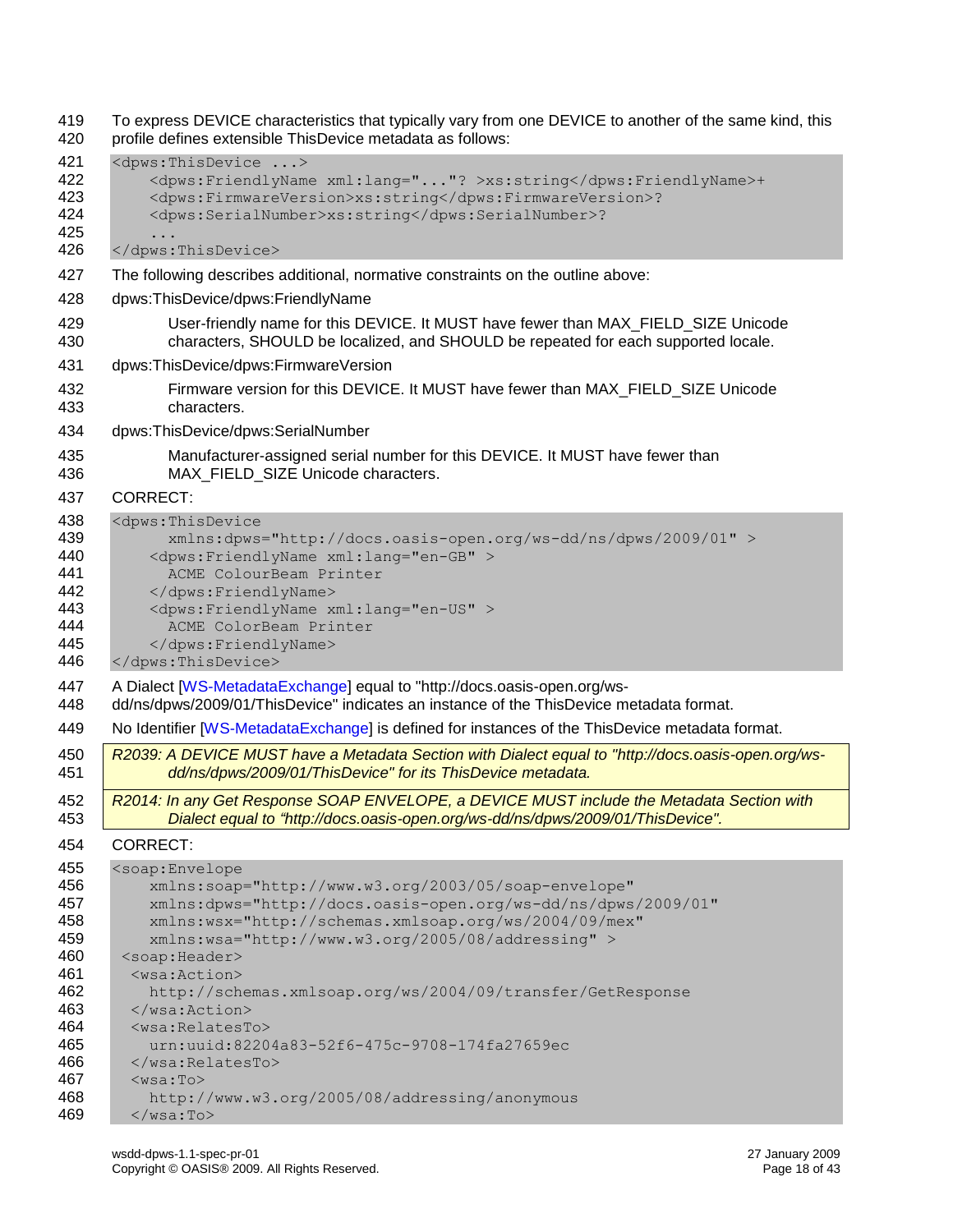| 470        |                                                                                                        |  |  |  |
|------------|--------------------------------------------------------------------------------------------------------|--|--|--|
| 471        | <soap:body></soap:body>                                                                                |  |  |  |
| 472        | <wsx:metadata></wsx:metadata>                                                                          |  |  |  |
| 473        | <wsx:metadatasection< th=""></wsx:metadatasection<>                                                    |  |  |  |
| 474        | Dialect="http://docs.oasis-open.org/ws-dd/ns/dpws/2009/01/ThisModel"                                   |  |  |  |
| 475        | $\geq$                                                                                                 |  |  |  |
| 476        | <dpws:thismodel></dpws:thismodel>                                                                      |  |  |  |
| 477        | <dpws:manufacturer>ACME Manufacturing</dpws:manufacturer>                                              |  |  |  |
| 478        | <dpws:modelname xml:lang="en-GB"></dpws:modelname>                                                     |  |  |  |
| 479        | ColourBeam 9                                                                                           |  |  |  |
| 480        | $\langle$ dpws: Model Name>                                                                            |  |  |  |
| 481        | <dpws:modelname xml:lang="en-US"></dpws:modelname>                                                     |  |  |  |
| 482        | ColorBeam 9                                                                                            |  |  |  |
| 483        |                                                                                                        |  |  |  |
| 484        |                                                                                                        |  |  |  |
| 485        |                                                                                                        |  |  |  |
| 486        | <wsx:metadatasection< th=""></wsx:metadatasection<>                                                    |  |  |  |
| 487        | Dialect="http://docs.oasis-open.org/ws-dd/ns/dpws/2009/01/ThisDevice"                                  |  |  |  |
| 488        | $\geq$                                                                                                 |  |  |  |
| 489        | <dpws:thisdevice></dpws:thisdevice>                                                                    |  |  |  |
| 490        | <dpws:friendlyname xml:lang="en-GB"></dpws:friendlyname>                                               |  |  |  |
| 491        | ACME ColourBeam Printer                                                                                |  |  |  |
| 492        |                                                                                                        |  |  |  |
| 493        | <dpws:friendlyname xml:lang="en-US"></dpws:friendlyname>                                               |  |  |  |
| 494        | ACME ColorBeam Printer                                                                                 |  |  |  |
| 495        |                                                                                                        |  |  |  |
| 496        |                                                                                                        |  |  |  |
| 497        |                                                                                                        |  |  |  |
| 498<br>499 |                                                                                                        |  |  |  |
| 500        | Other Metadata Sections omitted for brevity.                                                           |  |  |  |
| 501        |                                                                                                        |  |  |  |
| 502        |                                                                                                        |  |  |  |
| 503        |                                                                                                        |  |  |  |
|            |                                                                                                        |  |  |  |
| 504        | Get [WS-Transfer] is the interoperable means for a CLIENT to retrieve the resource representation data |  |  |  |
| 505        | for a DEVICE – which includes the ThisDevice metadata for a DEVICE. A DEVICE may also provide          |  |  |  |

506 other means for a CLIENT to retrieve its ThisDevice metadata.

507 *R2002: If a DEVICE changes any of its ThisDevice metadata, it MUST increment the Metadata Version*  508 *exposed in Hello, Probe Match, and Resolve Match SOAP ENVELOPEs as*  509 *wsd:MetadataVersion.*

510 Caching for the ThisDevice metadata is controlled by the wsd:MetadataVersion construct [\[WS-Discovery\]](#page-8-2).

### <span id="page-18-0"></span>511 **4.2 Hosting**

512 To express the relationship between a HOSTED SERVICE and its hosting DEVICE, this profile defines 513 relationship metadata as follows:

```
514 <dpws: Relationship Type="xs: anyURI" ... >
515 (<dpws:Host>
516 <wsa:EndpointReference>endpoint-reference</wsa:EndpointReference>
517 <dpws:Types>list of xs:QName</dpws:Types>?
518 ...
519 </dpws:Host>)?
520 (<dpws:Hosted>
521 <wsa:EndpointReference>endpoint-reference</wsa:EndpointReference>+
522 <dpws:Types>list of xs:QName</dpws:Types>
523 <dpws:ServiceId>xs:anyURI</dpws:ServiceId>
```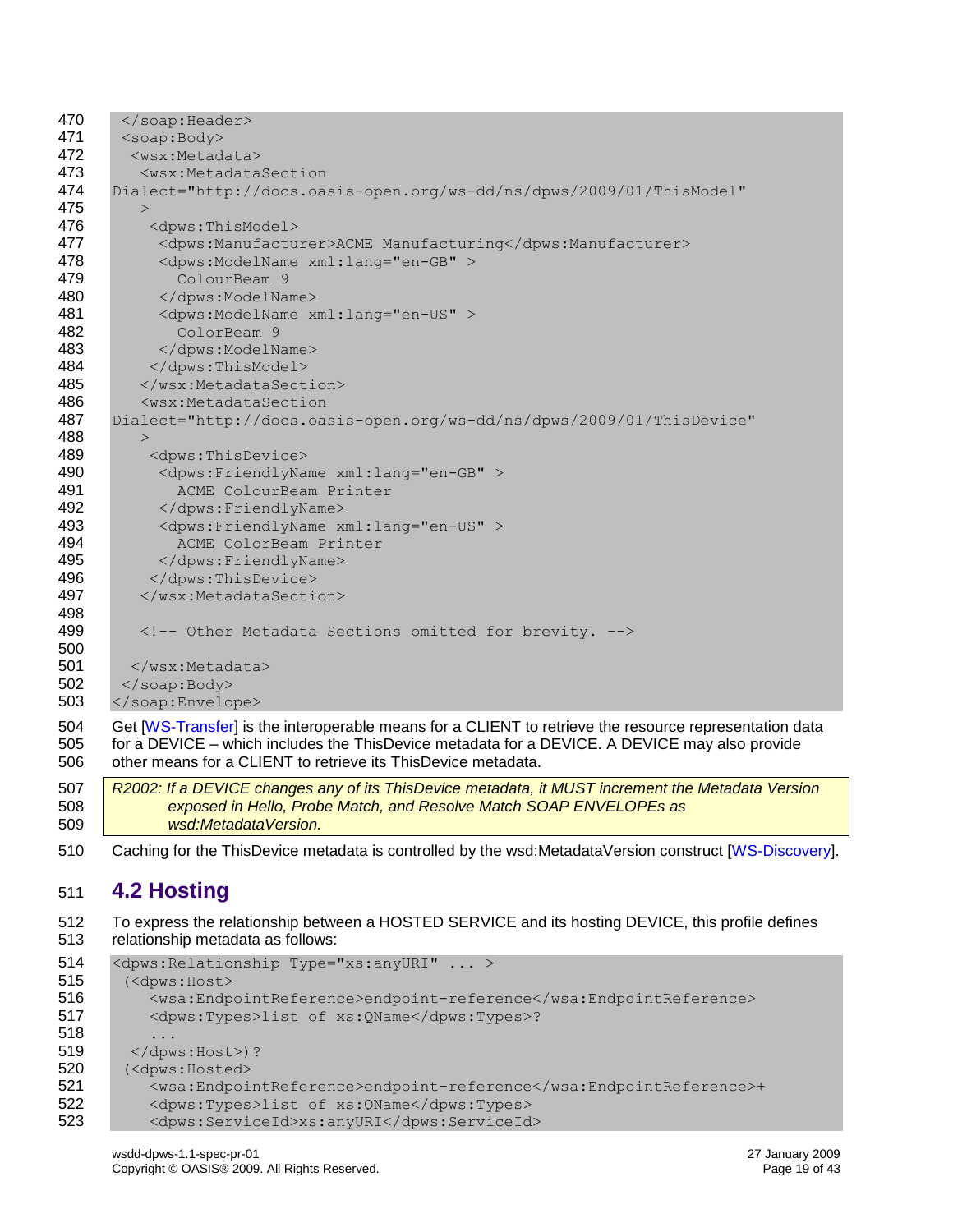| 524<br>525<br>526                      | .<br>) *                                                                                                                                                                                                                                                                                                                                                                                                                        |  |  |  |
|----------------------------------------|---------------------------------------------------------------------------------------------------------------------------------------------------------------------------------------------------------------------------------------------------------------------------------------------------------------------------------------------------------------------------------------------------------------------------------|--|--|--|
| 527                                    |                                                                                                                                                                                                                                                                                                                                                                                                                                 |  |  |  |
| 528                                    | The following describes additional, normative constraints on the outline above:                                                                                                                                                                                                                                                                                                                                                 |  |  |  |
| 529                                    | dpws:Relationship                                                                                                                                                                                                                                                                                                                                                                                                               |  |  |  |
| 530                                    | This is a general mechanism for defining a relationship between two or more SERVICEs.                                                                                                                                                                                                                                                                                                                                           |  |  |  |
| 531                                    | dpws:Relationship/@Type                                                                                                                                                                                                                                                                                                                                                                                                         |  |  |  |
| 532<br>533<br>534<br>535               | The type of the relationship. The nature of the relationship and the content of the<br>dpws:Relationship element are determined by this value. This value should be compared directly,<br>as a case-sensitive string, with no attempt to make a relative URI into an absolute URI, to<br>unescape, or to otherwise canonicalize it.                                                                                             |  |  |  |
| 536                                    | dpws:Relationship/@Type = "http://docs.oasis-open.org/ws-dd/ns/dpws/2009/01/host"                                                                                                                                                                                                                                                                                                                                               |  |  |  |
| 537<br>538                             | This is a specific, hosting relationship type to indicate the relationship between a HOSTED<br>SERVICE and its hosting DEVICE. This relationship type defines the following additional content:                                                                                                                                                                                                                                 |  |  |  |
| 539                                    | dpws:Relationship/dpws:Host                                                                                                                                                                                                                                                                                                                                                                                                     |  |  |  |
| 540<br>541                             | This is a section describing a hosting DEVICE. At least one of ./dpws:Host or ./dpws:Hosted<br>MUST be included.                                                                                                                                                                                                                                                                                                                |  |  |  |
| 542                                    | dpws:Relationship/dpws:Host/wsa:EndpointReference                                                                                                                                                                                                                                                                                                                                                                               |  |  |  |
| 543<br>544<br>545<br>546               | Endpoint Reference for the host, which includes the stable identifier for the host which MUST be<br>persisted across re-initialization (see also R0005 and R0006). If ./dpws:Host is omitted, implied<br>value is the Endpoint Reference of the DEVICE that returned this metadata in a Get Response<br>SOAP ENVELOPE.                                                                                                          |  |  |  |
| 547                                    | dpws:Relationship/dpws:Host/dpws:Types                                                                                                                                                                                                                                                                                                                                                                                          |  |  |  |
| 548<br>549                             | Unordered set of Types implemented by the host. (See [WS-Discovery].) If omitted or ./dpws:Host<br>is omitted, no implied value.                                                                                                                                                                                                                                                                                                |  |  |  |
| 550                                    | dpws:Relationship/dpws:Hosted                                                                                                                                                                                                                                                                                                                                                                                                   |  |  |  |
| 551<br>552<br>553<br>554<br>555        | This is a section describing a HOSTED SERVICE. . It MUST be included by a DEVICE for each<br>of its HOSTED SERVICEs. It MUST be included by a HOSTED SERVICE for itself. For the<br>hosting relationship type, if a host has more than one HOSTED SERVICE, including one<br>relationship that lists all HOSTED SERVICEs is equivalent to including multiple relationships that<br>each list some subset of the HOSTED SERVICEs. |  |  |  |
| 556                                    | dpws:Relationship/dpws:Hosted/wsa:EndpointReference                                                                                                                                                                                                                                                                                                                                                                             |  |  |  |
| 557                                    | Endpoint References for a HOSTED SERVICE.                                                                                                                                                                                                                                                                                                                                                                                       |  |  |  |
| 558                                    | dpws:Relationship/dpws:Hosted/dpws:Types                                                                                                                                                                                                                                                                                                                                                                                        |  |  |  |
| 559<br>560                             | Unordered set of Types implemented by a HOSTED SERVICE. All implemented Types SHOULD<br>be included.                                                                                                                                                                                                                                                                                                                            |  |  |  |
| 561                                    | dpws:Relationship/dpws:Hosted/dpws:ServiceId                                                                                                                                                                                                                                                                                                                                                                                    |  |  |  |
| 562<br>563<br>564<br>565               | Identifier for a HOSTED SERVICE which MUST be persisted across re-initialization and MUST<br>NOT be shared across multiple Hosted elements. Serviceld MUST be unique within a DEVICE.<br>This value should be compared directly, as a case-sensitive string, with no attempt to make a<br>relative URI into an absolute URI, to unescape, or to otherwise canonicalize it.                                                      |  |  |  |
| 566                                    | <b>CORRECT:</b>                                                                                                                                                                                                                                                                                                                                                                                                                 |  |  |  |
| 567<br>568<br>569<br>570<br>571<br>572 | <dpws: relationship<br="">Type="http://docs.oasis-open.org/ws-dd/ns/dpws/2009/01/host"<br/>xmlns:img="http://printer.example.org/imaging"<br/>xmlns:wsa="http://www.w3.org/2005/08/addressing"<br/>xmlns:dpws="http://docs.oasis-open.org/ws-dd/ns/dpws/2009/01" &gt;<br/><dpws: hosted=""></dpws:></dpws:>                                                                                                                     |  |  |  |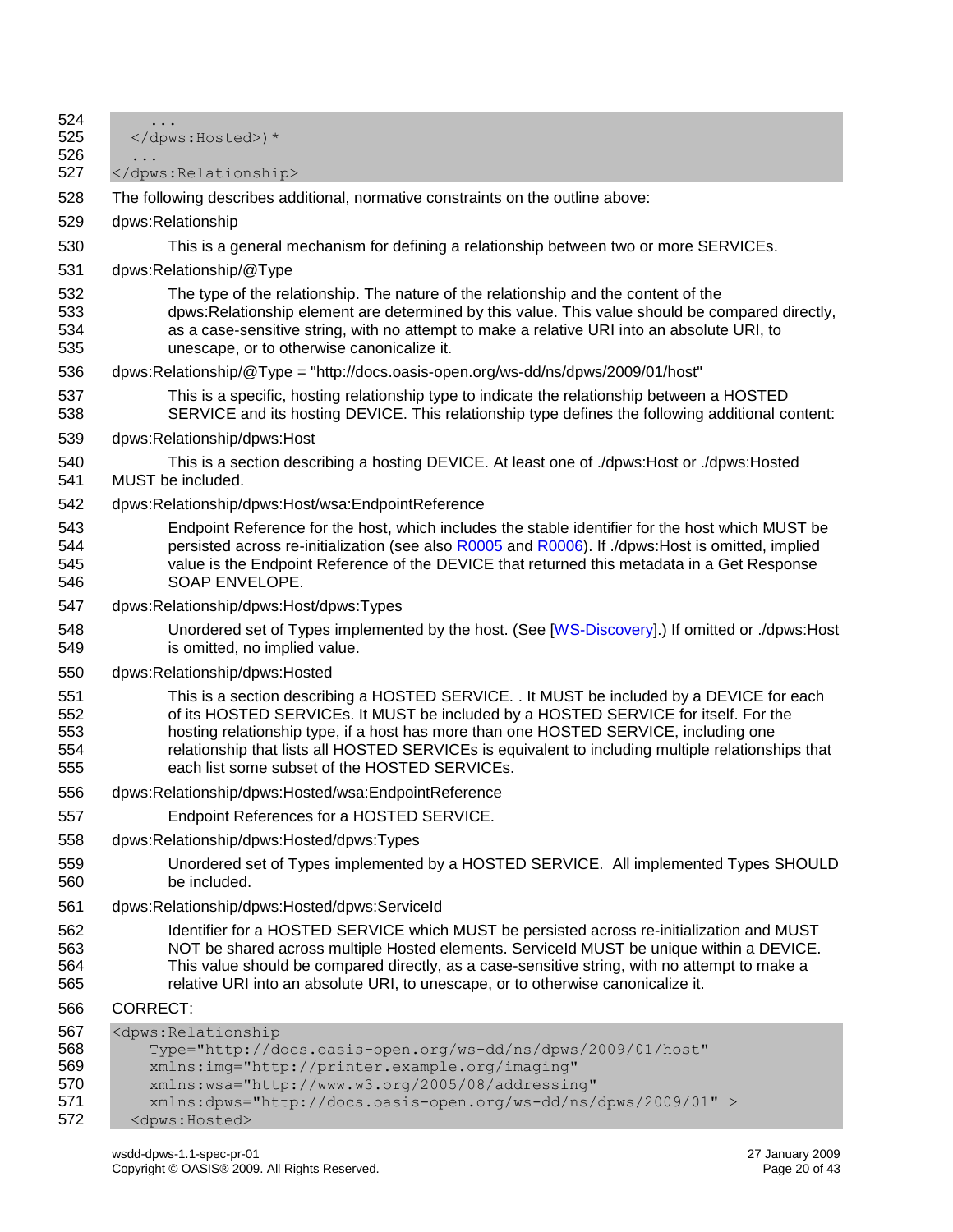| 573                                                    | <wsa:endpointreference></wsa:endpointreference>                                                                                                                                         |  |  |  |  |  |
|--------------------------------------------------------|-----------------------------------------------------------------------------------------------------------------------------------------------------------------------------------------|--|--|--|--|--|
| 574                                                    | <wsa:address>http://172.30.184.244/print</wsa:address>                                                                                                                                  |  |  |  |  |  |
| 575                                                    |                                                                                                                                                                                         |  |  |  |  |  |
| 576                                                    | <dpws:types></dpws:types>                                                                                                                                                               |  |  |  |  |  |
| 577                                                    | img: PrintBasicPortType img: PrintAdvancedPortType                                                                                                                                      |  |  |  |  |  |
| 578<br>                                                |                                                                                                                                                                                         |  |  |  |  |  |
| 579                                                    | <dpws:serviceid></dpws:serviceid>                                                                                                                                                       |  |  |  |  |  |
| 580<br>http://printer.example.org/imaging/PrintService |                                                                                                                                                                                         |  |  |  |  |  |
| 581                                                    |                                                                                                                                                                                         |  |  |  |  |  |
| 582                                                    |                                                                                                                                                                                         |  |  |  |  |  |
| 583                                                    |                                                                                                                                                                                         |  |  |  |  |  |
| 584                                                    | A Dialect [WS-MetadataExchange] equal to "http://docs.oasis-open.org/ws-                                                                                                                |  |  |  |  |  |
| 585                                                    | dd/ns/dpws/2009/01/Relationship" indicates an instance of the Relationship metadata format.                                                                                             |  |  |  |  |  |
|                                                        |                                                                                                                                                                                         |  |  |  |  |  |
| 586                                                    | No Identifier [WS-MetadataExchange] is defined for instances of the Relationship metadata format.                                                                                       |  |  |  |  |  |
| 587<br>588                                             | R2040: If a DEVICE has any HOSTED SERVICEs, it MUST have at least one Metadata Section with<br>Dialect equal to "http://docs.oasis-open.org/ws-dd/ns/dpws/2009/01/Relationship" for its |  |  |  |  |  |
| 589                                                    | Relationship metadata.                                                                                                                                                                  |  |  |  |  |  |
|                                                        |                                                                                                                                                                                         |  |  |  |  |  |
| 590                                                    | R2029: In any Get Response SOAP ENVELOPE, a DEVICE MUST include any Metadata Section(s) with                                                                                            |  |  |  |  |  |
| 591                                                    | Dialect equal to "http://docs.oasis-open.org/ws-dd/ns/dpws/2009/01/Relationship".                                                                                                       |  |  |  |  |  |
| 592                                                    | Get [WS-Transfer] is the interoperable means for a CLIENT to retrieve the resource representation data                                                                                  |  |  |  |  |  |
| 593                                                    | for a DEVICE - which includes the relationship metadata for itself and HOSTED SERVICEs.                                                                                                 |  |  |  |  |  |
| 594                                                    | R5020: A HOSTED SERVICE MUST have one Metadata Section with http://docs.oasis-open.org/ws-                                                                                              |  |  |  |  |  |
| 595                                                    | dd/ns/dpws/2009/01/Relationship".                                                                                                                                                       |  |  |  |  |  |
|                                                        |                                                                                                                                                                                         |  |  |  |  |  |
| 596                                                    | GetMetadata [WS-MetadataExchange] is the interoperable means for a CLIENT to retrieve metadata for                                                                                      |  |  |  |  |  |
| 597                                                    | a HOSTED SERVICE - which includes the relationship metadata for itself and its hosting DEVICE.                                                                                          |  |  |  |  |  |
|                                                        |                                                                                                                                                                                         |  |  |  |  |  |
|                                                        |                                                                                                                                                                                         |  |  |  |  |  |
| 598                                                    | A DEVICE or HOSTED SERVICE may provide other means for a CLIENT to retrieve its relationship<br>metadata.                                                                               |  |  |  |  |  |
| 599                                                    |                                                                                                                                                                                         |  |  |  |  |  |
| 600                                                    | <b>CORRECT:</b>                                                                                                                                                                         |  |  |  |  |  |
| 601                                                    | <soap:envelope< th=""></soap:envelope<>                                                                                                                                                 |  |  |  |  |  |
| 602                                                    | xmlns:gen="http://example.org/general"                                                                                                                                                  |  |  |  |  |  |
| 603                                                    | xmlns:img="http://printer.example.org/imaging"                                                                                                                                          |  |  |  |  |  |
| 604                                                    | xmlns:soap="http://www.w3.org/2003/05/soap-envelope"                                                                                                                                    |  |  |  |  |  |
| 605                                                    | xmlns:dpws="http://docs.oasis-open.org/ws-dd/ns/dpws/2009/01"                                                                                                                           |  |  |  |  |  |
| 606                                                    | xmlns:wsx="http://schemas.xmlsoap.org/ws/2004/09/mex"                                                                                                                                   |  |  |  |  |  |
| 607                                                    | xmlns:wsa="http://www.w3.org/2005/08/addressing" >                                                                                                                                      |  |  |  |  |  |
| 608                                                    | <soap:header></soap:header>                                                                                                                                                             |  |  |  |  |  |
| 609                                                    | $<$ wsa: Action>                                                                                                                                                                        |  |  |  |  |  |
| 610                                                    | http://schemas.xmlsoap.org/ws/2004/09/transfer/GetResponse                                                                                                                              |  |  |  |  |  |
| 611                                                    | $\langle$ /wsa:Action>                                                                                                                                                                  |  |  |  |  |  |
| 612                                                    | <wsa:relatesto></wsa:relatesto>                                                                                                                                                         |  |  |  |  |  |
| 613                                                    | urn:uuid:82204a83-52f6-475c-9708-174fa27659ec                                                                                                                                           |  |  |  |  |  |
| 614                                                    |                                                                                                                                                                                         |  |  |  |  |  |
| 615                                                    | $<$ wsa:To $>$                                                                                                                                                                          |  |  |  |  |  |
| 616                                                    | http://www.w3.org/2005/08/addressing/anonymous                                                                                                                                          |  |  |  |  |  |
| 617                                                    | $\langle$ /wsa:To>                                                                                                                                                                      |  |  |  |  |  |
| 618                                                    |                                                                                                                                                                                         |  |  |  |  |  |
| 619                                                    | <soap:body></soap:body>                                                                                                                                                                 |  |  |  |  |  |
| 620                                                    | <wsx:metadata></wsx:metadata>                                                                                                                                                           |  |  |  |  |  |
| 621                                                    | <wsx:metadatasection< th=""></wsx:metadatasection<>                                                                                                                                     |  |  |  |  |  |
| 622                                                    | Dialect                                                                                                                                                                                 |  |  |  |  |  |
| 623                                                    | ="http://docs.oasis-open.org/ws-dd/ns/dpws/2009/01/Relationship"                                                                                                                        |  |  |  |  |  |
| 624                                                    | $\mathbf{L}$                                                                                                                                                                            |  |  |  |  |  |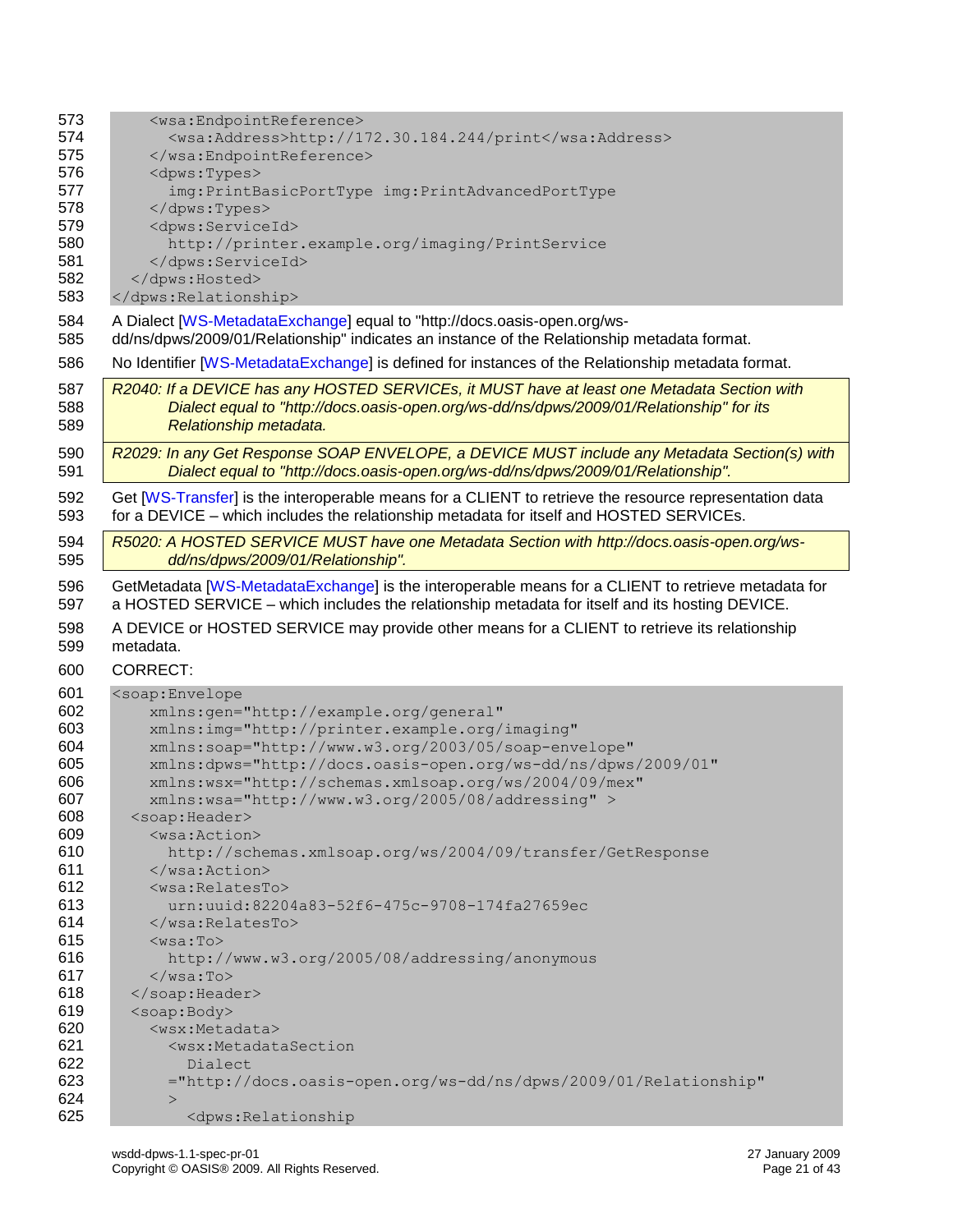| 626     | Type="http://docs.oasis-open.org/ws-dd/ns/dpws/2009/01/host" >                                            |  |  |  |  |
|---------|-----------------------------------------------------------------------------------------------------------|--|--|--|--|
| 627     | <dpws: hosted=""></dpws:>                                                                                 |  |  |  |  |
| 628     | <wsa:endpointreference></wsa:endpointreference>                                                           |  |  |  |  |
| 629     | <wsa:address>http://172.30.184.244/print</wsa:address>                                                    |  |  |  |  |
| 630     |                                                                                                           |  |  |  |  |
| 631     | <wsa:endpointreference></wsa:endpointreference>                                                           |  |  |  |  |
| 632     | <wsa:address>http://[fdaa:23]/print1</wsa:address>                                                        |  |  |  |  |
| 633     |                                                                                                           |  |  |  |  |
| 634     | <dpws:types></dpws:types>                                                                                 |  |  |  |  |
| 635     | img: PrintBasicPortType img: PrintAdvancedPortType                                                        |  |  |  |  |
| 636<br> |                                                                                                           |  |  |  |  |
| 637     | <dpws:serviceid></dpws:serviceid>                                                                         |  |  |  |  |
| 638     | http://printer.example.org/imaging/PrintService                                                           |  |  |  |  |
| 639     |                                                                                                           |  |  |  |  |
| 640     |                                                                                                           |  |  |  |  |
| 641     | <dpws: hosted=""></dpws:>                                                                                 |  |  |  |  |
| 642     | <wsa:endpointreference></wsa:endpointreference>                                                           |  |  |  |  |
| 643     | <wsa:address>http://172.30.184.244/scan</wsa:address>                                                     |  |  |  |  |
| 644     |                                                                                                           |  |  |  |  |
| 645     | <wsa:endpointreference></wsa:endpointreference>                                                           |  |  |  |  |
| 646     | <wsa:address>http://[fdaa:24]/scan</wsa:address>                                                          |  |  |  |  |
| 647     |                                                                                                           |  |  |  |  |
| 648     | <dpws:types>img:ScanBasicPortType</dpws:types>                                                            |  |  |  |  |
| 649     | <dpws:serviceid></dpws:serviceid>                                                                         |  |  |  |  |
| 650     | http://printer.example.org/imaging/ScanService                                                            |  |  |  |  |
| 651     |                                                                                                           |  |  |  |  |
| 652     |                                                                                                           |  |  |  |  |
| 653     |                                                                                                           |  |  |  |  |
| 654     |                                                                                                           |  |  |  |  |
| 655     |                                                                                                           |  |  |  |  |
| 656     | Other Metadata Sections omitted for brevity.                                                              |  |  |  |  |
| 657     |                                                                                                           |  |  |  |  |
| 658     |                                                                                                           |  |  |  |  |
| 659     |                                                                                                           |  |  |  |  |
| 660     |                                                                                                           |  |  |  |  |
| 661     | R2030: If a DEVICE changes any of its relationship metadata, it MUST increment the Metadata Version       |  |  |  |  |
| 662     | exposed in Hello, Probe Match, and Resolve Match SOAP ENVELOPEs as                                        |  |  |  |  |
| 663     | wsd:MetadataVersion.                                                                                      |  |  |  |  |
| 664     | Caching for relationship metadata is controlled by the wsd:MetadataVersion construct [WS-Discovery].      |  |  |  |  |
| 665     | R2042: A DEVICE MUST NOT change its relationship metadata based on temporary changes in the               |  |  |  |  |
| 666     | network availability of the SERVICEs described by the metadata.                                           |  |  |  |  |
| 667     | Relationship metadata is intended to model fairly static relationships and should not change if a SERVICE |  |  |  |  |
| 668     | becomes temporarily unavailable. As in the general case, any CLIENT attempting to contact such a          |  |  |  |  |
| 669     | SERVICE will need to deal with an Endpoint Unavailable Fault [WS-Addressing], connection refusal, or      |  |  |  |  |
| 670     | other network indication that the SERVICE is unavailable.                                                 |  |  |  |  |
|         |                                                                                                           |  |  |  |  |
| 671     | <b>4.3 WSDL</b>                                                                                           |  |  |  |  |
| 672     | R2004: If a HOSTED SERVICE exposes Notifications, its portType MUST include Notification and/or           |  |  |  |  |
| 673     | Solicit-Response Operations describing those Notifications.                                               |  |  |  |  |

<span id="page-21-0"></span>R2004 relaxes R2303 in [\[BP 1.1, Section 4\]](#page-7-6).

<span id="page-21-1"></span> *R2019: A HOSTED SERVICE MUST at least include a document-literal Binding for SOAP 1.2 over HTTP*  for each portType in its WSDL.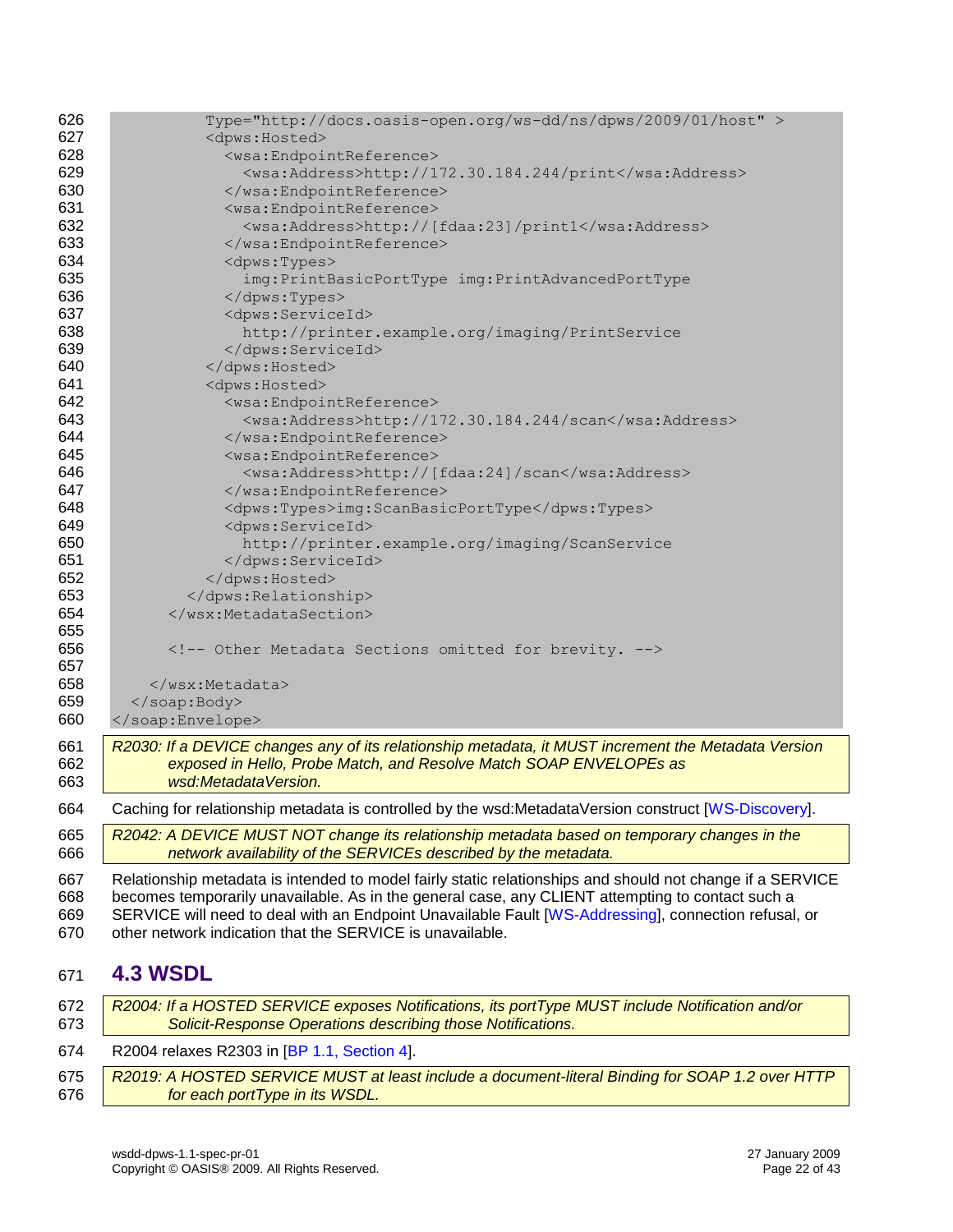Because the document-literal SOAP Binding is more general than an rpc-literal SOAP Binding, there is no requirement to use anything other than the document-literal Binding.

*R2028: A HOSTED SERVICE is not required to include any WSDL bindings for SOAP 1.1 in its WSDL.*

 Since this profile brings SOAP 1.2 into scope, it is sufficient to bind to that version of SOAP. There is no requirement to bind to other SOAP versions and thus R2028 updates R2401 in [\[BP 1.1, Section 4\]](#page-7-6) to SOAP 1.2.

 Addressing information for a HOSTED SERVICE is included in relationship metadata. For the mandatory SOAP 1.2 binding [\(R2019\)](#page-21-1), there is no requirement to re-express this information in a WSDL Service and Port, since the endpoint reference used in the relationship metadata refers to this binding by default. The use of WSDL Services and Ports may still be necessary for other bindings not covered by this profile.

- *R2023: If a HOSTED SERVICE receives a MESSAGE that is inconsistent with its WSDL description, the HOSTED SERVICE SHOULD generate a SOAP Fault with a Code Value of "Sender", unless a "MustUnderstand" or "VersionMismatch" Fault is generated.*
- *R2024: If a HOSTED SERVICE receives a MESSAGE that is inconsistent with its WSDL description, the HOSTED SERVICE MUST check for "VersionMismatch", "MustUnderstand", and "Sender" fault conditions in that order.*
- Statements R2023 and R2024 update R2724 and R2725 [\[BP 1.1, Section 4\]](#page-7-6) to SOAP 1.2.
- *R2031: A HOSTED SERVICE MUST have at least one Metadata Section with Dialect="http://schemas.xmlsoap.org/wsdl/".*

 For clarity, separation of levels of abstraction, and/or reuse of standardized components, WSDL may be authored in a style that separates different elements of a Service Definition into separate documents which may be imported or included as needed. Each separate document may be available at the URL in the xs:include/@schemaLocation, xs:import/@schemaLocation, or wsdl:import/@location or may be

included in a separate XML Schema or WSDL Metadata Section.

 GetMetadata [\[WS-MetadataExchange\]](#page-8-7) is the interoperable means for a CLIENT to retrieve metadata for a HOSTED SERVICE – which includes the WSDL for a HOSTED SERVICE. A HOSTED SERVICE may provide other means for a CLIENT to retrieve its WSDL.

 There is no requirement for a HOSTED SERVICE to store its WSDL and include it in-line in a Get Response SOAP ENVELOPE. The WSDL may be stored at a different location, and the HOSTED SERVICE may include a reference to it in a Get Response SOAP ENVELOPE.

#### CORRECT:

| 708 | <soap:envelope< th=""></soap:envelope<>                        |
|-----|----------------------------------------------------------------|
| 709 | xmlns:soap="http://www.w3.org/2003/05/soap-envelope"           |
| 710 | xmlns:wsx="http://schemas.xmlsoap.org/ws/2004/09/mex"          |
| 711 | $xmlns:wsa="http://www.w3.org/2005/08/addressing"$             |
| 712 | <soap:header></soap:header>                                    |
| 713 | $<$ wsa: Action $>$                                            |
| 714 | http://schemas.xmlsoap.org/ws/2004/09/mex/GetMetadata/Response |
| 715 | $\langle$ /wsa:Action>                                         |
| 716 | $<$ wsa: RelatesTo $>$                                         |
| 717 | urn:uuid:82204a83-52f6-475c-9708-174fa27659ec                  |
| 718 | $\langle$ /wsa:RelatesTo>                                      |
| 719 | $<$ wsa:To $>$                                                 |
| 720 | http://www.w3.org/2005/08/addressing/anonymous                 |
| 721 | $\langle$ /wsa:To>                                             |
| 722 |                                                                |
| 723 | <soap:body></soap:body>                                        |
| 724 | <wsx:metadata></wsx:metadata>                                  |
| 725 | <wsx:metadatasection< th=""></wsx:metadatasection<>            |
| 726 | Dialect="http://schemas.xmlsoap.org/wsdl" >                    |
| 727 | <wsx:metadatareference></wsx:metadatareference>                |
| 728 | <wsa:address>http://172.30.184.244/print</wsa:address>         |
|     |                                                                |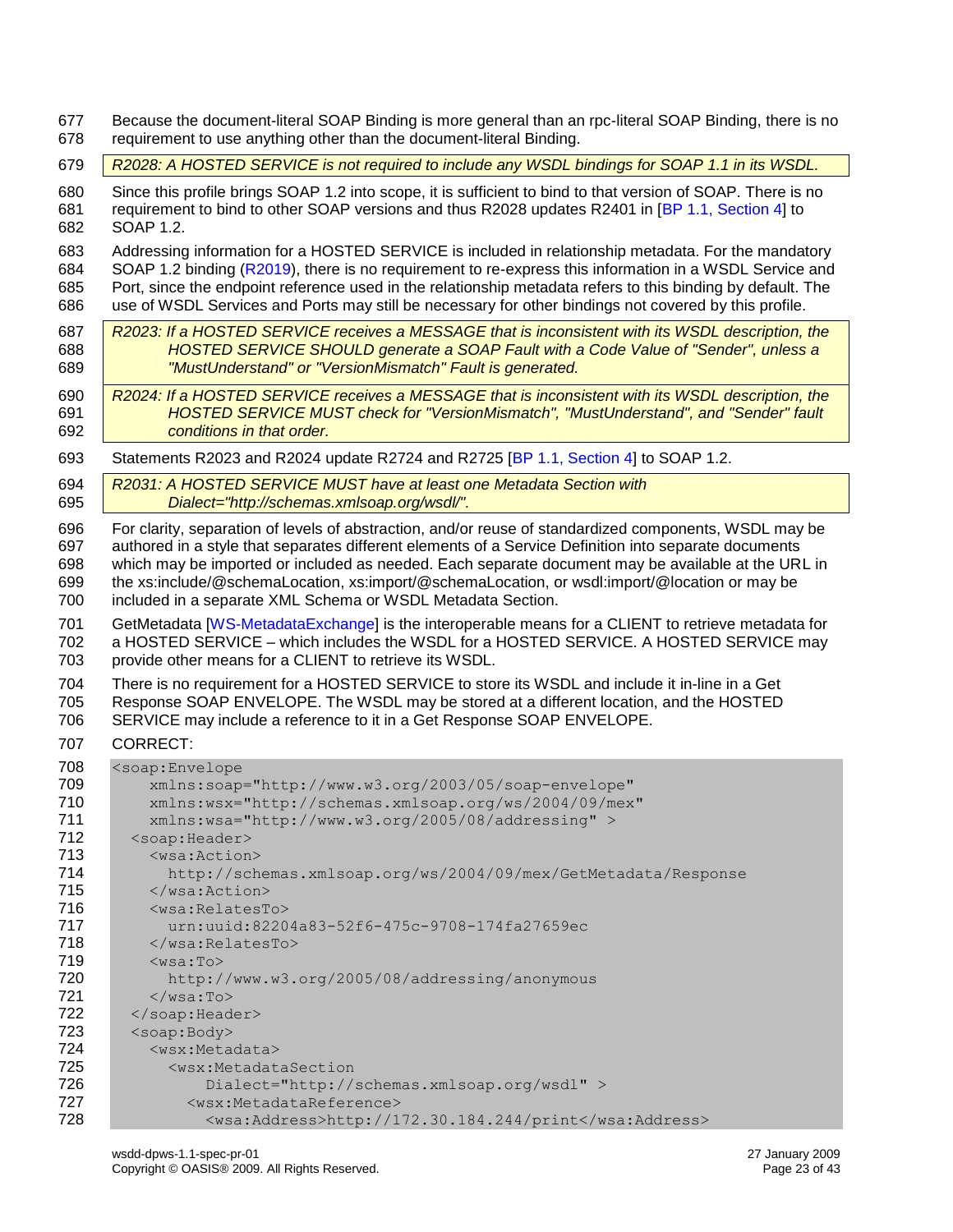<span id="page-23-0"></span>

| 729                                      | <wsa:referenceparameters></wsa:referenceparameters>                                                                                                                                                                                                                                                                                                                                     |  |  |  |
|------------------------------------------|-----------------------------------------------------------------------------------------------------------------------------------------------------------------------------------------------------------------------------------------------------------------------------------------------------------------------------------------------------------------------------------------|--|--|--|
| 730                                      | <x:acme xmlns:x="urn:acme.com:webservices"></x:acme>                                                                                                                                                                                                                                                                                                                                    |  |  |  |
| 731                                      | WSDL                                                                                                                                                                                                                                                                                                                                                                                    |  |  |  |
| 732<br>$\langle x : \text{Acme} \rangle$ |                                                                                                                                                                                                                                                                                                                                                                                         |  |  |  |
| 733                                      |                                                                                                                                                                                                                                                                                                                                                                                         |  |  |  |
| 734                                      |                                                                                                                                                                                                                                                                                                                                                                                         |  |  |  |
| 735<br>                                  |                                                                                                                                                                                                                                                                                                                                                                                         |  |  |  |
| 736                                      |                                                                                                                                                                                                                                                                                                                                                                                         |  |  |  |
| 737                                      | Other Metadata Sections omitted for brevity.                                                                                                                                                                                                                                                                                                                                            |  |  |  |
| 738                                      |                                                                                                                                                                                                                                                                                                                                                                                         |  |  |  |
| 739                                      |                                                                                                                                                                                                                                                                                                                                                                                         |  |  |  |
| 740                                      |                                                                                                                                                                                                                                                                                                                                                                                         |  |  |  |
| 741                                      |                                                                                                                                                                                                                                                                                                                                                                                         |  |  |  |
| 742                                      | 4.4 WS-Policy                                                                                                                                                                                                                                                                                                                                                                           |  |  |  |
| 743<br>744                               | To indicate that a SERVICE is compliant with this profile, this profile defines the following WS-Policy [WS-<br>Policy] assertion:                                                                                                                                                                                                                                                      |  |  |  |
| 745                                      | <dpws:profile ?="" wsp:optional="true"></dpws:profile>                                                                                                                                                                                                                                                                                                                                  |  |  |  |
| 746                                      | The following describes additional, normative constraints on the outline above:                                                                                                                                                                                                                                                                                                         |  |  |  |
| 747                                      | dpws:Profile                                                                                                                                                                                                                                                                                                                                                                            |  |  |  |
| 748<br>749<br>750<br>751<br>752          | Assertion indicating compliance with this profile is required. This assertion has Endpoint Policy<br>Subject [WS-PolicyAttachment]: a policy expression containing this assertion MAY be attached to<br>a wsdl:port, SHOULD be attached to a wsdl:binding, but MUST NOT be attached to a<br>wsdl:portType; the latter is prohibited because the assertion specifies a concrete behavior |  |  |  |
| 753                                      | whereas the wsdl:portType is an abstract construct.<br>dpws:Profile/@wsp:Optional="true"                                                                                                                                                                                                                                                                                                |  |  |  |
| 754<br>755<br>756                        | Per WS-Policy [WS-Policy], this is compact notation for two policy alternatives, one with and one<br>without the assertion. The intuition is that the behavior indicated by the assertion is optional, or in<br>this case, that the SERVICE supports but does not require compliance with this profile.                                                                                 |  |  |  |
| 757                                      | <b>CORRECT:</b>                                                                                                                                                                                                                                                                                                                                                                         |  |  |  |
| 758<br>759<br>760<br>761<br>762          | <wsp:policy<br>xmlns:dpws="http://docs.oasis-open.org/ws-dd/ns/dpws/2009/01"<br/>xmlns:wsp="http://www.w3.org/ns/ws-policy" &gt;<br/><dpws: profile=""></dpws:><br/></wsp:policy<br>                                                                                                                                                                                                    |  |  |  |
| 763                                      | R2037: A SERVICE MUST include the dpws: Profile assertion in its policy.                                                                                                                                                                                                                                                                                                                |  |  |  |
| 764<br>765<br>766<br>767                 | This assertion has Endpoint Policy Subject: a policy expression containing this assertion MAY be<br>attached to a wsdl:port, SHOULD be attached to a wsdl:binding, but MUST NOT be attached to a<br>wsdl:portType; the latter is prohibited because this assertion specifies concrete behavior whereas the<br>wsdl:portType is an abstract construct.                                   |  |  |  |
| 768<br>769<br>770                        | R2041: If a SERVICE uses wsp:PolicyReference/@URI to attach a policy identified by an absolute IRI,<br>the SERVICE MUST have a Metadata Section with Dialect equal to "http://www.w3.org/ns/ws-<br>policy" and Identifier equal to that IRI.                                                                                                                                            |  |  |  |
| 771<br>772<br>773                        | R2025: If a SERVICE uses wsp:PolicyReference/@URI to attach a policy identified by an absolute IRI,<br>then in a Get Response SOAP ENVELOPE, the SERVICE MUST include the Metadata Section<br>with Dialect equal to"http://www.w3.org/ns/ws-policy" and Identifier equal to that IRI.                                                                                                   |  |  |  |
| 774<br>775<br>776                        | R2035: If a SERVICE uses wsp:PolicyReference/@URI to attach a policy identified by a relative IRI, the<br>SERVICE MUST embed that policy as a child of wsdl: definitions, and the policy MUST have a<br><b>@wsu:Id containing that IRI.</b>                                                                                                                                             |  |  |  |
| 777                                      | R2036: A SERVICE MUST NOT use @wsp:PolicyURIs to attach policy.                                                                                                                                                                                                                                                                                                                         |  |  |  |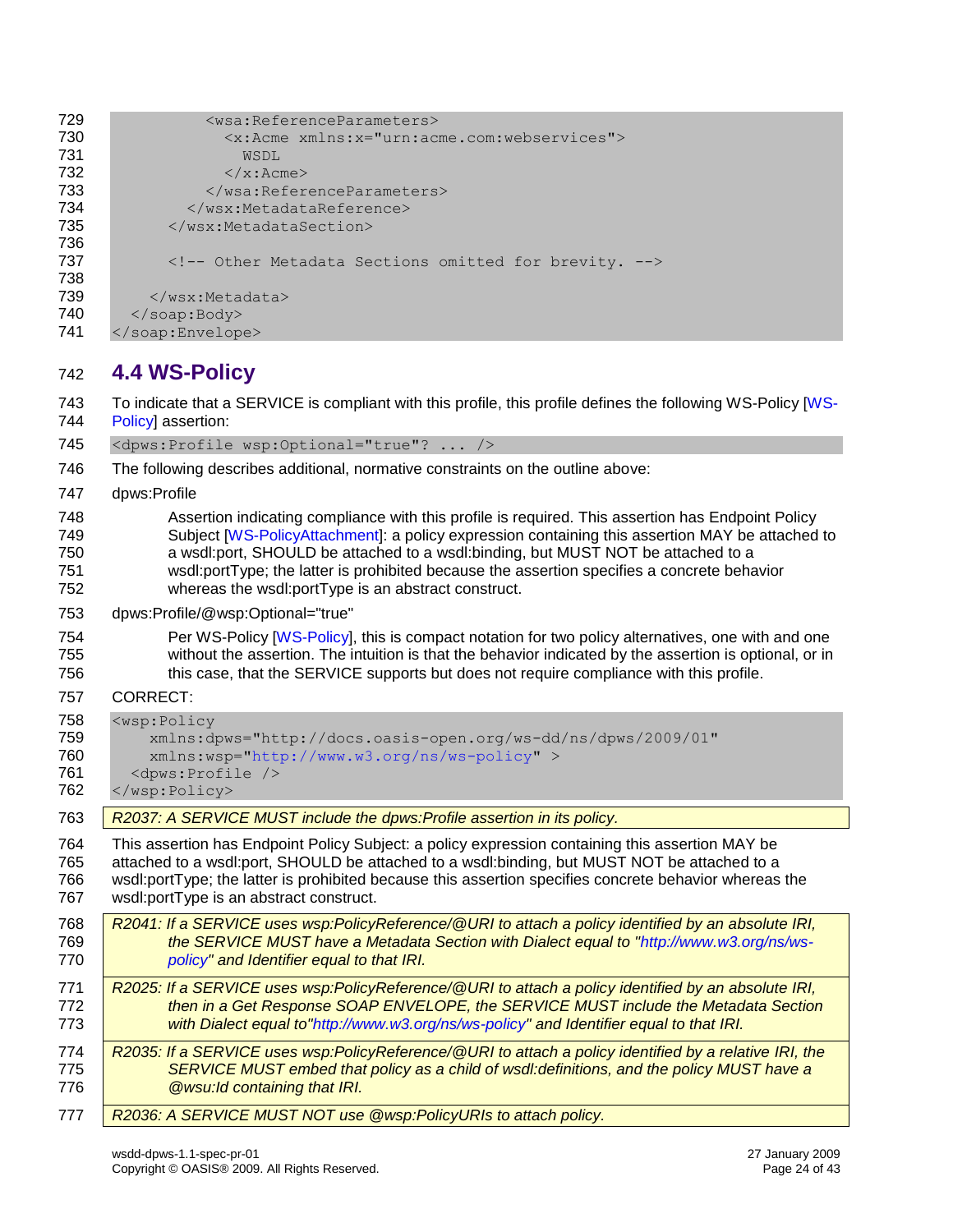- 778 Because all components in WSDL are extensible via elements [\[BP 1.1, Section 4\]](#page-7-6), attachment using<br>779 wsp:PolicyReference/@URI is sufficient.
- wsp:PolicyReference/@URI is sufficient.
- 780 Get [\[WS-Transfer\]](#page-8-11) is the interoperable means for a CLIENT to retrieve attached policy.

CORRECT:

| 782 | <soap:envelope< th=""></soap:envelope<>                                      |  |  |  |  |
|-----|------------------------------------------------------------------------------|--|--|--|--|
| 783 | xmlns:soap="http://www.w3.org/2003/05/soap-envelope"                         |  |  |  |  |
| 784 | xmlns:wsdl="http://schemas.xmlsoap.org/wsdl/"                                |  |  |  |  |
| 785 | xmlns:dpws="http://docs.oasis-open.org/ws-dd/ns/dpws/2009/01"                |  |  |  |  |
| 786 | xmlns:wsp="http://www.w3.org/ns/ws-policy"                                   |  |  |  |  |
| 787 | xmlns:wsx="http://schemas.xmlsoap.org/ws/2004/09/mex"                        |  |  |  |  |
| 788 | xmlns:wsa="http://www.w3.org/2005/08/addressing" >                           |  |  |  |  |
| 789 | <soap:header></soap:header>                                                  |  |  |  |  |
| 790 | $<$ wsa: Action $>$                                                          |  |  |  |  |
| 791 | http://schemas.xmlsoap.org/ws/2004/09/transfer/GetResponse                   |  |  |  |  |
| 792 |                                                                              |  |  |  |  |
| 793 | <wsa:relatesto></wsa:relatesto>                                              |  |  |  |  |
| 794 | urn:uuid:82204a83-52f6-475c-9708-174fa27659ec                                |  |  |  |  |
| 795 |                                                                              |  |  |  |  |
| 796 | $<$ wsa:To $>$                                                               |  |  |  |  |
| 797 | http://www.w3.org/2005/08/addressing/anonymous                               |  |  |  |  |
| 798 | $\langle$ /wsa:To>                                                           |  |  |  |  |
| 799 |                                                                              |  |  |  |  |
| 800 | <soap:body></soap:body>                                                      |  |  |  |  |
| 801 | <wsx:metadata></wsx:metadata>                                                |  |  |  |  |
| 802 | <wsx:metadatasection< th=""></wsx:metadatasection<>                          |  |  |  |  |
| 803 | Dialect="http://schemas.xmlsoap.org/wsdl/" >                                 |  |  |  |  |
| 804 | <wsdl:definitions< th=""></wsdl:definitions<>                                |  |  |  |  |
| 805 | targetNamespace="http://acme.example.com/colorbeam"                          |  |  |  |  |
| 806 | xmlns:image="http://printer.example.org/imaging" >                           |  |  |  |  |
| 807 | <wsp:policy wsu:id="DpPolicy"></wsp:policy>                                  |  |  |  |  |
| 808 | <dpws:profile></dpws:profile>                                                |  |  |  |  |
| 809 |                                                                              |  |  |  |  |
| 810 |                                                                              |  |  |  |  |
| 811 | Other WSDL components omitted for brevity.                                   |  |  |  |  |
| 812 |                                                                              |  |  |  |  |
| 813 | <wsdl:binding name="PrintBinding" type="image:PrintPortType"></wsdl:binding> |  |  |  |  |
| 814 | <wsp:policyreference <="" th="" uri="#DpPolicy"></wsp:policyreference>       |  |  |  |  |
| 815 | wsdl: required="true" />                                                     |  |  |  |  |
| 816 | Other WSDL components omitted for brevity.                                   |  |  |  |  |
| 817 |                                                                              |  |  |  |  |
| 818 |                                                                              |  |  |  |  |
| 819 |                                                                              |  |  |  |  |
| 820 |                                                                              |  |  |  |  |
| 821 | Other Metadata Sections omitted for brevity.                                 |  |  |  |  |
| 822 |                                                                              |  |  |  |  |
| 823 | $\langle$ /wsx:Metadata>                                                     |  |  |  |  |
| 824 |                                                                              |  |  |  |  |
| 825 |                                                                              |  |  |  |  |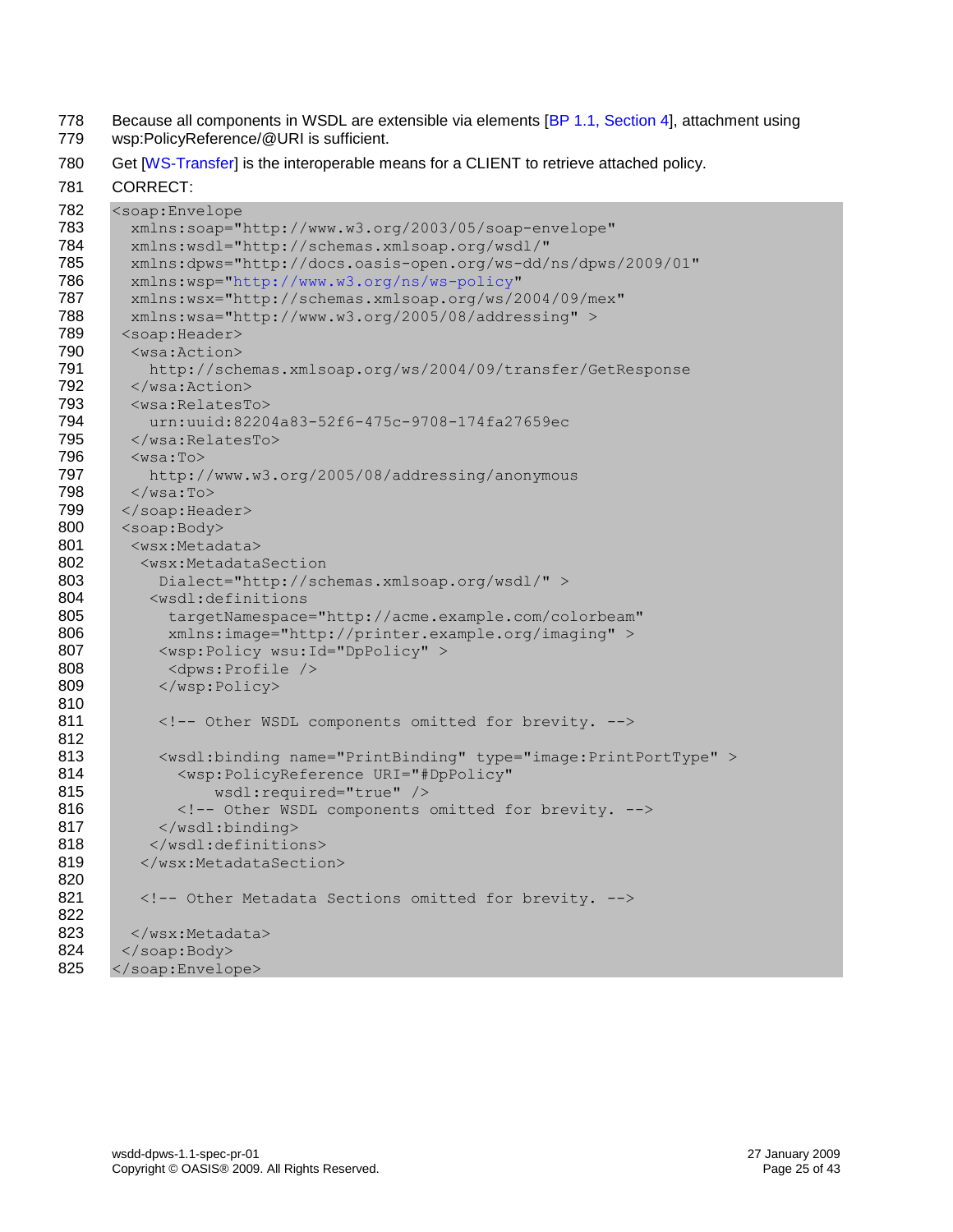# <span id="page-25-0"></span>**5 Eventing**

827 The scope of this section is the following set of Web services specifications. All of the requirements in these specifications are included by reference except where superseded by normative statements herein:

829 • [\[WS-Eventing\]](#page-8-4)

### <span id="page-25-1"></span>**5.1 Subscription**

<span id="page-25-4"></span><span id="page-25-3"></span>

| 831 | R3009: A HOSTED SERVICE MUST at least support Push Delivery Mode indicated by                           |
|-----|---------------------------------------------------------------------------------------------------------|
| 832 | "http://schemas.xmlsoap.org/ws/2004/08/eventing/DeliveryModes/Push".                                    |
| 833 | The Push Delivery Mode [WS-Eventing] is the default Delivery Mode and indicates the Event Source        |
| 834 | (HOSTED SERVICE) will push Notifications to the Event Sink (CLIENT).                                    |
| 835 | R3017: If a HOSTED SERVICE does not understand the [address] of the Notify To of a Subscribe SOAP       |
| 836 | ENVELOPE, the HOSTED SERVICE MUST generate a wsa: DestinationUnreachable SOAP Fault                     |
| 837 | in place of a SubscribeResponse message.                                                                |
| 838 | R3018: If a HOSTED SERVICE does not understand the [address] of the End To of a Subscribe SOAP          |
| 839 | ENVELOPE, the HOSTED SERVICE MUST generate a wsa: DestinationUnreachable SOAP Fault                     |
| 840 | in place of a SubscribeResponse message.                                                                |
| 841 | R3017 and R3018 do not ensure that a HOSTED SERVICE can contact an event sink, but they do              |
| 842 | provide a mechanism for the event source to fault on unsupported URI schemes or addresses it knows it   |
| 843 | cannot contact.                                                                                         |
| 844 | R5003: If a HOSTED SERVICE generates a wsa: DestinationUnreachable SOAP Fault under R3017 or            |
| 845 | R3018, the SOAP Fault Detail MUST be the EndTo or NotifyTo Endpoint Reference Address that              |
| 846 | the HOSTED SERVICE did not understand.                                                                  |
| 847 | R5003 allows a client to distinguish between a SOAP Fault generated due to an unreachable [destination] |
| 848 | information header in the Subscribe message, and a SOAP Fault generated due to an unreachable           |
| 849 | NotifyTo or EndTo address.                                                                              |
| 850 | R3019: If a HOSTED SERVICE cannot deliver a Notification SOAP ENVELOPE to an Event Sink, the            |
| 851 | <b>HOSTED SERVICE MAY terminate the corresponding Subscription.</b>                                     |
| 852 | R5004: If a HOSTED SERVICE terminates a subscription (per R3019), the HOSTED SERVICE SHOULD             |
| 853 | send a Subscription End SOAP ENVELOPE with a Status of                                                  |
| 854 | "http://schemas.xmlsoap.org/ws/2004/08/eventing/DeliveryFailure".                                       |
|     |                                                                                                         |

#### <span id="page-25-6"></span><span id="page-25-5"></span><span id="page-25-2"></span>**5.1.1 Filtering**

 To enable subscribing to one or more Notifications exposed by a HOSTED SERVICE, this profile defines a Filter Dialect designated "http://docs.oasis-open.org/ws-dd/ns/dpws/2009/01/Action".

- 858 A Filter in this Dialect contains a white space-delimited list of URIs that indicate the [action] property of desired Notifications.
- 860 The content of a Filter in this Dialect is defined as xs:list/@itemType="xs:anyURI" [XML Schema **Part 21.**
- 862 A Filter in this Dialect evaluates to true for an Output Message of a Notification or Solicit- Response operation if and only if a URI in the Filter matches the [action] property of the Message using the "http://docs.oasis-open.org/ws-dd/ns/discovery/2009/01/rfc3986" matching rule [\[WS-](#page-8-2)[Discovery\]](#page-8-2).
- 866 A Filter in this Dialect with no URIs specified will always evaluate to false for all messages.
- 867 The Action Dialect uses the RFC 3986 prefix matching rule so CLIENTs can subscribe to a related set of Notifications by including the common prefix of the [action] property of those Notifications. Typically, the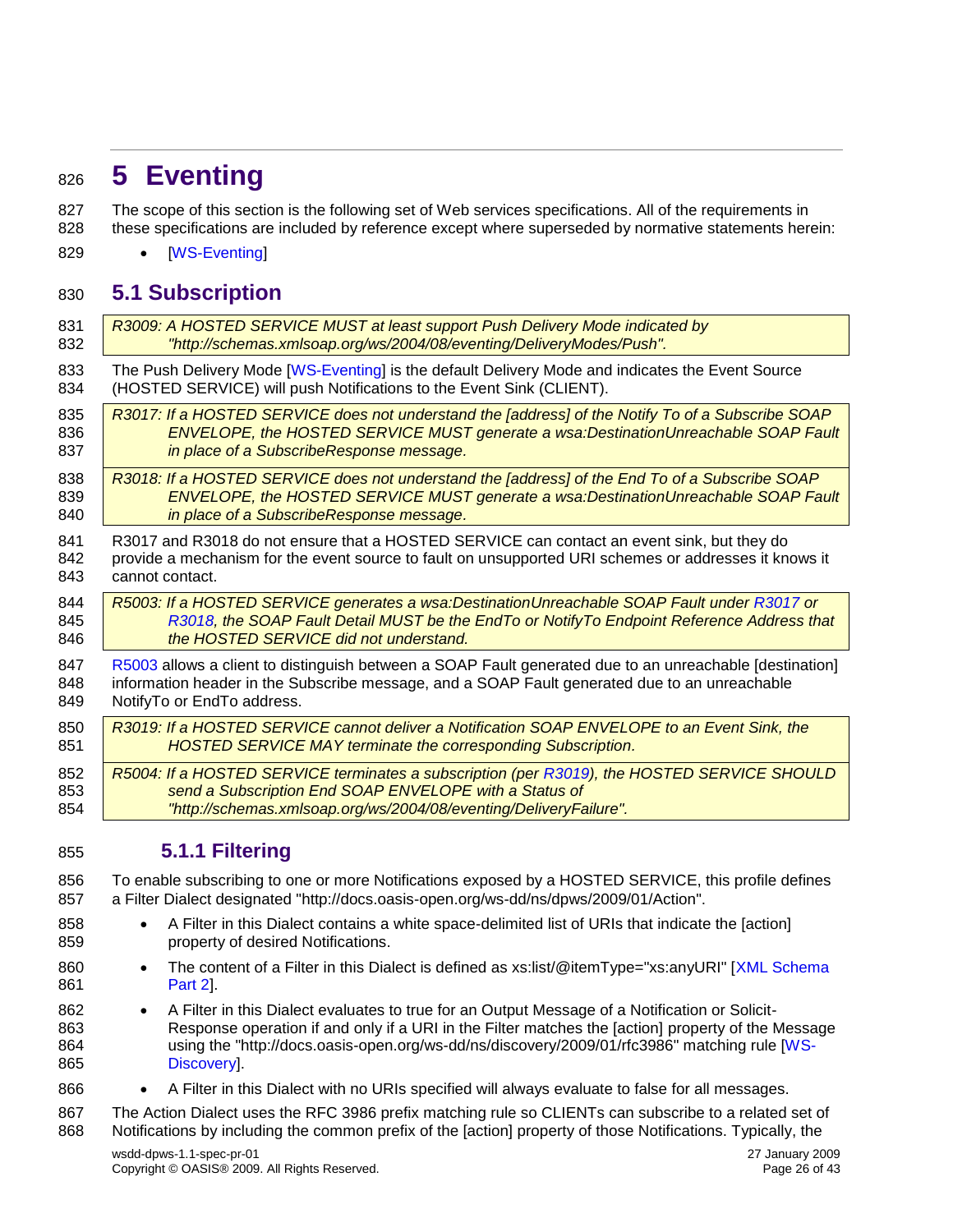|                                                              | R3008: A HOSTED SERVICE MUST at least support Filtering by the Dialect "http://docs.oasis-<br>open.org/ws-dd/ns/dpws/2009/01/Action". |  |
|--------------------------------------------------------------|---------------------------------------------------------------------------------------------------------------------------------------|--|
|                                                              | <b>CORRECT:</b>                                                                                                                       |  |
|                                                              | <soap:envelope< td=""></soap:envelope<>                                                                                               |  |
|                                                              | xmlns:soap="http://www.w3.org/2003/05/soap-envelope"                                                                                  |  |
|                                                              | xmlns:wsa="http://www.w3.org/2005/08/addressing"                                                                                      |  |
| xmlns:wse="http://schemas.xmlsoap.org/ws/2004/08/eventing" > |                                                                                                                                       |  |
|                                                              | <soap:header></soap:header>                                                                                                           |  |
| $<$ wsa: Action>                                             |                                                                                                                                       |  |
| http://schemas.xmlsoap.org/ws/2004/08/eventing/Subscribe     |                                                                                                                                       |  |
| $\langle$ /wsa:Action>                                       |                                                                                                                                       |  |
|                                                              | <wsa:messageid></wsa:messageid>                                                                                                       |  |
|                                                              | urn:uuid:314bea3b-03af-47a1-8284-f495497f1e33                                                                                         |  |
|                                                              | $\langle$ /wsa:MessageID>                                                                                                             |  |
|                                                              | <wsa:replyto></wsa:replyto>                                                                                                           |  |
|                                                              | <wsa:address></wsa:address>                                                                                                           |  |
|                                                              | http://www.w3.org/2005/08/addressing/anonymous                                                                                        |  |
|                                                              |                                                                                                                                       |  |
|                                                              | $\langle$ /wsa:ReplyTo>                                                                                                               |  |
|                                                              | <wsa:to>http://172.30.184.244/print</wsa:to>                                                                                          |  |
|                                                              |                                                                                                                                       |  |
|                                                              | <soap:body></soap:body>                                                                                                               |  |
|                                                              | <wse:subscribe></wse:subscribe>                                                                                                       |  |
|                                                              | <wse:delivery></wse:delivery>                                                                                                         |  |
|                                                              | <wse:notifyto></wse:notifyto>                                                                                                         |  |
|                                                              | <wsa:address></wsa:address>                                                                                                           |  |
|                                                              | urn:uuid:3726983d-02de-4d41-8207-d028ae92ce3d                                                                                         |  |
|                                                              |                                                                                                                                       |  |
|                                                              |                                                                                                                                       |  |
|                                                              |                                                                                                                                       |  |
|                                                              | <wse:expires>PT10M</wse:expires>                                                                                                      |  |
|                                                              | <wse:filter< td=""></wse:filter<>                                                                                                     |  |
|                                                              | Dialect="http://docs.oasis-open.org/ws-dd/ns/dpws/2009/01/Action"                                                                     |  |
|                                                              | $\rm{>}$                                                                                                                              |  |
|                                                              | http://printer.example.org/imaging/PrintBasicPortType/JobEndState                                                                     |  |
|                                                              | http://printer.example.org/imaging/PrintBasicPortType/PrinterState                                                                    |  |
|                                                              |                                                                                                                                       |  |
|                                                              |                                                                                                                                       |  |
|                                                              |                                                                                                                                       |  |
|                                                              |                                                                                                                                       |  |
|                                                              | R3011: A HOSTED SERVICE MUST NOT generate a wse: FilteringNotSupported SOAP Fault in                                                  |  |

 To indicate that a HOSTED SERVICE does not expose any Notifications that would match the contents of a Filter with the Action Dialect, this profile defines the following SOAP Fault:

| [action]  | http://docs.oasis-open.org/ws-dd/ns/dpws/2009/01/fault |
|-----------|--------------------------------------------------------|
| [Code]    | Soap:Sender                                            |
| [Subcode] | dpws:FilterActionNotSupported                          |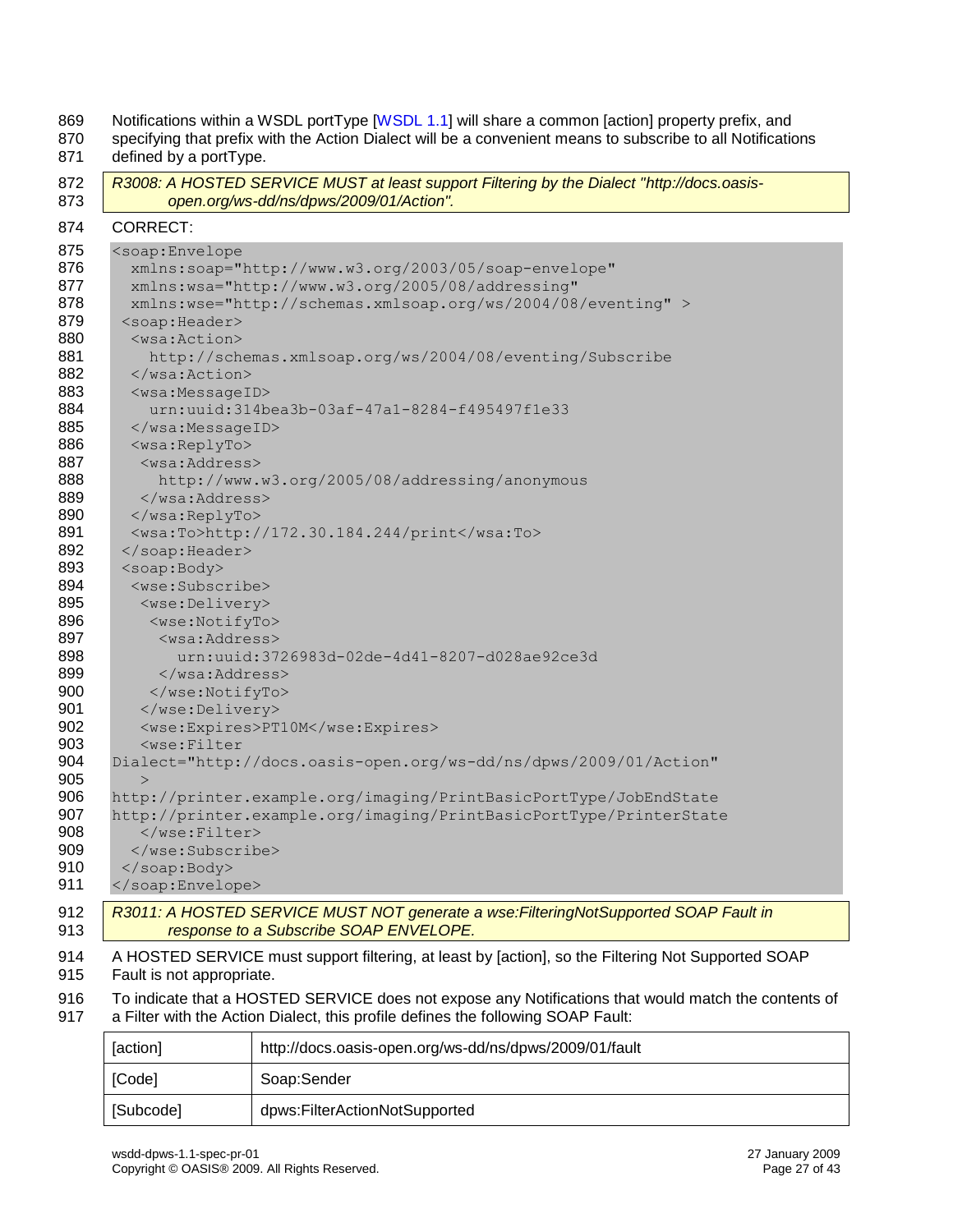|     | [Reason]                                                         | E.g., "no notifications match the supplied filter"                                             |
|-----|------------------------------------------------------------------|------------------------------------------------------------------------------------------------|
|     | [Detail]                                                         | (None defined.)                                                                                |
| 918 |                                                                  | R3020: If none of the Notifications exposed by a HOSTED SERVICE match the [action] values in a |
| 919 |                                                                  | Subscribe SOAP ENVELOPE Filter whose Dialect is "http://docs.oasis-open.org/ws-                |
| 920 | dd/ns/dpws/2009/01/Action", the HOSTED SERVICE SHOULD generate a |                                                                                                |
| 921 | dpws:FilterActionNotSupported SOAP Fault.                        |                                                                                                |

### <span id="page-27-0"></span>**5.2 Subscription Duration and Renewal**

| 923  | R3016: A HOSTED SERVICE MUST NOT generate a wse: Unsupported Expiration Type SOAP Fault in             |
|------|--------------------------------------------------------------------------------------------------------|
| 924  | response to a Subscribe or Renew SOAP ENVELOPE with an Expiration type of xs:duration.                 |
| 925  | R3013: A HOSTED SERVICE MAY generate a wse: Unsupported Expiration Type SOAP Fault in response         |
| 926  | to a Subscribe or Renew SOAP ENVELOPE with an Expiration of type xs:dateTime.                          |
| 927  | Event Sources are required to have an internal clock, but there is no requirement that the clock be    |
| 928  | synchronized with clients or other HOSTED SERVICEs. Event Sources are only required to support         |
| 929  | Expirations expressed in duration, but they should attempt to match the type of the Subscription       |
| 930  | Expiration when possible. If the value or type of the Expiration is unacceptable, the Event Source may |
| 931  | select an appropriate Expiration and return it in the Subscribe Response or Renew Response.            |
| 932  | R3015: A HOSTED SERVICE MAY generate a wsa:ActionNotSupported SOAP Fault in response to a              |
| 933  | <b>Get Status SOAP ENVELOPE.</b>                                                                       |
| 0.21 | $\Gamma$ usat $\Omega$ ausaa asa natusaulisal ta ausaastisalaa laanaaladan atatus.                     |

Event Sources are not required to support retrieving subscription status.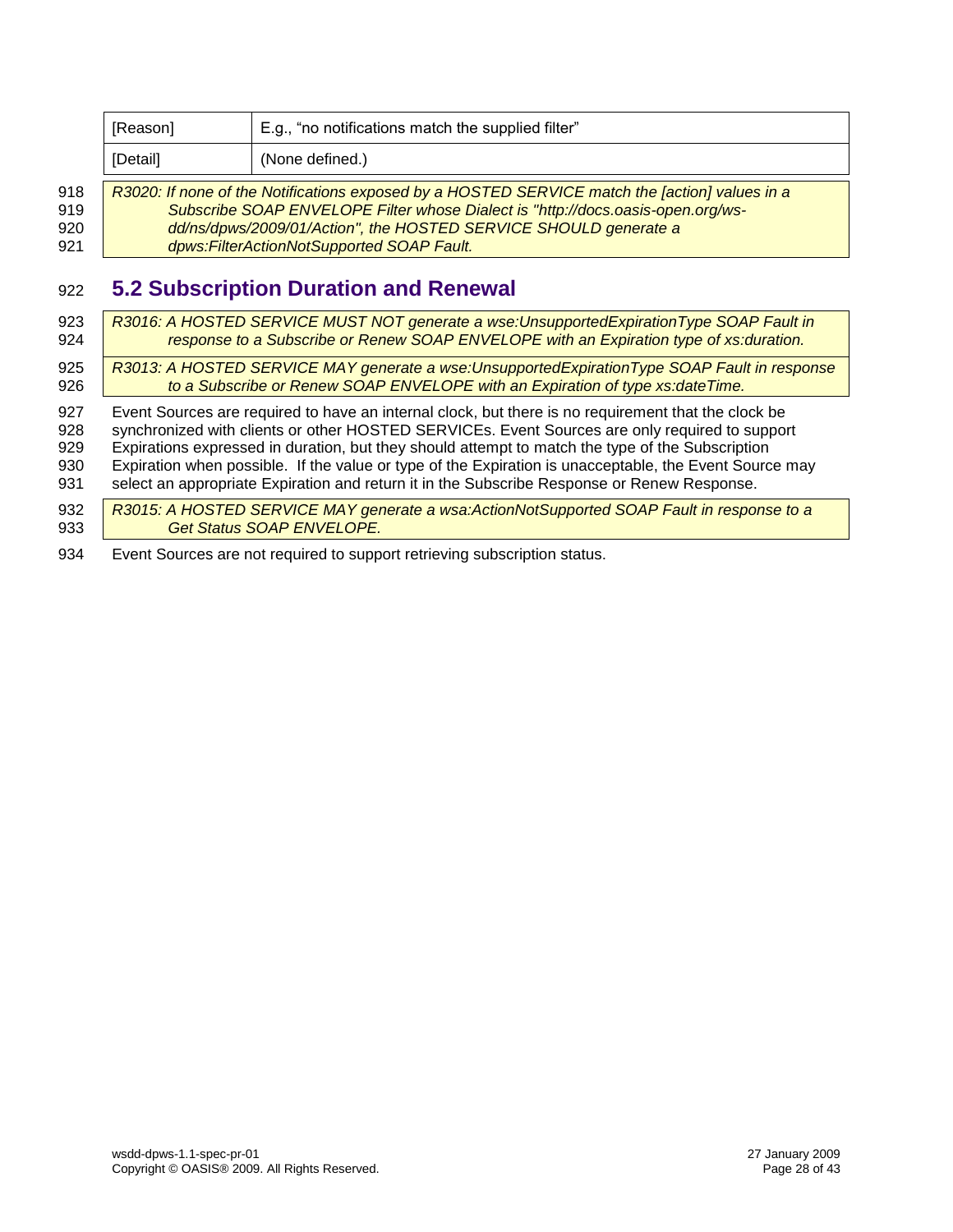### <span id="page-28-0"></span>**6 Security**

This section defines a RECOMMENDED baseline for interoperable security between a DEVICE and a

- CLIENT. A DEVICE (or CLIENT) is free to support other security mechanisms in place of this mechanism 938 as specified by WSDL [\[WSDL 1.1\]](#page-8-3), policies [\[WS-Policy\]](#page-8-5), or by other means.
- In the absence of an explicit indication stating that a different security mechanism is to be used, the
- default security mechanism is determined by the transport addresses of the DEVICE: HTTP transport
- addresses (URLs) indicate the device supports no security, and HTTPS transport addresses indicate the device supports the security profile defined in this section.
- A DEVICE may support at most one security profile.
- This scope of this section is the following set of Web services specifications. All of the requirements in these specifications are included by reference except where superseded by normative statements herein:
- **•** [\[AES/TLS\]](#page-7-7)
- 947 [\[HTTP Authentication\]](#page-7-8)
- 948 [\[SHA\]](#page-8-15)
- 949 [\[TLS\]](#page-8-16)
- 950 [\[RFC 4122\]](#page-8-10)
- 951 [\[X.509.v3\]](#page-8-17)
- 952 [\[WS-Discovery\]](#page-8-2)

#### <span id="page-28-1"></span>**6.1 Terminology**

- Compact Signature
- A WS-Discovery Compact Signature [\[WS-Discovery\]](#page-8-2) is evidence of authenticity of the unencrypted contents of a WS-Discovery message. The Compact Signature is included inside the unencrypted message.
- Secure Channel
- A Secure Channel is a point-to-point transport-level TLS/SSL connection established between a CLIENT and a SERVICE. Messages transmitted through a Secure Channel receive some security protection, but that protection does not extend beyond the CLIENT and SERVICE that established the channel.

#### <span id="page-28-2"></span>**6.2 Model**

- The security profile defined in this section has two parts: optional message-level signatures for UDP WS-Discovery traffic, and mandatory transport-level encryption for metadata and control traffic.
- WS-Discovery Compact Signatures allow a CLIENT to verify the integrity of multicast or unicast WS- Discovery messages, and to identify WS-Discovery traffic that was signed by a DEVICE with a specific cryptographic credential.
- TLS/SSL is used to establish a point-to-point Secure Channel between a CLIENT and a DEVICE, and
- provides a mechanism for each participant to authenticate the identity of the other, and to verify the
- integrity of the exchanged messages. It also provides confidentiality for all messages sent in the Secure Channel established between the CLIENT and the DEVICE.
- A DEVICE uses an x.509.v3 certificate as its credential, and it uses this credential to sign WS-Discovery
- 974 messages and to establish TLS/SSL connections. A DEVICE may require CLIENT authentication in the
- form of x.509.v3 certificates negotiated in the TLS/SSL connection, or username/password credentials
- communicated through HTTP Authentication after the TLS/SSL connection is established.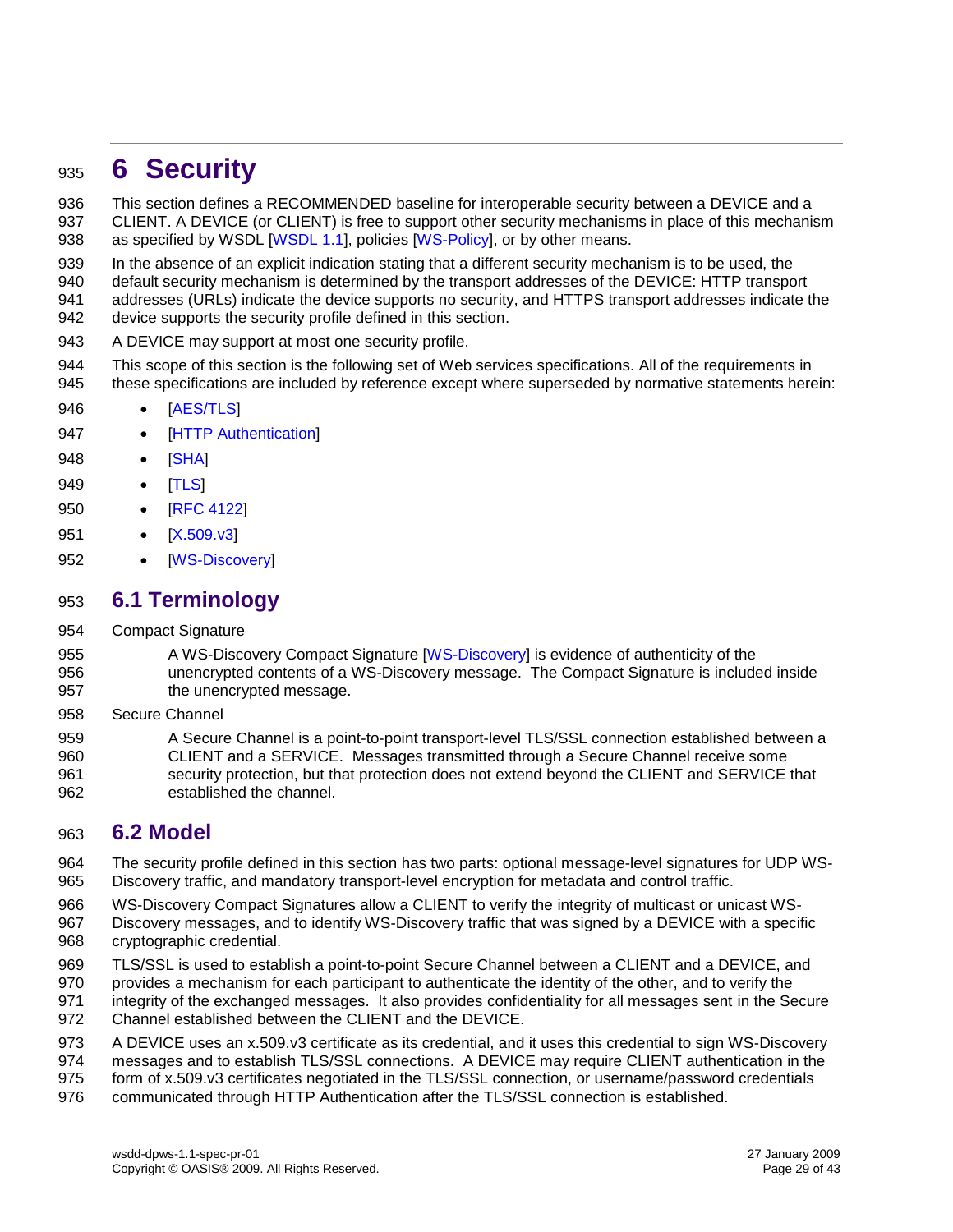977 A DEVICE uses TLS/SSL to secure its HTTP traffic, and HOSTED SERVICES may also use TLS/SSL to secure their HTTP traffic. A DEVICE may use a physical HTTPS address, or a logical address and HTTPS xAddrs. If a DEVICE and its HOSTED SERVICEs are all reachable at the same address and 980 port, a CLIENT and DEVICE may reuse a TLS/SSL connection for multiple operations.



 The organization of CLIENT and DEVICE credentials, mechanism for provisioning them, and criteria for distinguishing valid and invalid credentials is out of scope of this profile.

### <span id="page-29-0"></span>**6.3 Integrity**

 Integrity is the process that protects MESSAGEs against tampering while in transit. Integrity MUST adhere to the following requirements:

| 988  | R5015: If a SERVICE uses TLS/SSL or WS-Discovery Compact Signatures, it MUST provide Integrity (as |
|------|----------------------------------------------------------------------------------------------------|
| 989  | defined in this section) for any TLS/SSL connections or signatures, respectively.                  |
| 990  | R4000: A SERVICE MUST not send a SOAP ENVELOPE without protecting the integrity of any Message     |
| 991  | Information Header blocks matching the following XPath expressions: (a)                            |
| 992  | /soap:Envelope/soap:Header/wsa:Action, (b) /soap:Envelope/soap:Header/wsa:MessageID, (c)           |
| 993  | /soap:Envelope/soap:Header/wsa:To, (d) /soap:Envelope/soap:Header/wsa:ReplyTo, (e)                 |
| 994  | /soap:Envelope/soap:Header/wsa:RelatesTo, and (f)                                                  |
| 995  | /soap:Envelope/soap:Header/*[@isReferenceParameter='true'].                                        |
| 996  | R4063: A SERVICE MAY reject a SOAP ENVELOPE that has unprotected Message Information Header        |
| 997  | blocks.                                                                                            |
| 998  | R4001: A SERVICE MUST not send a SOAP ENVELOPE (including SOAP Faults) without protecting the      |
| 999  | integrity of the SOAP ENVELOPE Body in conjunction with any Message Information Block(s)           |
| 1000 | from R4000.                                                                                        |
| 1001 | R4064: A SERVICE MAY reject a SOAP ENVELOPE that does not protect the integrity of the SOAP        |
| 1002 | <b>ENVELOPE Body.</b>                                                                              |
| 1003 | In this profile, the integrity of UDP discovery SOAP ENVELOPEs is protected using message-level    |
| 1004 | signatures, while the integrity of other MESSAGEs is protected using a Secure Channel.             |
|      |                                                                                                    |

### <span id="page-29-1"></span>**6.4 Confidentiality**

 Confidentiality is the process by which sensitive information is protected against unauthorized disclosure while in transit. Confidentiality MUST adhere to the following requirements:

| 1008<br>1009 | R5016: If a SERVICE uses TLS/SSL, it MUST provide Confidentiality (as defined in this section) for any<br><b>TLS/SSL connections.</b> |
|--------------|---------------------------------------------------------------------------------------------------------------------------------------|
| 1010         | R4002: A SERVICE MUST NOT send a SOAP ENVELOPE without encrypting the SOAP ENVELOPE                                                   |
| 1011         | Body.                                                                                                                                 |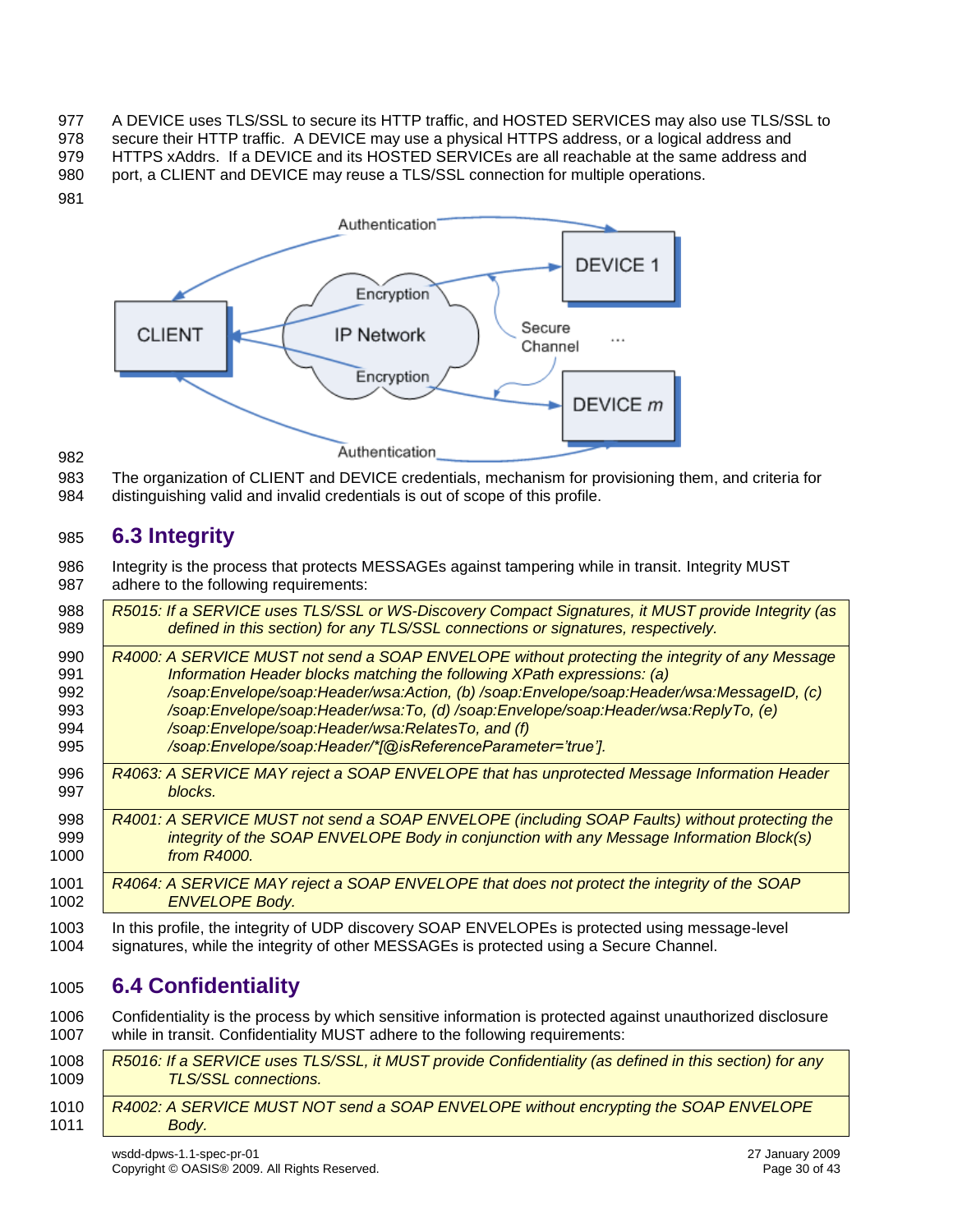| 1012 A8067: A SERVICE MAY reject a SOAP ENVELOPE that does not encrypt the SOAP ENVELOPE Body. |  |
|------------------------------------------------------------------------------------------------|--|
|------------------------------------------------------------------------------------------------|--|

 In this profile, UDP WS-Discovery MESSAGEs are not treated as confidential. Confidential MESSAGEs are encrypted using a Secure Channel.

### <span id="page-30-0"></span>**6.5 Authentication**

- Authentication is the process by which the identity of the sender is determined by the recipient. Authentication MUST adhere to the following requirements:
- *R4004: A SENDER MUST authenticate itself to a RECEIVER using credentials acceptable to the RECEIVER.*
- In this profile, authentication is done using certificates or a combination of certificates and HTTP authentication. If multicast messages are secured, the following additional requirements apply:
- *R4005: On multicast MESSAGEs, a CLIENT MUST use an authentication credential that is suitable for all DEVICEs that could legitimately process the multicast MESSAGE.*
- *R5023: If a SERVICE uses TLS/SSL, it MUST provide Authentication (as defined in this section) for any TLS/SSL connections.*

### <span id="page-30-1"></span>**6.6 Trust**

- The distribution of the credentials needed for establishing the trust relationship is out of the scope of this profile.
- *R4008: A SERVICE MAY use additional mechanisms to verify the authenticity of the SENDER of any received MESSAGE by analyzing information provided by the lower networking layers.*
- For example, a SERVICE may authenticate only CLIENTs whose IP address exists in a preconfigured list.

#### <span id="page-30-2"></span>**6.7 DEVICE Behavior**

- *R4014: A DEVICE MAY require authentication of a CLIENT. R4017: A CLIENT MAY ignore MESSAGEs received during discovery that have no signature or a nonverifiable signature. R4018: A DEVICE SHOULD cache authentication information for a CLIENT as valid as long as the*  **DEVICE** is connected to the CLIENT. *R5009: If a DEVICE uses a physical transport address for the [address] property of its Endpoint Reference, it MUST be an HTTPS scheme IRI.*
- *R5010: A SERVICE MAY use an HTTP scheme IRI for the [address] property of its Endpoint Reference.*

### <span id="page-30-3"></span>**6.8 Security for Discovery**

 In the discovery phase, the client learns of the existence of the device on the network. Subsequently, the identity of the device is verified, and the device is connected to the client.

*R5011: A DEVICE SHOULD sign its UDP discovery traffic using WS-Discovery Compact Signatures [\[WS-](#page-8-2) [Discovery\]](#page-8-2) to provide CLIENTs with a mechanism to verify the integrity of the messages, and to authenticate the DEVICE as the signor of the messages.*

 WS-Discovery Compact Signatures use WS-Security [\[WS-Security\]](#page-9-4) to generate a cryptographic signature that can be used by a CLIENT to verify the validity of the unencrypted message.

- In cases where CLIENTs persist enough information about the credentials and presence of security on a DEVICE to protect against impersonation, the DEVICE may not sign its discovery messages.
- *R5012: A DEVICE MUST NOT advertise HTTP scheme addresses the xAddrs fields of WS-Discovery messages.*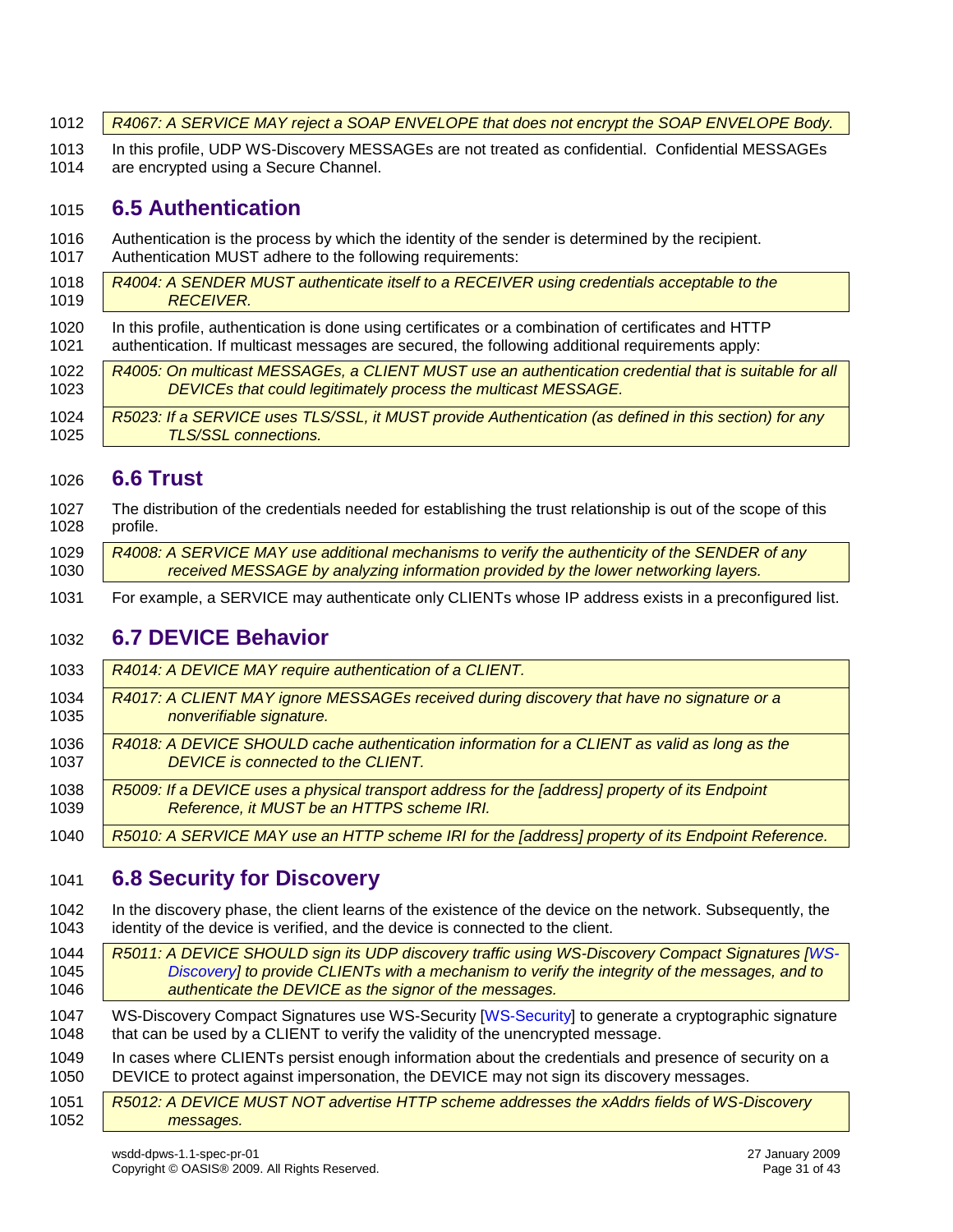#### **Probe**

A CLIENT initiates the discovery process by probing the network for a DEVICE it is interested in.

| 1055 | R4032: A DEVICE MUST NOT send a Probe Match SOAP ENVELOPE if the DEVICE is outside the local |
|------|----------------------------------------------------------------------------------------------|
| 1056 | subnet of the CLIENT, and the Probe SOAP ENVELOPE was sent using the multicast binding as    |
| 1057 | defined in WS-Discovery section 2.4.                                                         |
| 1058 | R4065: A CLIENT MUST discard a Probe Match SOAP ENVELOPE if it is received MATCH TIMEOUT     |
| 1059 | seconds or more later than the last corresponding Probe SOAP ENVELOPE was sent.              |
| 1060 | <b>Resolve</b>                                                                               |
| 1061 | R4036: A DEVICE MUST NOT send a Resolve Match SOAP ENVELOPE if the DEVICE is outside the     |
| 1062 | local subnet of the CLIENT, and the Resolve SOAP ENVELOPE was sent using the multicast       |
| 1063 | binding as defined in WS-Discovery section 2.4                                               |
| 1064 | R4066: A CLIENT MUST discard a Resolve Match SOAP ENVELOPE if it is received MATCH TIMEOUT   |
| 1065 | seconds or more later than the last corresponding Resolve SOAP ENVELOPE was sent.            |

#### <span id="page-31-0"></span>**6.9 Authentication**

1067 The authentication step that follows discovery verifies the credentials of the DEVICE and CLIENT in a<br>1068 secure manner. Credentials may be cached on the DEVICE and/or CLIENT to simplify subsequent secure manner. Credentials may be cached on the DEVICE and/or CLIENT to simplify subsequent authentications.

#### <span id="page-31-1"></span>**6.9.1 Transport Layer Security (TLS/SSL)**

 TLS/SSL provides mutual authentication of CLIENT and DEVICE as well as the establishment of a Secure Channel over which MESSAGEs are exchanged in a secure manner.

*R4039: A CLIENT MUST initiate authentication with the DEVICE by setting up a TLS/SSL session.*

 *R4042: Following the establishment of a TLS/SSL Secure Channel, subsequent MESSAGE exchanges over HTTP SHOULD use the existing TLS/SSL session.*

#### <span id="page-31-2"></span>**6.9.2 Certificates**

- *R4043: Each DEVICE SHOULD have its own, unique Certificate.*
- The Certificate contains information pertinent to the specific device including its public key. Typically, certificates are issued by a trusted authority or a delegate (2nd tier) or a delegate of the delegate.

*R4045: The format of the certificate MUST follow the common standard X.509v3.*

 An example of a self-signed X.509 certificate is shown below. in this case, the Subject field contains the UUID in string representation format (i.e., not represented numerically).

| <b>Type</b>           | <b>Element</b>                             | <b>Usage</b> | <b>Example</b>                       |
|-----------------------|--------------------------------------------|--------------|--------------------------------------|
| <b>Basic Elements</b> | Version                                    | <b>TLS</b>   | 3                                    |
|                       | Certificate Serial<br><b>Number</b>        |              | 1234567                              |
|                       | Certificate Algorithm<br><b>Identifier</b> |              | <b>RSA</b>                           |
|                       | <b>Issuer</b>                              |              | a7731471-4b54-4a64-942c-7d481dcb9614 |
|                       | <b>Validity Period</b>                     |              | 11/09/2001 - 01/07/2015              |
|                       | Subject                                    | <b>UUID</b>  | a7731471-4b54-4a64-942c-7d481dcb9614 |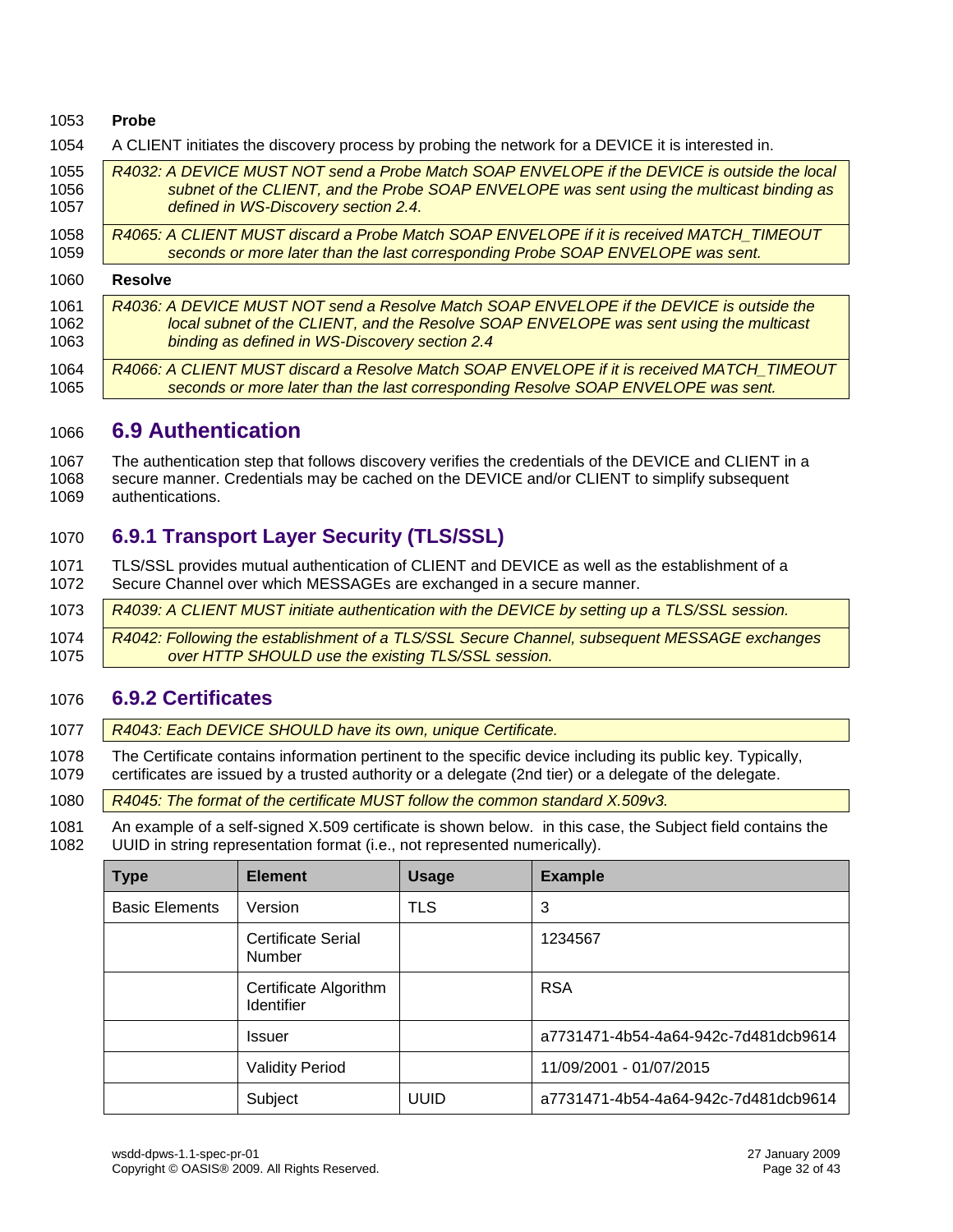|                   | Subject Public Key<br>Information               |                          | rsaEncryption 1024<br>10888232e76740bd873462ea2c64ca1d<br>a6f9112656a34b949d32cede0e476547<br>84ba0f7e62e143429d3217ee45ce5304<br>308e65a6eee6474cb4d9a3c0295c8267<br>761661ccba7546a09d5f03a8ea3b1160<br>dac9fb6e6ba94e54b6c8ee892e492f4c<br>e3a96bbd9d7b4c4bb98b7c052ff361ba<br>cee01718122c4f0d826efc123bb1b03d |
|-------------------|-------------------------------------------------|--------------------------|--------------------------------------------------------------------------------------------------------------------------------------------------------------------------------------------------------------------------------------------------------------------------------------------------------------------|
| <b>Extensions</b> | Extended Key<br>Usage                           | Server<br>Authentication | 1.3.6.1.5.5.7.3.1                                                                                                                                                                                                                                                                                                  |
|                   |                                                 | Client<br>Authentication | 1.3.6.1.5.5.7.3.2                                                                                                                                                                                                                                                                                                  |
| Signature         | Certificate<br>Authority's Digital<br>Signature |                          | 5938f9908916cca32321916a184a6e75<br>2becb14fb99c4f33a03b03c3c752117c<br>91b8fb163d3541fca78bca235908ba69<br>1f7e36004a2d499a8e23951bd8af961d<br>36be05307ec34467a7c66fbb7fb5e49c<br>25e8dbdae4084ca9ba244b5bc1a377e5<br>262b9ef543ce47ad8a6b1d28c9138d0a<br>dc8f5e3b469e42a5842221f9cf0a50d1                       |

1083

1084 Certificate management is out of the scope of this profile.

#### <span id="page-32-0"></span>1085 **6.9.3 DEVICE Authentication with TLS/SSL**

- 1086 X.509 certificates are the only mechanism for a CLIENT to authenticate a DEVICE or a HOSTED<br>1087 SERVICE (if TLS/SSL is supported on that HOSTED SERVICE). SERVICE (if TLS/SSL is supported on that HOSTED SERVICE).
- 1088 *R5017: If a SERVICE uses TLS/SSL, it MUST authenticate itself to a CLIENT by supplying an X.509v3*  1089 *certificate during the TLS/SSL handshake.*

#### <span id="page-32-1"></span>1090 **6.9.4 CLIENT Authentication with TLS/SSL**

 *R4071: If the CLIENT and the SERVICE exchanged certificates during the TLS/SSL handshake, and the SERVICE as well as the CLIENT were able to verify the certificates, the CLIENT and SERVICE are mutually authenticated, and no further steps SHALL be required. R4046: A SERVICE MAY require HTTP Authentication step after the TLS/SSL handshake, if the SERVICE was not able to verify the certificate, or if the CLIENT did not provide a certificate during the TLS/SSL handshake.* X.509 certificates are the preferred mechanism for authenticating a client, but in cases where x.509 client certificates are unavailable or where validation is infeasible, the DEVICE may use HTTP Authentication to request client credentials. *R4048: If the HTTP authentication is successful, and the CLIENT presents a certificate to the SERVICE, the SERVICE SHOULD cache the certificate in its local certificate store of trusted certificates for future authentication of the CLIENT.* R4048 avoids the need for HTTP authentication for subsequent connections.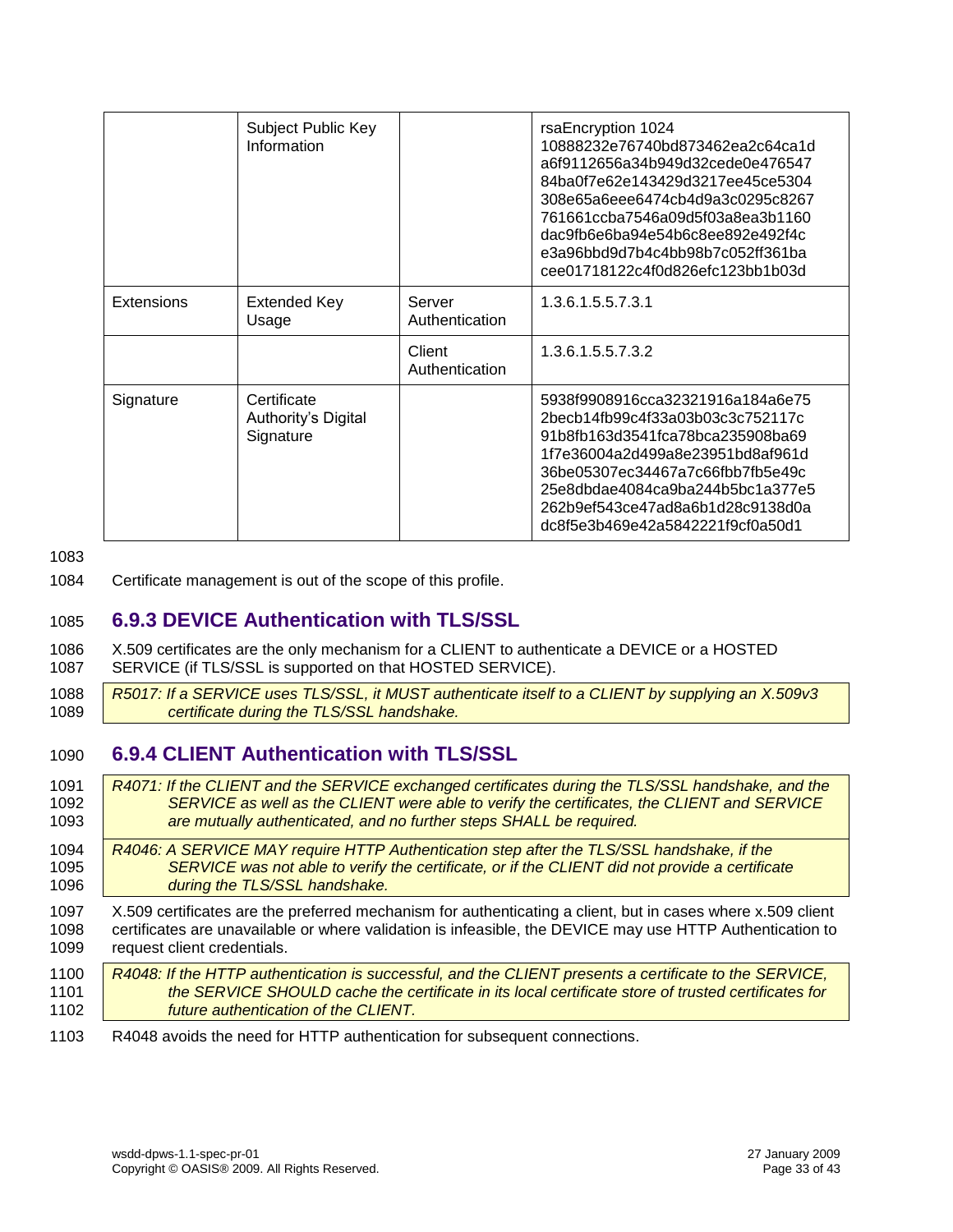#### <span id="page-33-0"></span>**6.9.5 CLIENT Authentication with HTTP Authentication**

HTTP authentication requires credentials in the form of username and password. It is assumed that how

 the CLIENT and SERVICE share knowledge of the username and password is out-of-band and beyond 1107 the scope of this profile.

- 
- Because the authentication is performed over the Secure Channel established during TLS/SSL 1109 handshake and after the CLIENT has authenticated the SERVICE, HTTP Basic authentication may be 1110 used safely used safely.
- *R4050: If a SERVICE requires HTTP authentication, the SERVICE SHALL challenge the CLIENT using the HTTP 401 response code.*
- *R4051: A CLIENT MUST authenticate using one of the options listed in the HTTP-Authenticate header.*
- *R4052: HTTP Authentication MUST use the following parameters for username and password of the HTTP Request: UserName, PIN / Password.*
- The UserName is supplied to the SERVICE during HTTP authentication and MAY be used for
- establishing multiple access control classes, such as administrators, users, and guests. The naming and use of UserName is implementation-dependent and out of the scope of this profile.
- *R4053: If no UserName is provided, "admin" SHALL be used as the default UserName.*
- The purpose of the PIN / Password is to authenticate the CLIENT to the DEVICE during the HTTP authentication.
- *R4054: The RECOMMENDED size of a PIN / Password is at least 8 characters using at least a 32 character alphabet.*
- *R4055: The PIN / Password that is unique to the SERVICE SHALL be conveyed to the CLIENT out-of*band. The methods of conveying the PIN out-of-band are out of the scope of this profile. *R4056: To reduce the attack surface, the SERVICE and CLIENT MAY limit the number of failed*
- *authentication attempts as well as the time interval successive attempts are made for one TLS/SSL session.*

### <span id="page-33-1"></span>**6.10 Secure Channel**

- A Secure Channel at the transport level is used to secure traffic between CLIENT and SERVICE.
- *R4057: All secure communication for Description, Control, and Eventing between the CLIENT and*  **SERVICE MUST use a Secure Channel.**  *R4072: A SERVICE MUST support receiving and responding to a Probe SOAP ENVELOPE over HTTP using a Secure Channel. R4073: A SERVICE MAY ignore a Probe SOAP ENVELOPE sent over HTTP that does not use a Secure*  **Channel.**  *R5013: A CLIENT MAY use a Secure Channel to contact multiple SERVICEs if they can be reached at the same address and port. As prescribed by R1015, a CLIENT may send a Probe over HTTP;*
- *this Probe and ProbeMatches are sent using the Secure Channel.*

### <span id="page-33-2"></span>**6.11 TLS/SSL Ciphersuites**

| 1141<br>1142 | R4059: It is the responsibility of the sender to convert the embedded URL to use HTTPS as different<br>transport security mechanisms can be negotiated. |
|--------------|---------------------------------------------------------------------------------------------------------------------------------------------------------|
| 1143         | R4060: A SERVICE MUST support the following TLS Ciphersuite: TLS_RSA_WITH_RC4_128_SHA.                                                                  |
| 1144<br>1145 | R4061: It is recommended that a SERVICE also support the following TLS Ciphersuite:<br>TLS RSA WITH AES 128 CBC SHA.                                    |
| 1146         | R4062: Additional Ciphersuites MAY be supported. They are negotiated during the TLS/SSL handshake.                                                      |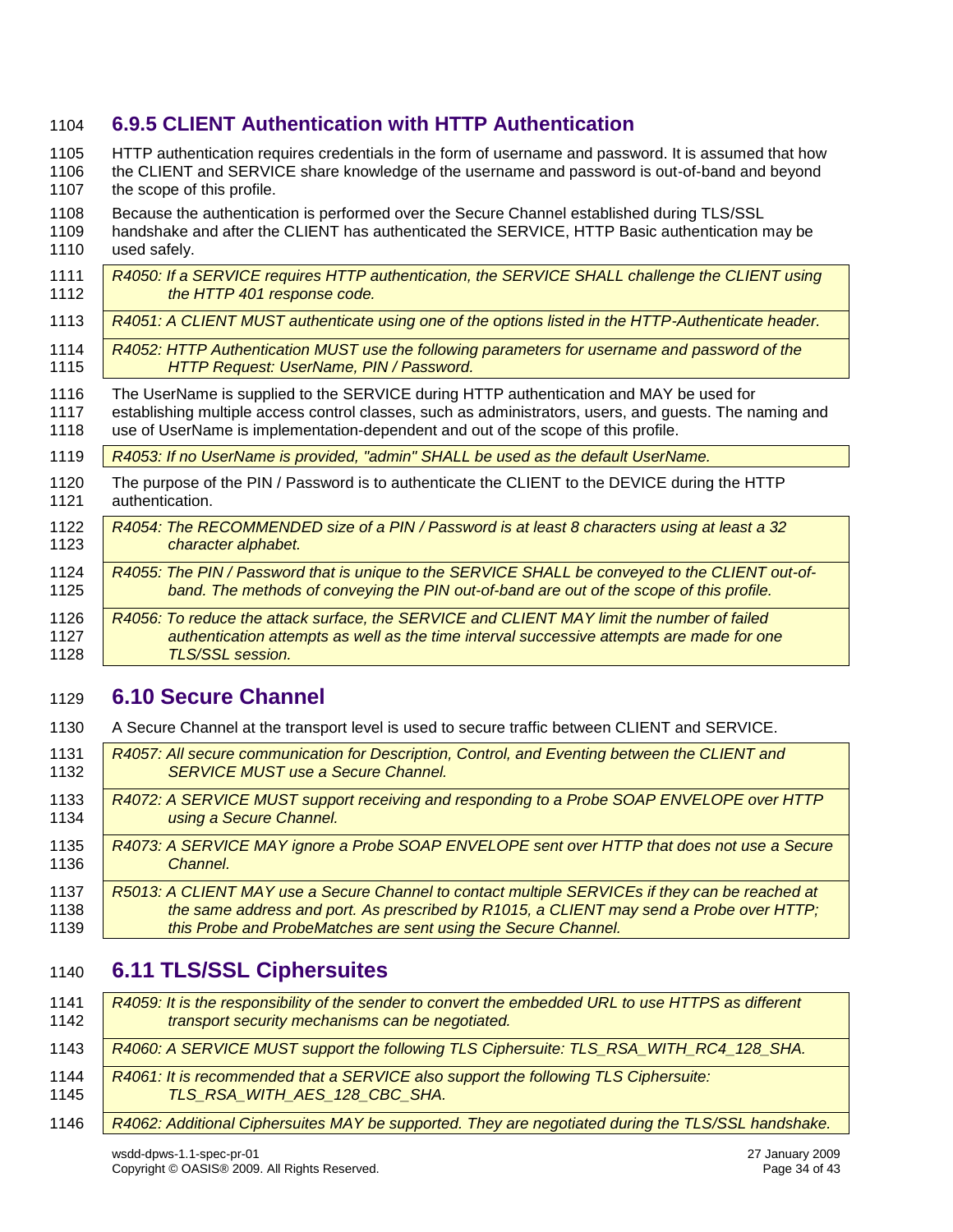1147 Where appropriate, DEVICEs are encouraged to support additional Ciphersuites that rely on more robust 1148 security technology, such as the SHA-2 [\[SHA\]](#page-8-15) family of hashing standards.

| 1149 | R5014: A SERVICE SHOULD NOT negotiate any of the following TLS/SSL Ciphersuites: (a)  |
|------|---------------------------------------------------------------------------------------|
| 1150 | TLS_RSA_WITH_NULL_SHA, (b) SSL_RSA_WITH_NULL_SHA, (c) any Ciphersuite with            |
| 1151 | DH_anon in their symbolic name, (d) any Ciphersuites with MD5 in their symbolic name. |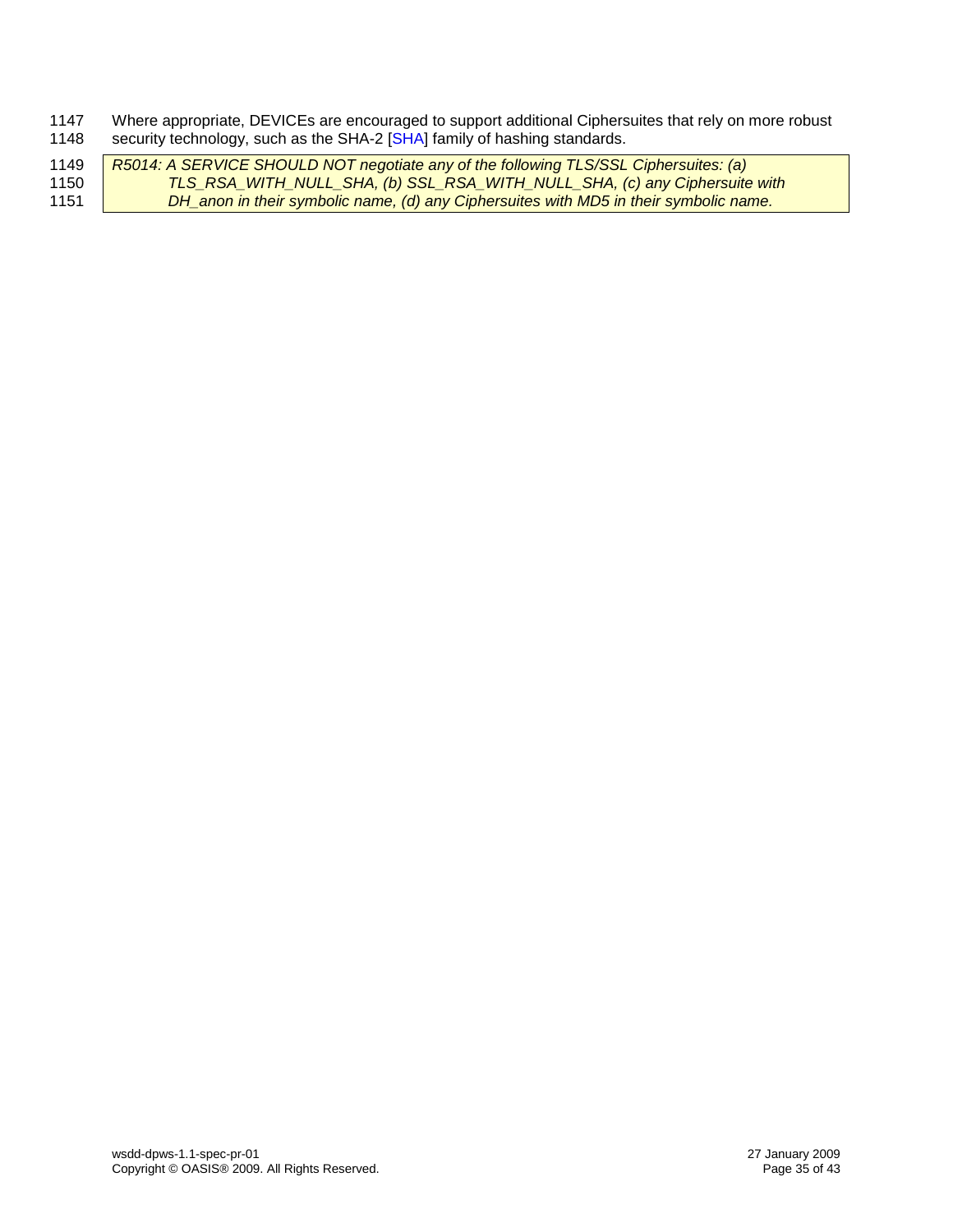# <span id="page-35-0"></span><sup>1152</sup> **7 Conformance**

- 1153 An endpoint MAY implement more than one of the roles defined herein. An endpoint is not compliant with
- 1154 this specification if it fails to satisfy one or more of the MUST or REQUIRED level requirements defined<br>1155 herein for the roles it implements. herein for the roles it implements.
- 1156 Normative text within this specification takes precedence over normative outlines, which in turn take<br>1157 precedence over the XML Schema [XML Schema Part 1, Part 2] descriptions, which in turn take
- precedence over the XML Schema [\[XML Schema Part 1,](#page-8-12) [Part 2\]](#page-8-13) descriptions, which in turn take
- 1158 precedence over examples.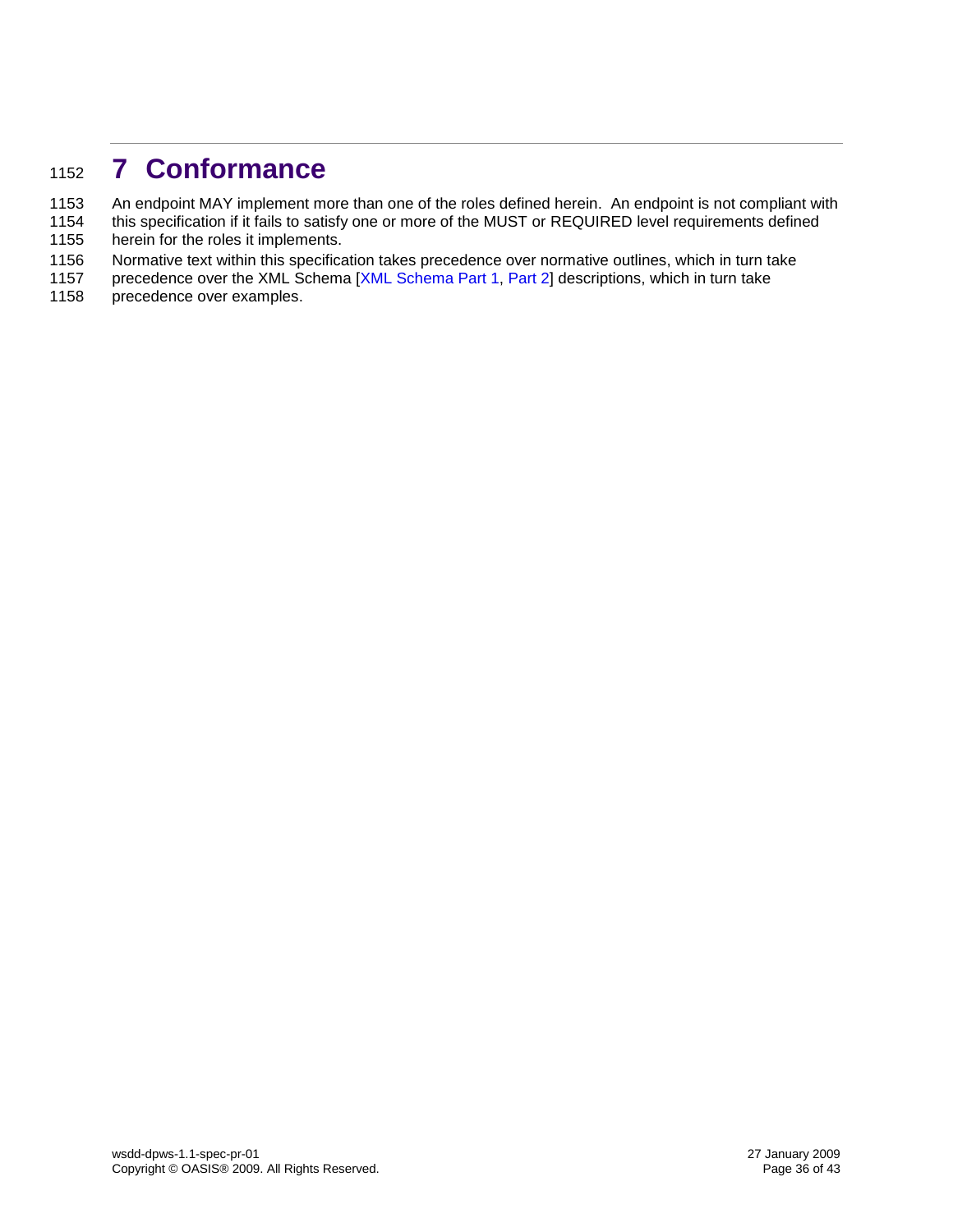# <span id="page-36-0"></span>**A. Acknowledgements**

- 1160 The following individuals have participated in the creation of this specification and are gratefully<br>1161 acknowledged:
- .<br>116dac

| 1101        | acknowledged:                                               |
|-------------|-------------------------------------------------------------|
| 1162        | <b>Participants:</b>                                        |
| 1163        | Geoff Bullen, Microsoft Corporation                         |
| 1164        | Steve Carter, Novell                                        |
| 1165        | Dan Conti, Microsoft Corporation                            |
| 1166        | Doug Davis, IBM                                             |
| 1167        | Scott deDeugd, IBM                                          |
| 1168        | Dan Driscoll, Microsoft Corporation                         |
| 1169        | Colleen Evans, Microsoft Corporation                        |
| 1170        | Max Feingold, Microsoft Corporation                         |
| 1171        | Travis Grigsby, IBM                                         |
| 1172        | Francois Jammes, Schneider Electric                         |
| 1173        | Ram Jeyaraman, Microsoft Corporation                        |
| 1174        | Mike Kaiser, IBM                                            |
| 1175        | Supun Kamburugamuva, WSO2                                   |
| 1176        | Devon Kemp, Canon Inc.                                      |
| 1177        | Akira Kishida, Canon Inc.                                   |
| 1178        | Mark Little, Red Hat                                        |
| 1179        | Dr. Ingo Lueck, Technische Universitaet Dortmund            |
| 1180        | Jonathan Marsh, WSO2                                        |
| 1181        | <b>Carl Mattocks</b>                                        |
| 1182        | Antoine Mensch                                              |
| 1183        | Jaime Meritt, Progress Software                             |
| 1184        | Vipul Modi, Microsoft Corporation                           |
| 1185        | Anthony Nadalin, IBM                                        |
| 1186        | Tadahiro Nakamura, Canon Inc.                               |
| 1187        | Masahiro Nishio, Canon Inc.                                 |
| 1188        | Toby Nixon, Microsoft Corporation                           |
| 1189        | Shin Ohtake, Fuji Xerox Co., Ltd.                           |
| 1190        | Venkat Reddy, CA                                            |
| 1191        | Alain Regnier, Ricoh Company, Ltd.                          |
| 1192        | Hitoshi Sekine, Ricoh Company, Ltd.                         |
| 1193        | Hiroshi Tamura, Ricoh Company, Ltd.                         |
| 1194        | Minoru Torii, Canon Inc.                                    |
| 1195        | Asir S Vedamuthu, Microsoft Corporation                     |
| 1196        | David Whitehead, Lexmark International Inc.                 |
| 1197        | Don Wright, Lexmark International Inc.                      |
| 1198        | Prasad Yendluri, Software AG, Inc.                          |
| 1199        | Elmar Zeeb, University of Rostock                           |
| 1200        | Gottfried Zimmermann                                        |
| 1201        |                                                             |
| 1202        | <b>Co-developers of the initial contributions:</b>          |
| 1203        | This document is based on initial contributions to the OASI |
| 1204        | co-devlopers:                                               |
| <b>1005</b> | Channon Chan Microsoft Cornoration                          |

- IS WS-DD Technical Committee by the follow
- Shannon Chan, Microsoft Corporation
- Dan Conti, Microsoft Corporation
- Chris Kaler, Microsoft Corporation
- Thomas Kuehnel, Microsoft Corporation Alain Regnier, Ricoh Company Limited
- Bryan Roe, Intel Corporation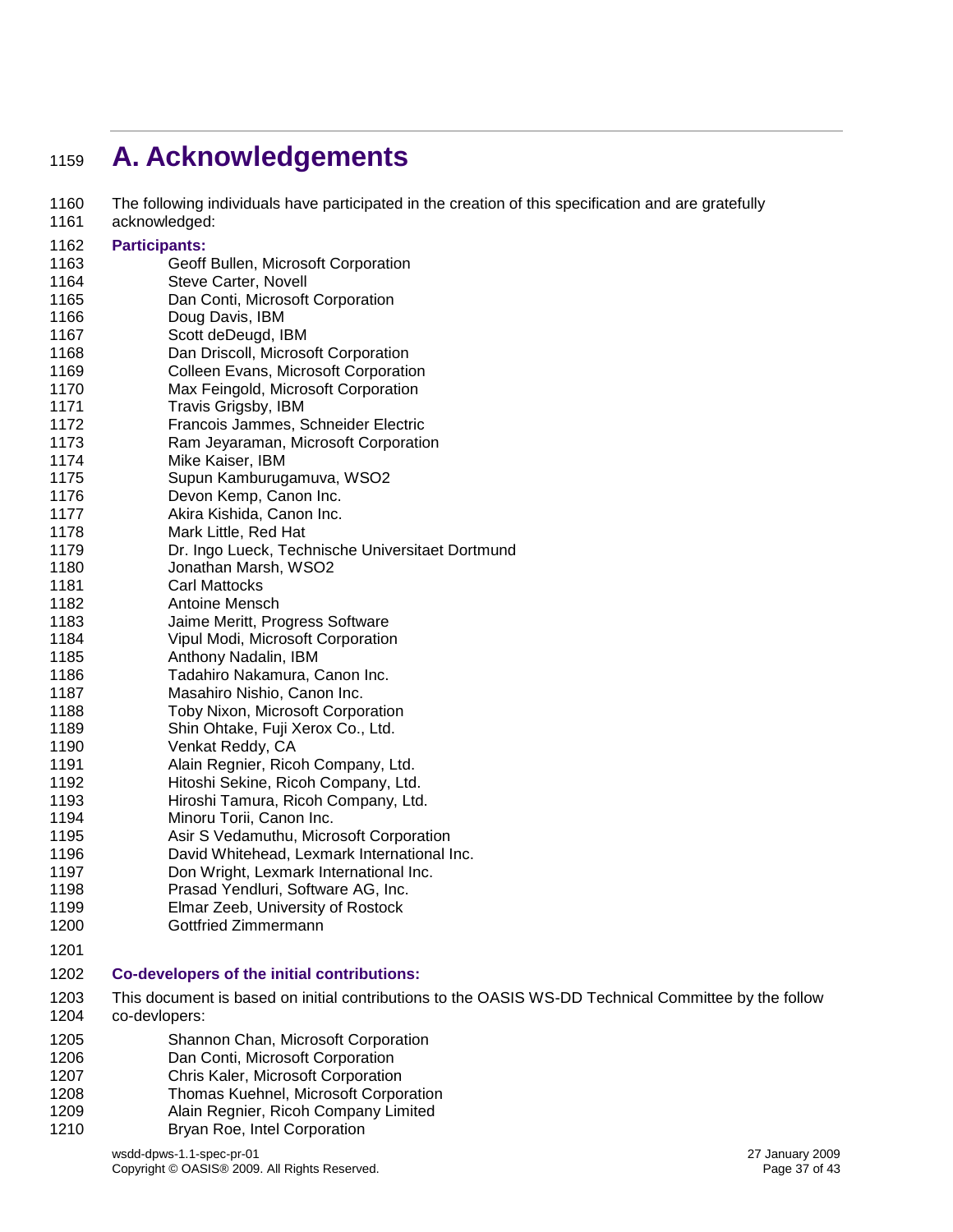1211 Dale Sather, Microsoft Corporation 1212 Jeffrey Schlimmer, Microsoft Corporation (Editor)<br>1213 Hitoshi Sekine, Ricoh Company Limited 1213 Hitoshi Sekine, Ricoh Company Limited<br>1214 Jorgen Thelin, Microsoft Corporation (Eq. Jorgen Thelin, Microsoft Corporation (Editor) 1215 Doug Walter, Microsoft Corporation 1216 Jack Weast, Intel Corporation<br>1217 Dave Whitehead, Lexmark Inte Dave Whitehead, Lexmark International Inc. 1218 Don Wright, Lexmark International Inc. 1219 Yevgeniy Yarmosh, Intel Corporation

> wsdd-dpws-1.1-spec-pr-01 27 January 2009 Copyright © OASIS® 2009. All Rights Reserved.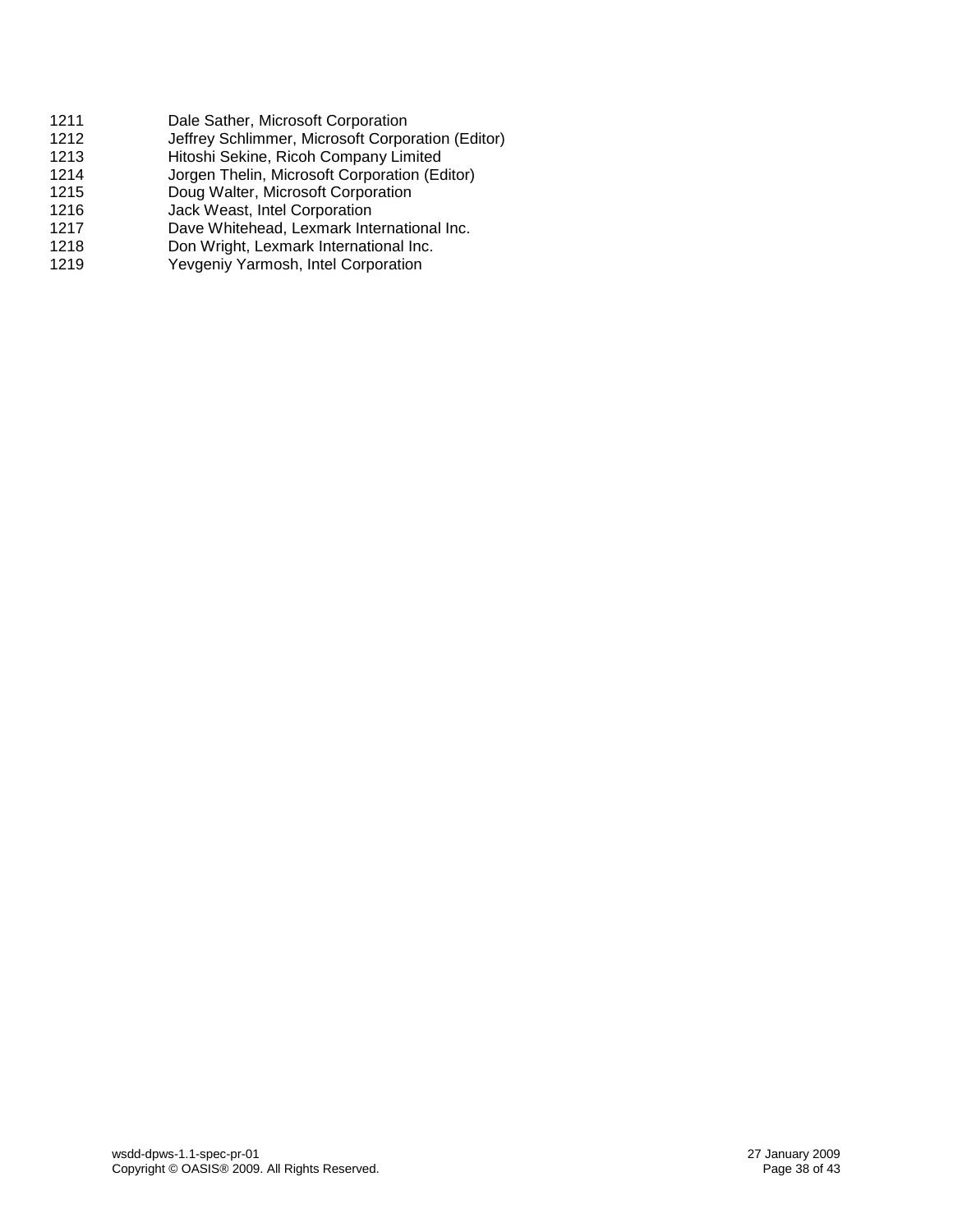# <span id="page-38-0"></span><sup>1220</sup> **B. Constants**

1221 The following constants are used throughout this profile. The values listed below supersede other values 1222 defined in other specifications listed below.

| <b>Constant</b>       | <b>Value</b>           | <b>Specification</b> |
|-----------------------|------------------------|----------------------|
| APP_MAX_DELAY         | 2,500 milliseconds     | <b>WS-Discovery</b>  |
| <b>DISCOVERY PORT</b> | 3702                   | [WS-Discovery]       |
| MATCH_TIMEOUT         | 10 seconds             | [WS-Discovery]       |
| MAX ENVELOPE SIZE     | 32,767 octets          | This profile         |
| MAX_UDP_ENVELOPE_SIZE | 4,096 octets           | This profile         |
| MAX_FIELD_SIZE        | 256 Unicode characters | This profile         |
| <b>MAX URI SIZE</b>   | 2,048 octets           | This profile         |
| MULTICAST_UDP_REPEAT  | 1                      | [SOAP-over-UDP]      |
| UDP_MAX_DELAY         | 250 milliseconds       | [SOAP-over-UDP]      |
| UDP_MIN_DELAY         | 50 milliseconds        | [SOAP-over-UDP]      |
| UDP_UPPER_DELAY       | 450 milliseconds       | [SOAP-over-UDP]      |
| UNICAST_UDP_REPEAT    | 1                      | [SOAP-over-UDP]      |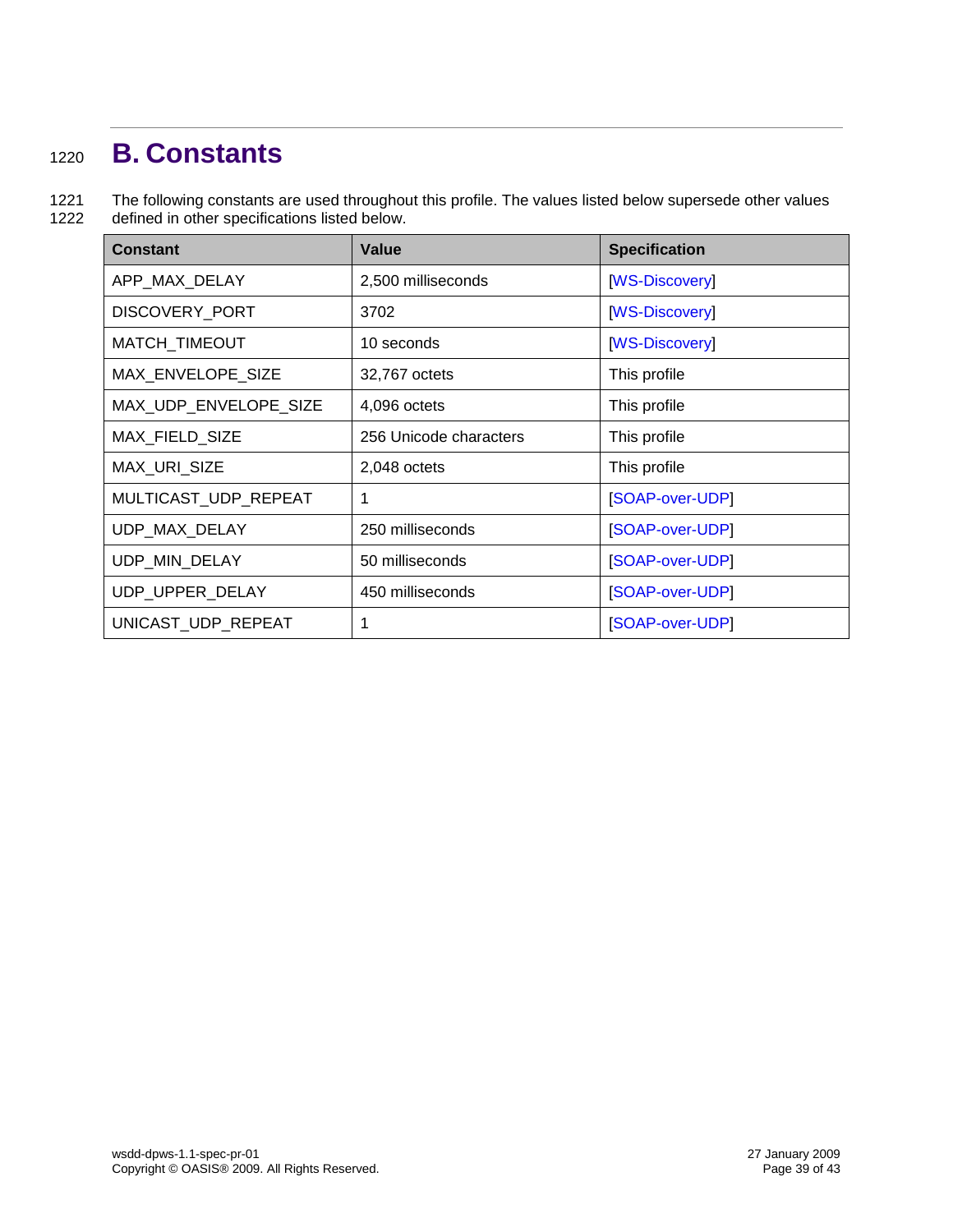# <span id="page-39-0"></span>**C. Declaring Discovery Types in WSDL**

 Solutions built on DPWS often define portTypes implemented by Hosted Services, and a discovery-layer portType implemented by the Host Service so the presence of these functional services can be determined at the discovery layer. The binding between a service-layer type and its discovery-layer type can be defined purely in descriptive text, but this appendix provides an optional mechanism to declare a discovery-layer type inside WSDL that can be consumed and understood by tools. This appendix defines an @dpws:DiscoveryType attribute to annotate the WSDL 1.1 portType [\[WSDL](#page-8-3)  [1.1\]](#page-8-3) for the service-layer type. The normative outline for @dpws:DiscovervType is: <wsdl:definitions …> [<wsdl:portType **[dpws:DiscoveryType="xs:QName"]**? > … 1234 </wsdl:portType>]\* </wsdl:definitions> The following describes additional, normative constraints to the outline listed above: /wsdl:definitions/wsdl:portType/@dpws:DiscoveryType The name of the portType to be advertised by the Host Service to indicate that this device supports the annotated Hosted Service portType. If omitted, no implied value This mechanism is only suitable in cases where a functional service type is bound to a single discovery- layer type, and authors of more complex type topologies may express the relationship between service and discovery types through normative text or through other means. Example usage follows. PrintDeviceType is the discovery-layer type for PrintPortType. <wsdl:definitions xmlns:wsdl="http://schemas.xmlsoap.org/wsdl/" xmlns:dpws="http://docs.oasis-open.org/ws-dd/ns/dpws/2009/01" targetNamespace="http://printer.example.com/imaging" xmlns:tns="http://printer.example.com/imaging"> <wsdl:portType name="PrintPortType" dpws:DiscoveryType="tns:PrintDeviceType"> 1254 <!-- Contents omitted for brevity --> 1256 </wsdl:portType> <!-- Define PrintDeviceType to be empty --> <wsdl:portType name="PrintDeviceType" /> </wsdl:definitions>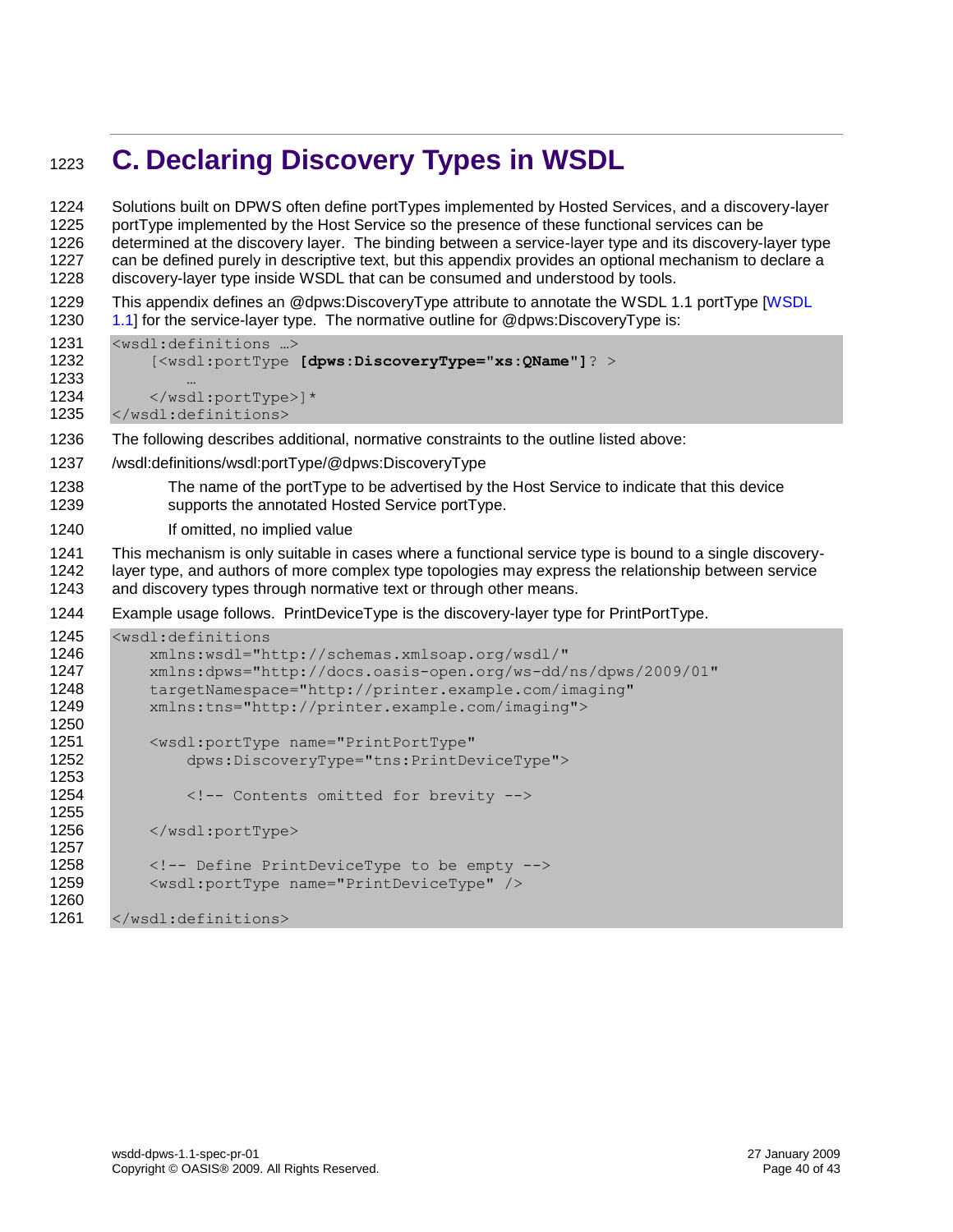# <span id="page-40-0"></span><sup>1262</sup> **D. Revision History**

1263 [optional; should not be included in OASIS Standards]

1264

| <b>Revision</b> | <b>Date</b> | <b>Editor</b>  | <b>Changes Made</b>                                                          |
|-----------------|-------------|----------------|------------------------------------------------------------------------------|
| wd-01           | 09/16/2008  | Dan Driscoll   | Converted input specification to OASIS<br>template.                          |
| wd-02           | 10/08/2008  | Dan Driscoll   | Resolved the following issues:                                               |
|                 |             |                | 001: Clarify R4032 and R4036 w.r.t.<br>$\bullet$<br>other multicast bindings |
|                 |             |                | 002: Define matching for empty Action<br>٠<br>filter                         |
|                 |             |                | 003: Fault Action should use lowercase<br>ʻf                                 |
|                 |             |                | 004: Faulting to non-anonymous<br>endpoints                                  |
|                 |             |                | 005: SOAP Binding should apply to<br>clients                                 |
|                 |             |                | 013: Restrict encoding of SOAP<br>٠<br>messages to UTF-8                     |
|                 |             |                | 016: Edit R0042                                                              |
|                 |             |                | 028: Review constants                                                        |
|                 |             |                | 045: EndpointReference subelement<br>٠                                       |
|                 |             |                | 061: Assign an OASIS namespace for<br>the specifications                     |
| wd-02           | 10/14/2008  | Dan Driscoll   | Changed document format from doc to<br>٠<br>docx                             |
|                 |             |                | Fixed "authoritative reference"                                              |
| wd-02           | 10/14/2008  | Dan Driscoll   | Changed version number to 1.1<br>$\bullet$                                   |
|                 |             |                | Removed "related work" section<br>$\bullet$                                  |
| wd-02           | 10/14/2008  | Dan Driscoll   | Changed copyrights from 2007 to 2008<br>$\bullet$                            |
| wd-03           | 12/12/2008  | Dan Driscoll   | Changed draft from cd-01 to wd-03<br>٠                                       |
|                 |             |                | Updated dates to 2008/12/12                                                  |
|                 |             |                | Updated namespace to 2009/01                                                 |
|                 |             |                | Issue 098: Update namespace                                                  |
|                 |             |                | Editorial: Changed 'wsdp' prefix to<br>'dpws'                                |
| wd-03           | 12/12/2008  | Dan Driscoll   | 011: Fix SERVICE terminology<br>$\bullet$                                    |
|                 |             | Antoine Mensch | 015: Remove R0007                                                            |
|                 |             |                | 024: Fix Directed Discovery                                                  |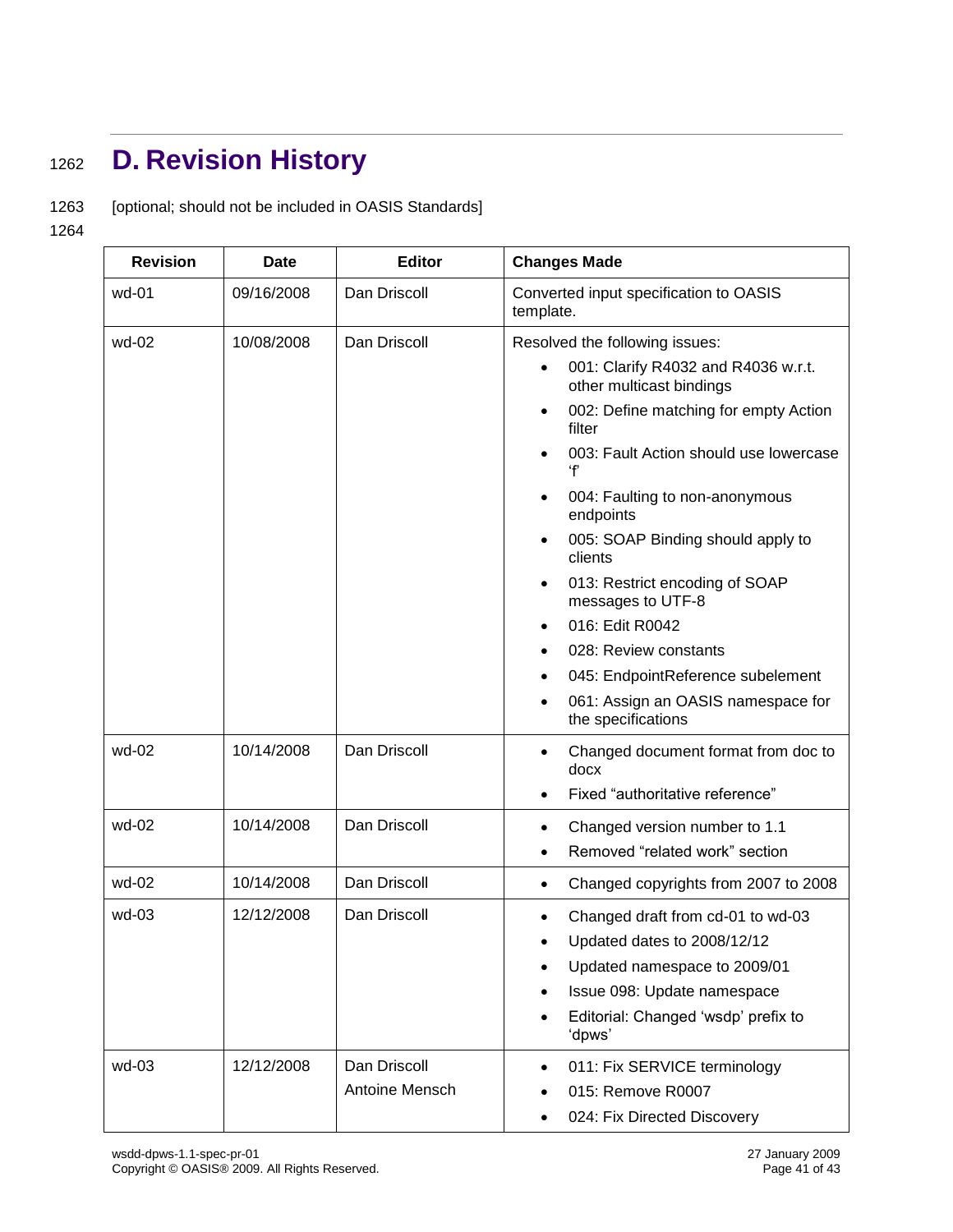|         |           |                       | 029: Fix SERVICE/DEVICE for WS-<br>$\bullet$<br>Policy                     |
|---------|-----------|-----------------------|----------------------------------------------------------------------------|
|         |           |                       | 038: Contents of Host EPR                                                  |
|         |           |                       | 039: Recursive hosting<br>$\bullet$                                        |
|         |           |                       | 055: WS-Addressing 1.0<br>٠                                                |
|         |           |                       | 070: HTTP content negotiation for<br>$\bullet$<br>PresentationUrl          |
|         |           |                       | 071: Update to WS-Policy 1.5<br>$\bullet$                                  |
|         |           |                       | 073: Clarify "stable" identifier<br>$\bullet$                              |
|         |           |                       | 074: Clarify R0036/R0037<br>$\bullet$                                      |
|         |           |                       | 075: Clarify "Target Service"<br>$\bullet$                                 |
|         |           |                       | 077: Remove R3010 as redundant<br>$\bullet$                                |
|         |           |                       | 080: Secure all WS-A headers<br>$\bullet$                                  |
|         |           |                       | 084: Faulting behavior on Subscribe<br>٠                                   |
|         |           |                       | 085: Get/GetMetadata                                                       |
|         |           |                       | 092: Split R3019<br>$\bullet$                                              |
|         |           |                       | 093: Remove R3012                                                          |
|         |           |                       | 094: Clean up expiration type/value<br>switching                           |
|         |           |                       | 095: Clarify expiration value switching<br>٠                               |
|         |           |                       | 109: Update references<br>٠                                                |
| wd-03   | 1/2/2009  | Dan Driscoll          | 032: Describe security composability<br>٠                                  |
|         |           |                       | 051: Generalize security<br>٠                                              |
|         |           |                       | 112: Remove WS-Security reference<br>٠                                     |
|         |           |                       | 113: Cleanup Network Model<br>$\bullet$                                    |
|         |           |                       | 114: Remove security negotiation<br>$\bullet$                              |
|         |           |                       | 115: Replace R4070 with switches on<br>$\bullet$<br><b>HTTPS ID/xAddrs</b> |
|         |           |                       | 138: Create introduction and concrete<br>description of security profile   |
|         |           |                       | 139: Remove protocol negotiation<br>$\bullet$                              |
|         |           |                       | 140: Clean up HTTP Authentication                                          |
| wd-03   | 1/21/2009 | <b>Antoine Mensch</b> | Issue 012<br>$\bullet$                                                     |
|         |           |                       | Issue 040                                                                  |
|         |           |                       | Issue 046                                                                  |
|         |           |                       | Issue 117                                                                  |
|         |           |                       | Issue 127                                                                  |
|         |           |                       | Issue 128                                                                  |
|         |           |                       | Issue 135                                                                  |
|         |           |                       | Issue 143                                                                  |
| $cd-02$ | 1/21/2009 | Dan Driscoll          | Changed draft from wd-03 to cd-02<br>٠                                     |